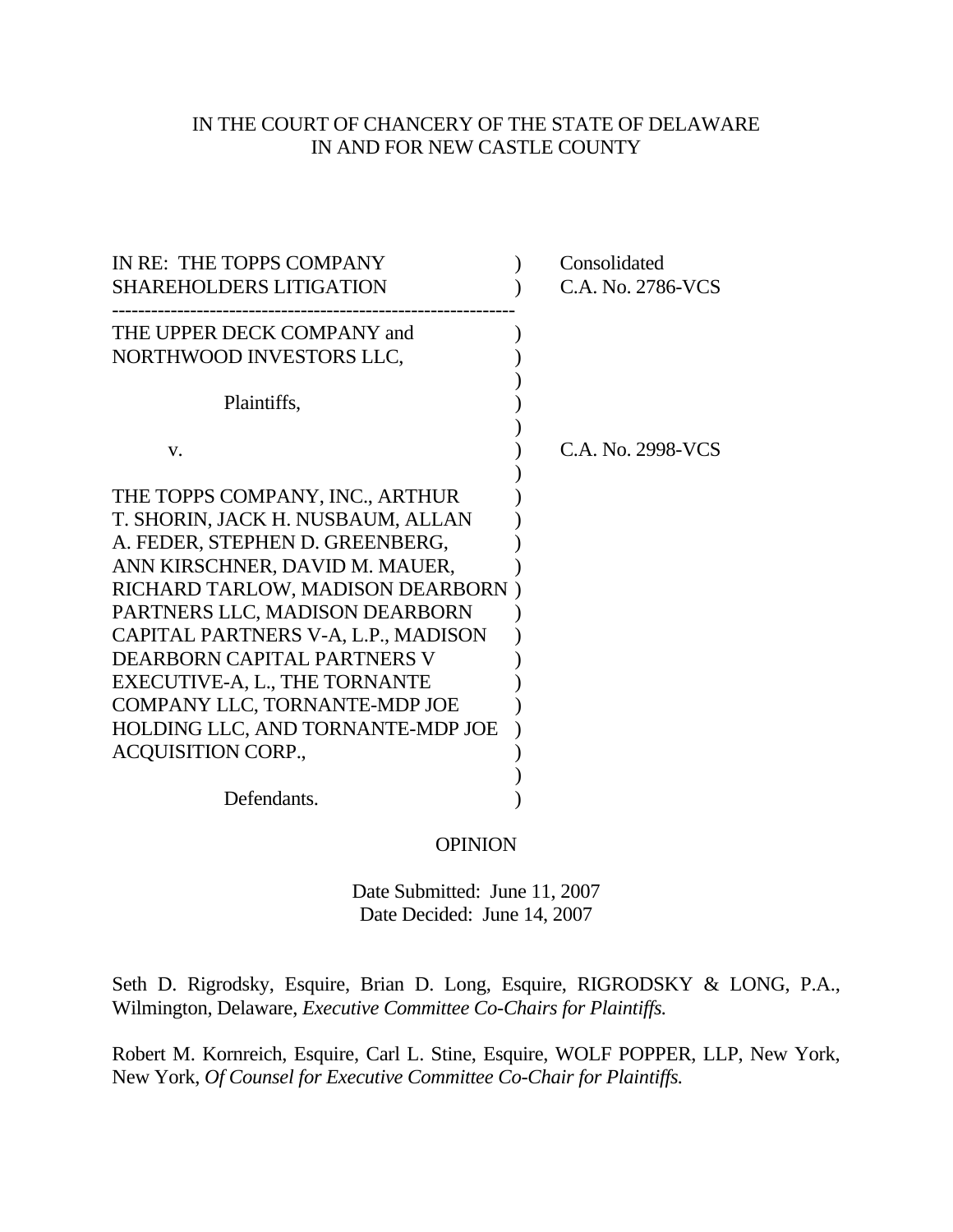Joseph A. Rosenthal, Esquire, ROSENTHAL, MONHAIT & GODDESS, P.A., Wilmington, Delaware, *Liaison Counsel for Plaintiffs.* 

Bruce L. Silverstein, Esquire, YOUNG CONAWAY STARGATT & TAYLOR, LLP, Wilmington, Delaware, *Attorneys for Plaintiffs The Upper Deck Company and Northwood Investors LLC.* 

Gregory P. Williams, Esquire, RICHARDS, LAYTON & FINGER, P.A., Wilmington, Delaware, *Attorneys for Defendants The Topps Company, Inc., Arthur T. Shorin, Jack H. Nusbaum, Allan A. Feder, Stephen D. Greenberg, Ann Kirschner, David M. Mauer and Richard Tarlow.* 

Robert K. Payson, Esquire, POTTER, ANDERSON & CORROON, LLP, Wilmington, Delaware, *Attorneys for Defendants Madison Dearborn Partners LLC, Madison Dearborn Capital Partners V-A, L.P., Madison Dearborn Capital Partners V-C, L.P., The Tornante Company LLC, Tornante-MDP Joe Holding LLC and Tornante-MDP Joe Acquisition Corp.*

**STRINE, Vice Chancellor**.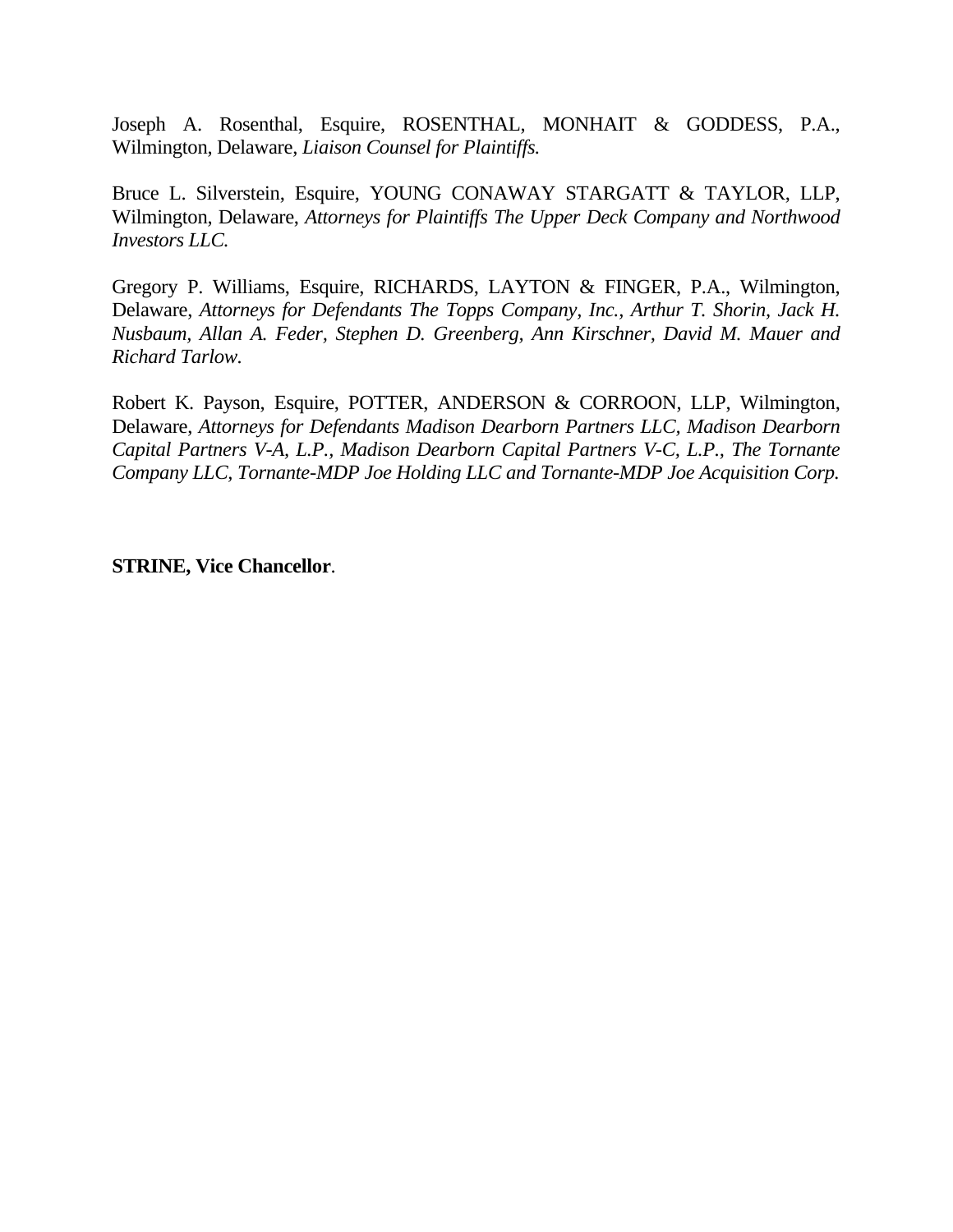#### I. Introduction

The Topps Company, Inc. is familiar to all sports-loving Americans. Topps makes baseball and other cards (think Pokemon), this is Topps's so-called "Entertainment Business." It also distributes Bazooka bubble gum and other old-style confections, this is Topps's "Confectionary Business." Arthur Shorin, the son of Joseph Shorin, one of the founders of Topps and the inspiration for "Bazooka Joe," is Topps's current Chairman and Chief Executive Officer. Shorin has served in those positions since 1980 and has worked for Topps for more than half a century, though he owns only about 7% of Topps's equity. Shorin's son-in-law, Scott Silverstein, is his second-in-command, serving as Topps's President and Chief Operating Officer.

 Despite its household name, Topps is not a large public company. Its market capitalization is less than a half billion dollars and its financial performance has, as a general matter, flagged over the past five years.

 In 2005, Topps was threatened with a proxy contest. It settled that dispute by a promise to explore strategic options, including a sale of its Confectionary Business. Topps tried to auction off its Confectionary Business, but a serious buyer never came forward. Insurgents reemerged the next year, in a year when Shorin was among the three directors up for re-election to Topps's classified board. With the ballots about to be counted, and defeat a near certainty for the management nominees, Shorin cut a facesaving deal, which expanded the board to ten and involved his re-election along with the election of all of the insurgent nominees.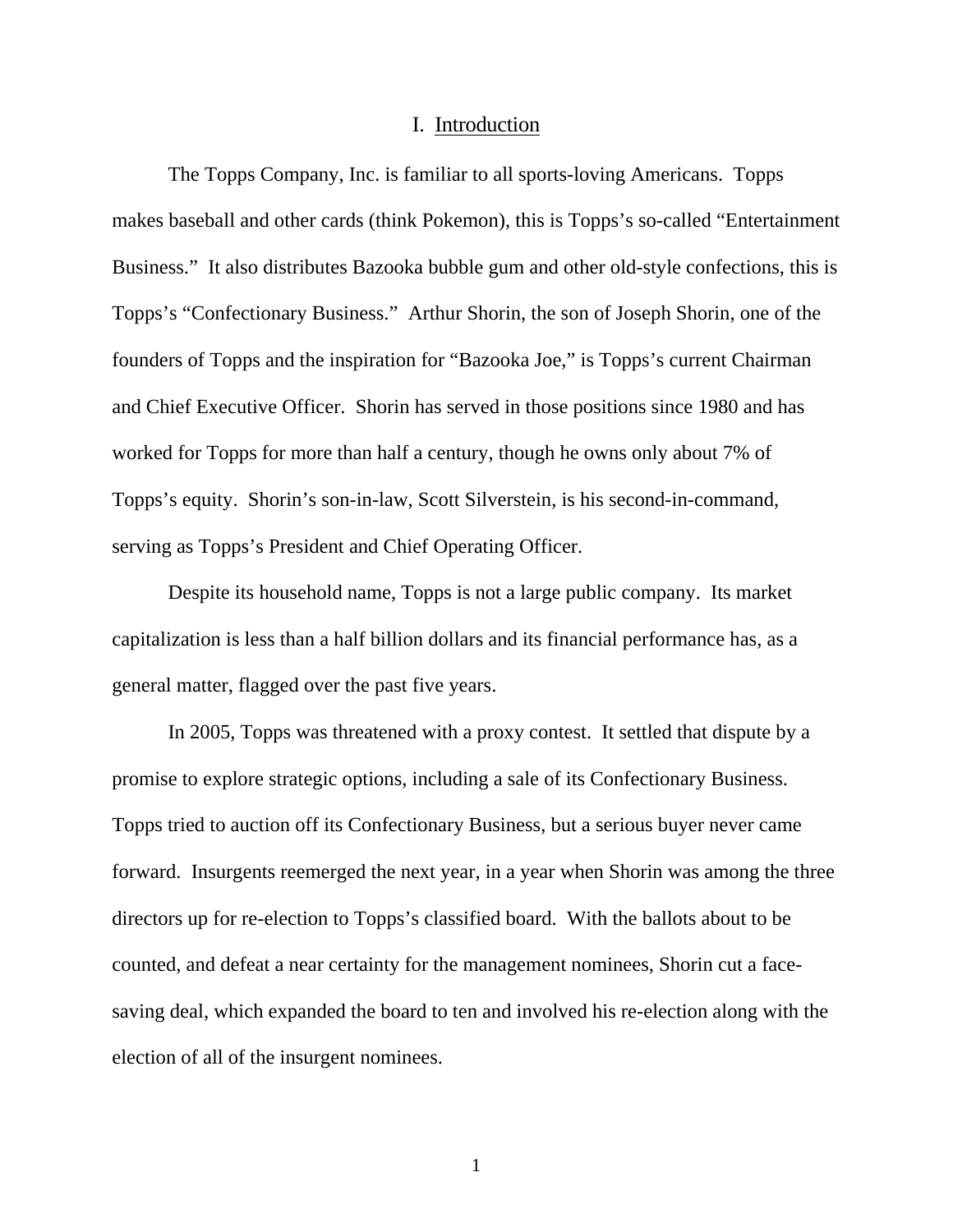Before that happened, former Disney CEO and current private equity investor Michael Eisner had called Shorin and offered to be "helpful." Shorin understood Eisner to be proposing a going private transaction.

 Once the insurgents were seated, an "Ad Hoc Committee" was formed of two insurgent directors and two "Incumbent Directors" to evaluate Topps's strategic direction. Almost immediately, the insurgent directors and the incumbent directors began to split on substantive and, it is fair to say, stylistic grounds. The insurgents then became "Dissident Directors."

 In particular, the Ad Hoc Committee divided on the issue of whether and how Topps should be sold. The Dissident Directors waxed and waned on the advisability of a sale, but insisted that if a sale was to occur, it should involve a public auction process. The Incumbent Directors were also ambivalent about a sale, but were resistant to the idea that Topps should again begin an auction process, having already failed once in trying to auction its Confectionary Business.

 From the time the insurgents were seated, Eisner was on the scene, expressing an interest in making a bid. Two other financial buyers also made a pass. But Topps's public message was that it was not for sale.

 Eventually, the other bidders dropped out after making disappointingly low value expressions of interest. Eisner was told by a key Incumbent Director that the Incumbent Directors might embrace a bid of \$10 per share. Eisner later bid \$9.24 in a proposal that envisioned his retention of existing management, including Shorin's son-in-law. Eisner was willing to tolerate a post-signing Go Shop process, but not a pre-signing auction.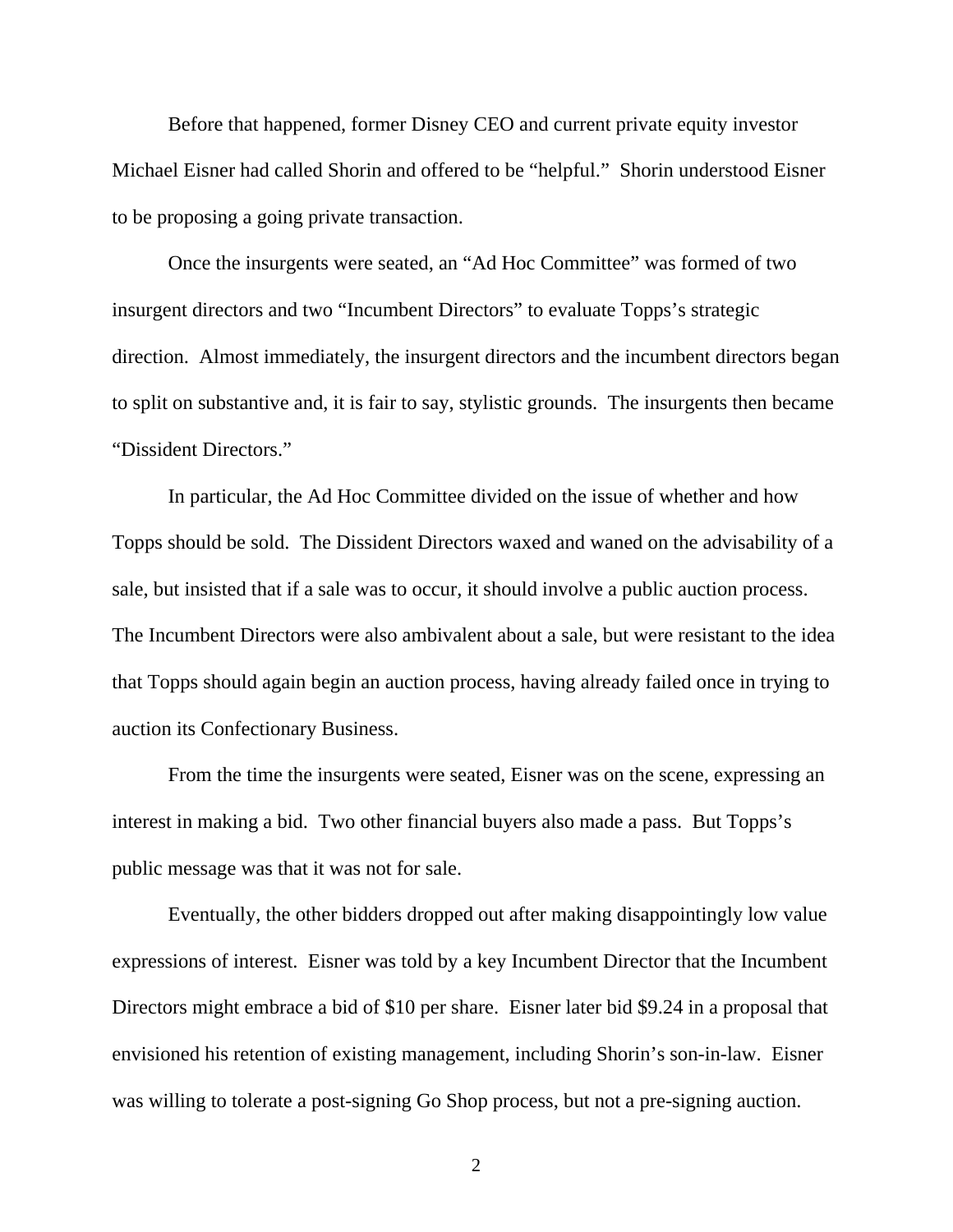The Ad Hoc Committee split 2-2 over whether to negotiate with Eisner. Although offered the opportunity to participate in the negotiation process, the apparent leader of the Dissidents refused, favoring a public auction. One of the Incumbent Directors who was an independent director took up the negotiating oar, and reached agreement with Eisner on a merger at \$9.75 per share. The "Merger Agreement" gave Topps the chance to shop the bid for 40 days after signing, and the right to accept a "Superior Proposal" after that, subject only to Eisner's receipt of a termination fee and his match right.

 The Topps board approved the Merger Agreement in a divided vote, with the Incumbent Directors all favoring the Merger, and the Dissidents all dissenting. Because of the dysfunctional relations on the Ad Hoc Committee, that Committee was displaced from dealing with the Go Shop process by an Executive Committee comprised entirely of Incumbent Directors.

 Shortly before the Merger Agreement was approved, Topps's chief competitor in the sports cards business, plaintiff The Upper Deck Company, expressed a willingness to make a bid. That likely came as no surprise to Topps since Upper Deck had indicated its interest in Topps nearly a year and half earlier. In fact, Upper Deck had expressed an unrequited ardor for a friendly deal with Topps since 1999, and Shorin knew that. But Topps signed the Merger Agreement with Eisner without responding to Upper Deck's overture. Shortly after the Merger was approved, Topps's investment banker began the Go Shop process, contacting more than 100 potential strategic and financial bidders, including Upper Deck, who was the only serious bidder to emerge.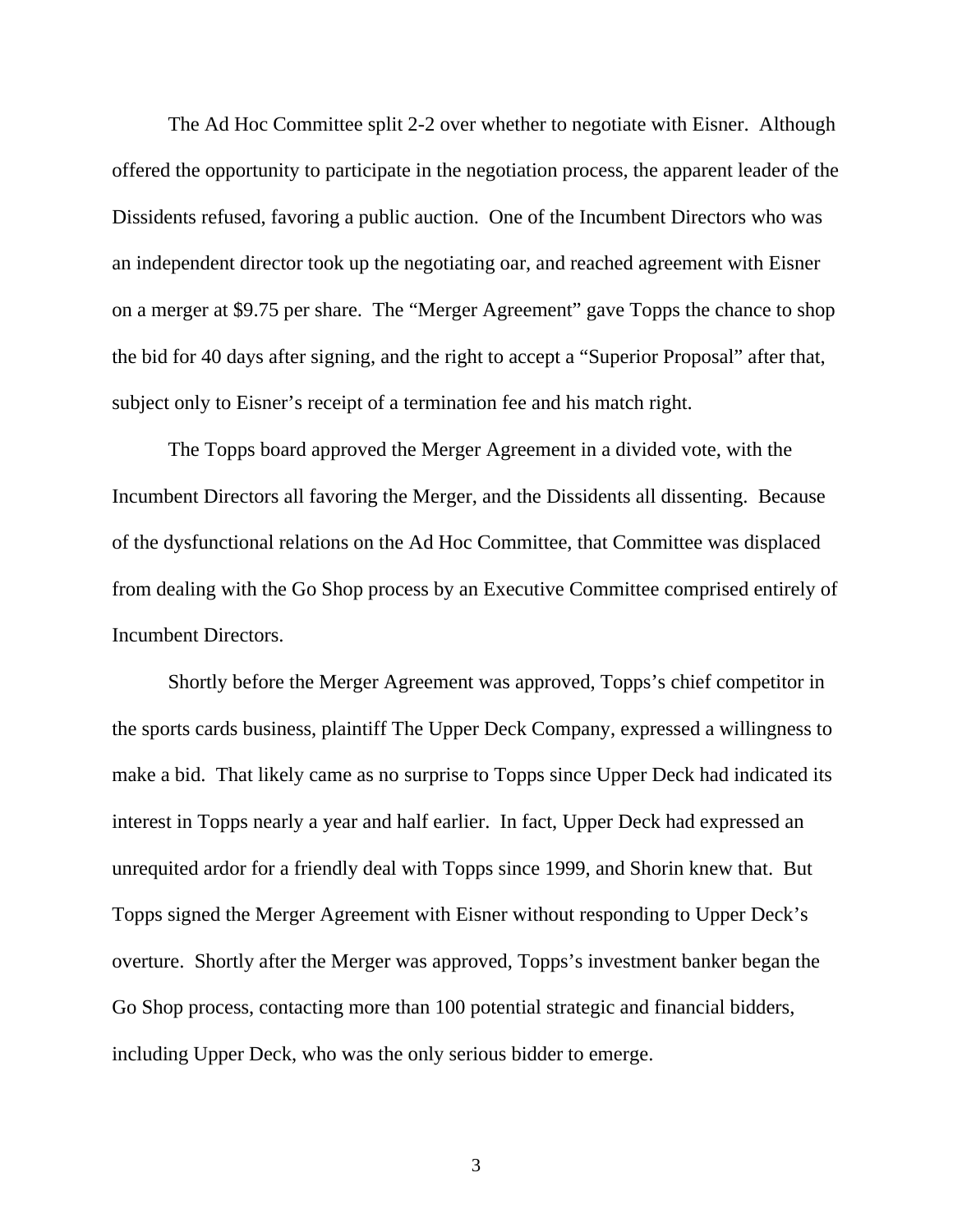Suffice it to say that Upper Deck did not move with the clarity and assiduousness one would ideally expect from a competitive rival seeking to make a topping bid. Suffice it also to say that Topps's own reaction to Upper Deck's interest was less than welcoming. Instead of an aggressive bidder and a hungry seller tangling in a diligent, expedited way over key due diligence and deal term issues, the story that emerges from the record is of a slow-moving bidder unwilling to acknowledge Topps's legitimate proprietary concerns about turning over sensitive information to its main competitor and a seller happy to have a bid from an industry rival go away, even if that bid promised the Topps's stockholders better value.

 By the end of the Go Shop period, Upper Deck had expressed a willingness to pay \$10.75 per share in a friendly merger, subject to its receipt of additional due diligence and other conditions. Although having the option freely to continue negotiations to induce an even more favorable topping bid by finding that Upper Deck's interest was likely to result in a Superior Proposal, the Topps board, with one Dissident Director dissenting, one abstaining, and one absent, voted not to make such a finding.

 After the end of the Go Shop period, Upper Deck made another unsolicited overture, expressing a willingness to buy Topps for \$10.75 without a financing contingency and with a strong come hell or high water promise to deal with manageable (indeed, mostly cosmetic) antitrust issues. The bid, however, limited Topps to a remedy for failing to close limited to a reverse break-up fee in the same amount (\$12 million) Eisner secured as the only recourse against him. Without ever seriously articulating why Upper Deck's proposal for addressing the antitrust issue was inadequate and without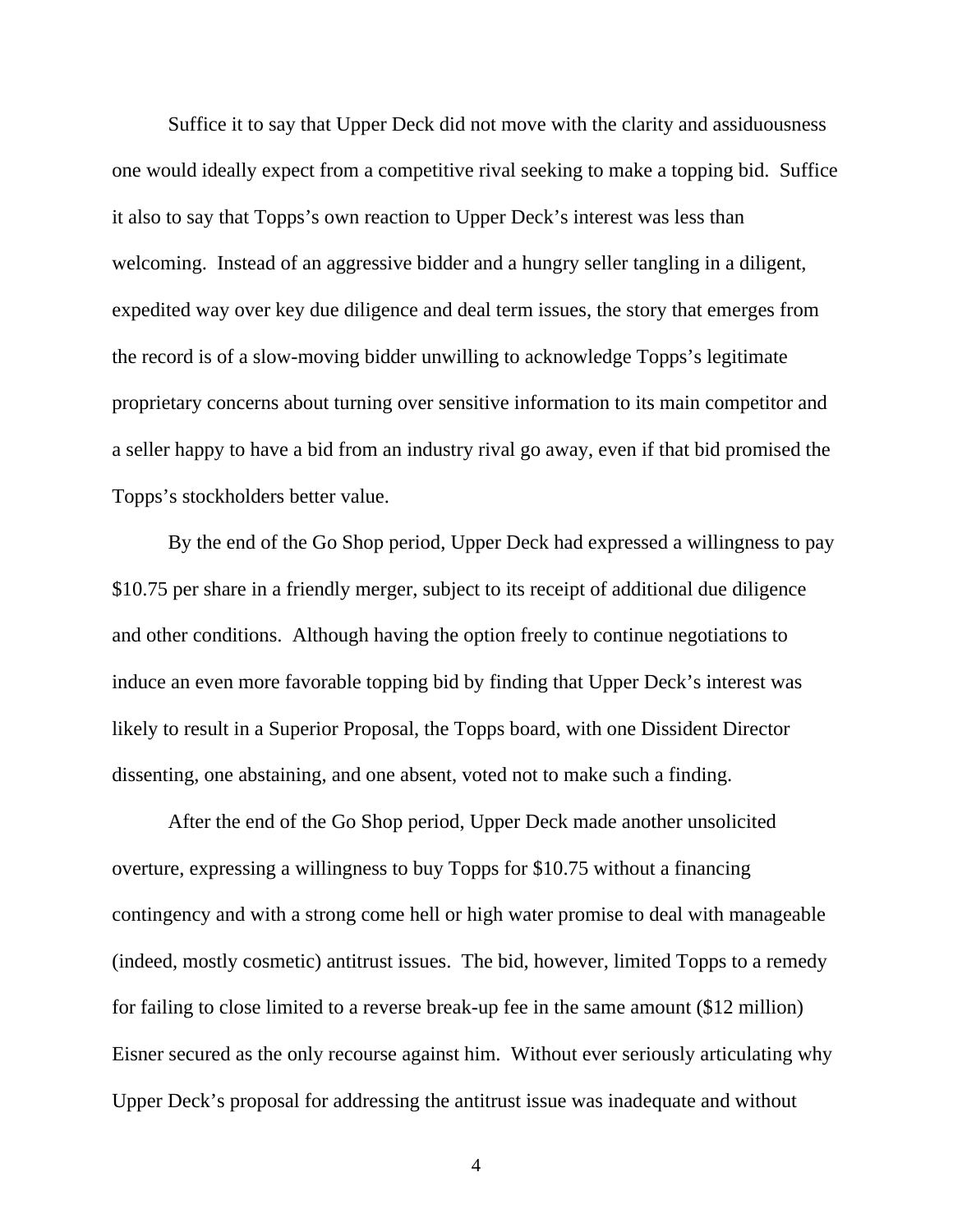proposing a specific higher reverse break-up fee, the Topps Incumbent Directors have thus far refused to treat Upper Deck as having presented a Superior Proposal, a prerequisite to putting the onus on Eisner to match that price or step aside.

 In fact, Topps went public with a disclosure about Upper Deck's bid, but in a form that did not accurately represent that expression of interest and disparaged Upper Deck's seriousness. Topps did that knowing that it had required Upper Deck to agree to a contractual standstill (the "Standstill Agreement") prohibiting Upper Deck from making public any information about its discussions with Topps or proceeding with a tender offer for Topps shares without permission from the Topps board.

 The Topps board has refused Upper Deck's request for relief from the Standstill Agreement in order to allow Upper Deck to make a tender offer and to tell its side of events. A vote on the Eisner Merger is scheduled to occur within a couple of weeks.

 A group of "Stockholder Plaintiffs" and Upper Deck (collectively, the "moving parties") have moved for a preliminary injunction. They contend that the upcoming Merger vote will be tainted by Topps's failure to disclose material facts about the process that led to the Merger Agreement and about Topps's subsequent dealings with Upper Deck. Even more, they argue that Topps is denying its stockholders the chance to decide for themselves whether to forsake the lower-priced Eisner Merger in favor of the chance to accept a tender offer from Upper Deck at a higher price. Regardless of whether the Topps board prefers the Eisner Merger as lower risk, the moving parties contend that the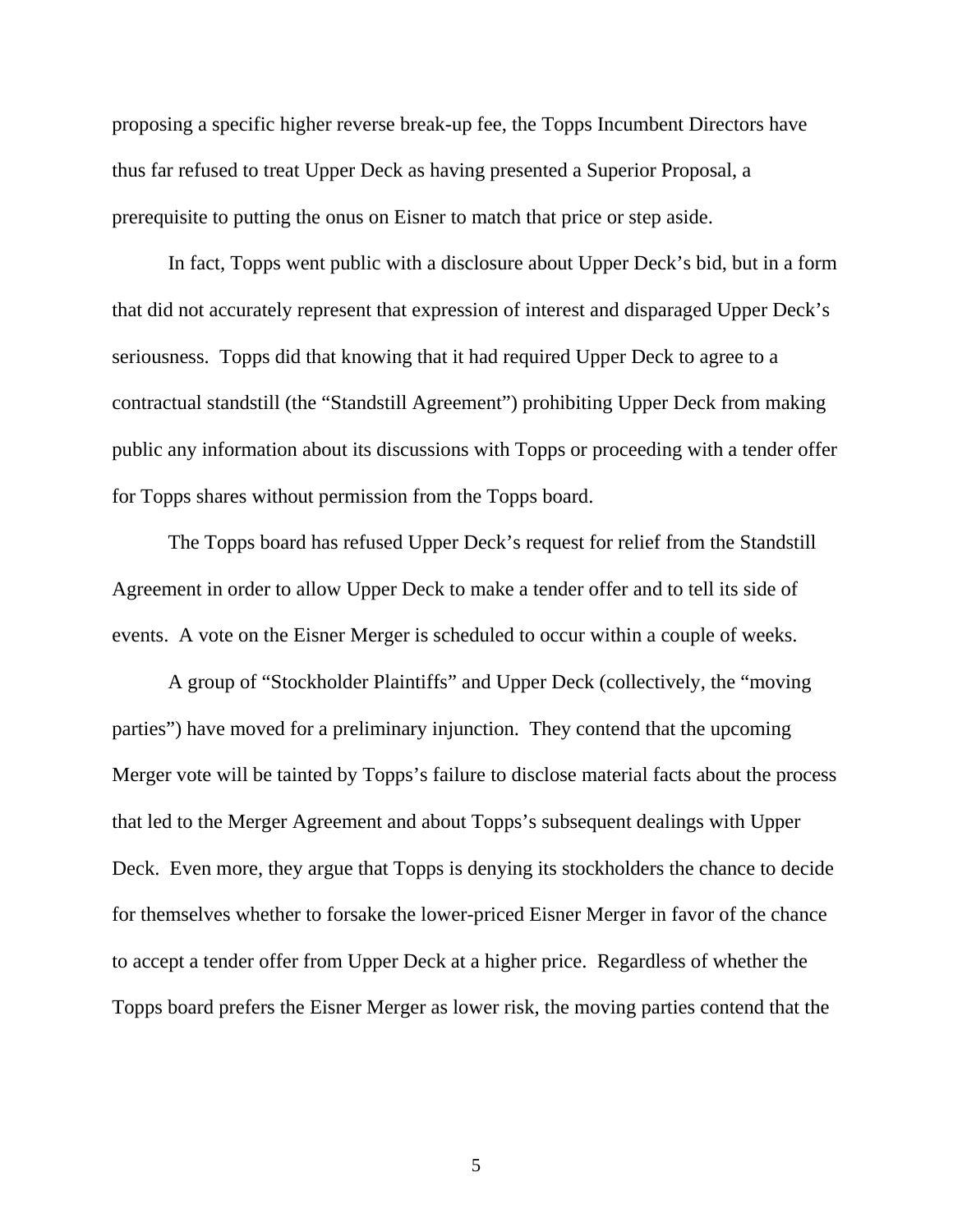principles animating *Revlon, Inc. v. MacAndrews & Forbes Holdings, Inc.*1 prevent the board from denying the stockholders the chance to make a mature, uncoerced decision for themselves.

 In this decision, I conclude that a preliminary injunction against the procession of the Eisner Merger vote should issue until such time as: (1) the Topps board discloses several material facts not contained in the corporation's "Proxy Statement," including facts regarding Eisner's assurances that he would retain existing management after the Merger; and (2) Upper Deck is released from the standstill for purposes of: (a) publicly commenting on its negotiations with Topps; and (b) making a non-coercive tender offer on conditions as favorable or more favorable than those it has offered to the Topps board.

 The moving parties have established a reasonable probability of success that the Topps board is breaching its fiduciary duties by misusing the Standstill in order to prevent Upper Deck from communicating with the Topps stockholders and presenting a bid that the Topps stockholders could find materially more favorable than the Eisner Merger. Likewise, the moving parties have shown a likelihood of success on their claim that the Proxy Statement is materially misleading in its current form.

 The injunction that issues is warranted to ensure that the Topps stockholders are not irreparably injured by the loss of an opportunity to make an informed decision and to avail themselves of a higher-priced offer that they might find more attractive.

 $1$  506 A.2d 173 (Del. 1986).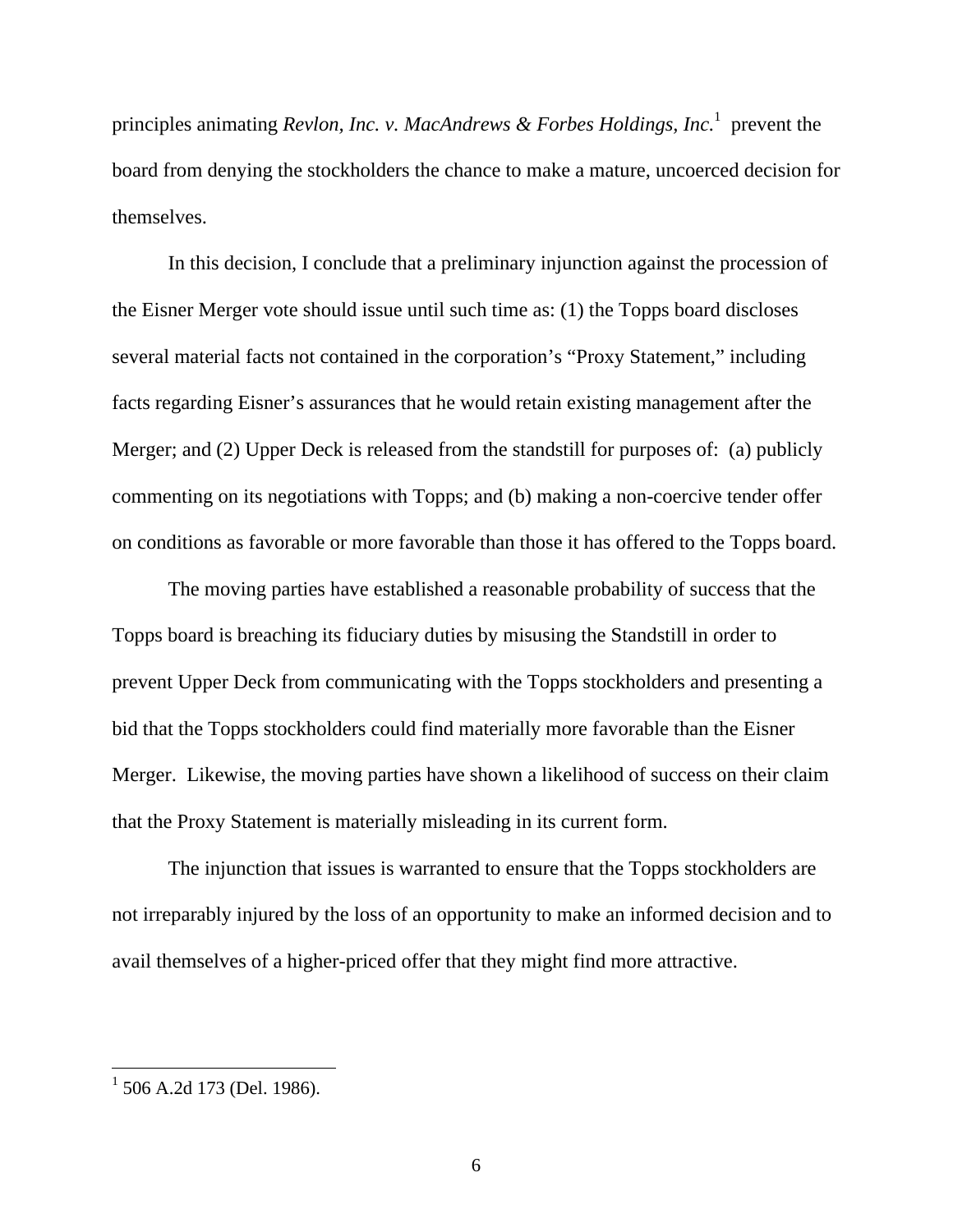### II. A Reader's Roadmap To The Opinion

The briefs of the Stockholder Plaintiffs and Upper  $Deck<sup>2</sup>$  advance arguments so numerous that it is realistically impossible for the court to address them all in the time frame in which a decision of this kind should issue; nor, frankly, do the briefs treat all these arguments in a substantive manner that comports with requirements for fair presentation. Given this reality, I focus my attention solely on the arguments that are substantial enough to possibly support the issuance of a preliminary injunction.

 In examining those issues, I divide my consideration of the merits along a traditional dividing line, which separates my consideration of disclosure claims from my resolution of claims premised on the defendants' compliance with their *Revlon* duties. The standards of review relevant to such claims are familiar and need not be dilated on at length.

 When directors of a Delaware corporation seek approval for a merger, they have a duty to provide the stockholders with the material facts relevant to making an informed decision.<sup>3</sup> In that connection, the directors must also avoid making materially misleading disclosures, which tell a distorted rendition of events or obscure material facts.<sup>4</sup> In

<sup>3</sup> *E.g., Arnold v. Society for Savings Bancorp., Inc.*, 650 A.2d 1270, 1277 (Del. 1994).

<sup>&</sup>lt;sup>2</sup> Upper Deck's fellow plaintiff is its controlled affiliate, Northwood Investors LLC. Northwood is the acquisition vehicle Upper Deck is using. Although the defendants question Upper Deck's standing, Northwood is a Topps stockholder and entitled under *Revlon* and its progeny to press fiduciary duty claims. *E.g.*, *In re Gaylord Container Corp. S'holders Litig.*, 747 A.2d 71, 77-78 & n.8 (Del. Ch. 1999) (explaining that a bidder who owns shares in a target has standing to press fiduciary duty claims against the target's board and collecting cases to that effect identifying the pragmatic reasons justifying such a policy).

<sup>4</sup> *E.g.*, *Emerald Partners v. Berlin*, 726 A.2d 1215, 1223 (Del. Ch. 1999) ("When stockholder action is requested, directors are required to provide shareholders with all information that is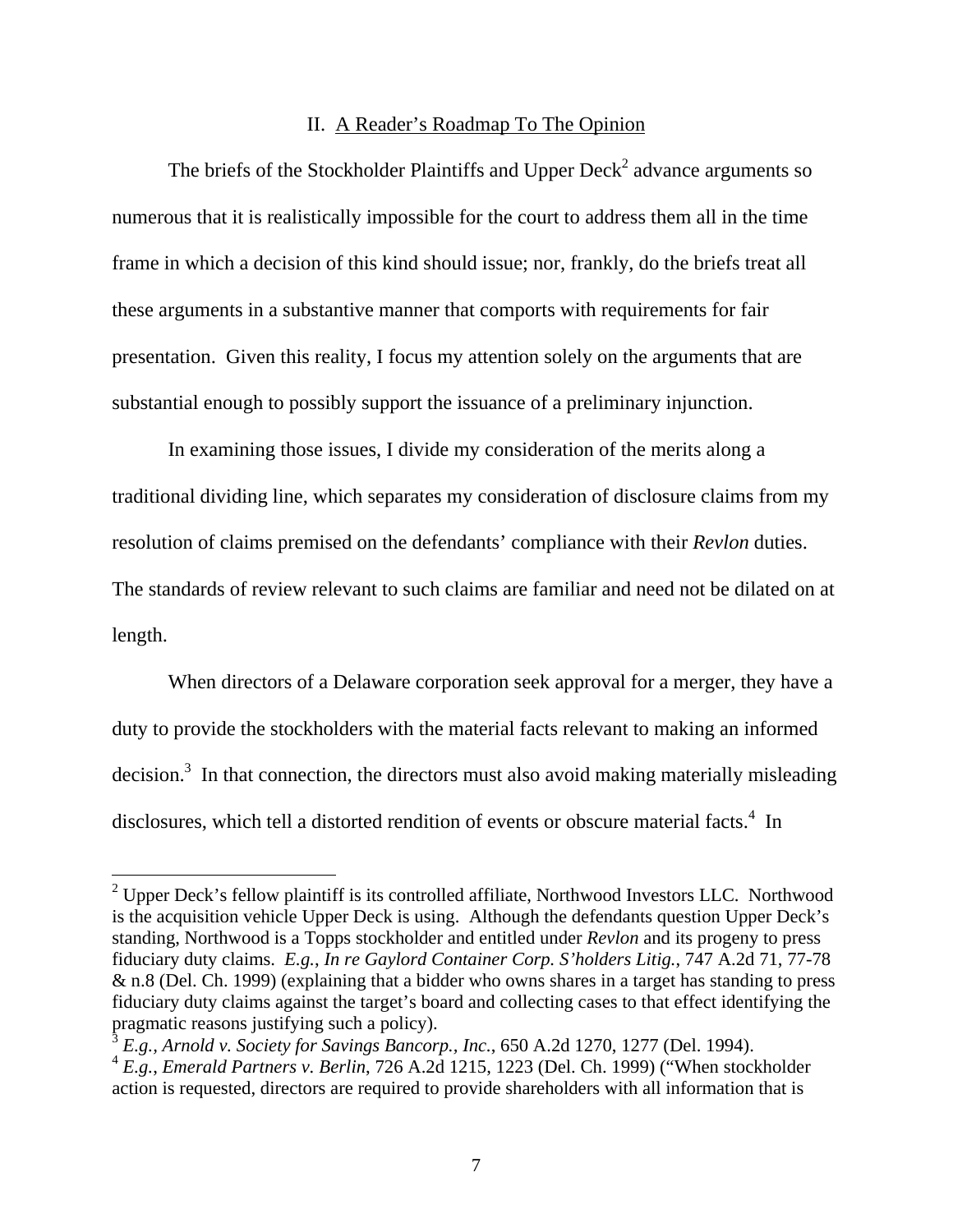determining whether the directors have complied with their disclosure obligations, the court applies well-settled standards of materiality, familiar to practitioners of our law and federal securities law.<sup>5</sup>

The so-called *Revlon* standard is equally familiar. When directors propose to sell a company for cash or engage in a change of control transaction, they must take reasonable measures to ensure that the stockholders receive the highest value reasonably attainable.<sup>6</sup> Of particular pertinence to this case, when directors have made the decision to sell the company, any favoritism they display toward particular bidders must be justified solely by reference to the objective of maximizing the price the stockholders receive for their shares.<sup>7</sup> When directors bias the process against one bidder and toward another not in a reasoned effort to maximize advantage for the stockholders, but to tilt the process toward the bidder more likely to continue current management, they commit a breach of fiduciary duty.<sup>8</sup>

 My recitation of the facts will come in five parts. First, I will set forth the key terms of the Eisner Merger Agreement, including the consideration Eisner proposes to pay, the post-signing shopping process permitted by the Merger Agreement, and the deal

material to the action being requested and to provide a balanced truthful account of all matters disclosed in the communication with shareholders.") (quotation omitted).

<sup>5</sup> *See, e.g., Rosenblatt v. Getty Oil Co.*, 493 A.2d 929, 944 (Del. 1985) (explaining that information is material if "there is a substantial likelihood that a reasonable investor would consider it important in deciding how to vote") (citing *TSC Industries, Inc. v. Northway, Inc.*, 426 U.S. 438, 449 (1976)).

<sup>6</sup> *E.g., Revlon*, 506 A.2d at 184 n.16; *accord Paramount Communications, Inc. v. QVC Network, Inc.*, 637 A.2d 34, 44 (Del. 1994).

*QVC*, 637 A.2d at 49-50.

<sup>8</sup> *E.g.*, *Mills Acquisition Co. v. Macmillan, Inc.*, 559 A.2d 1261, 1282-83 (Del. 1988).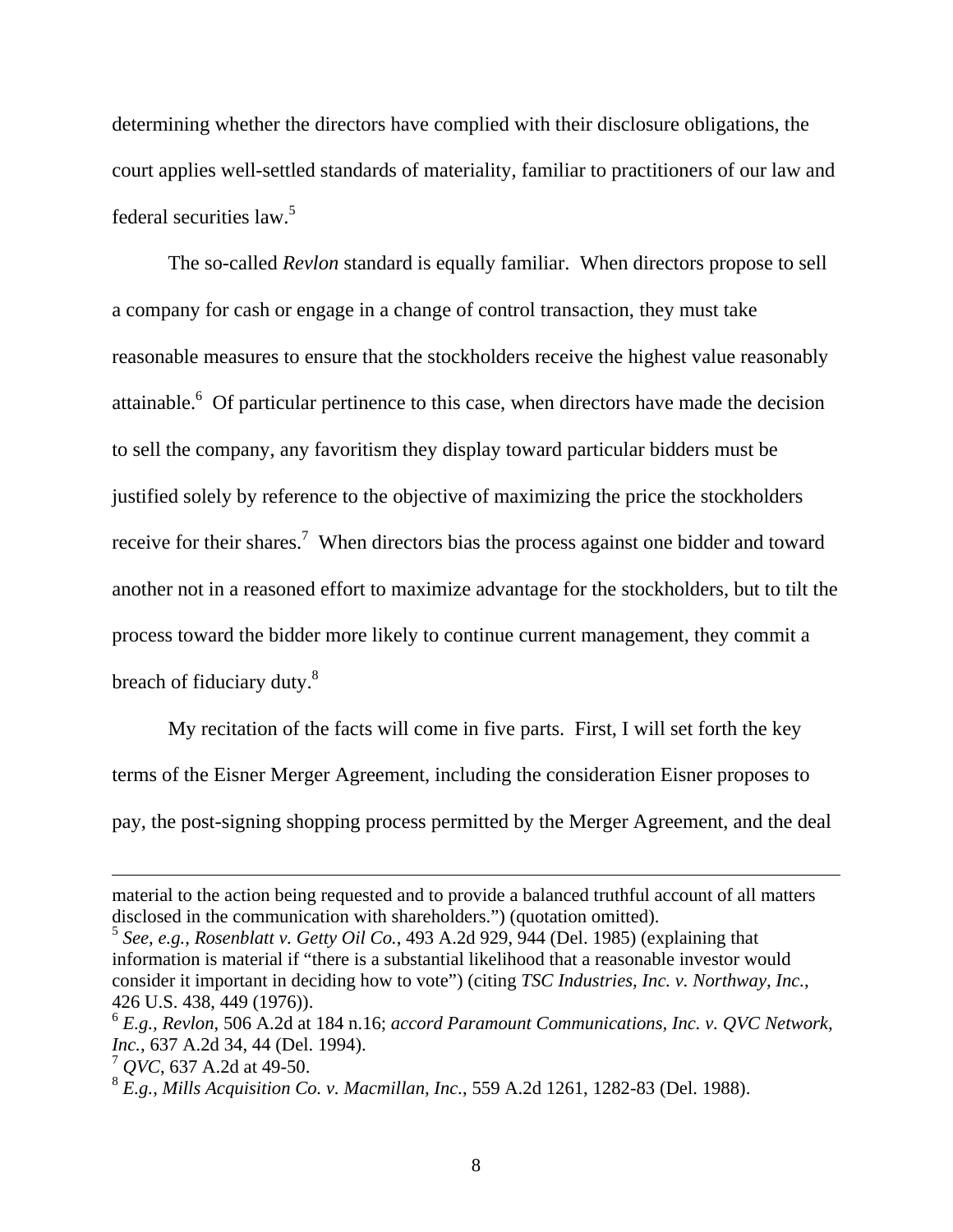protection measures. Second, I will set forth the key terms of the Standstill Agreement signed by Upper Deck, explaining in the course of that what Upper Deck is, the negotiations leading to the Standstill Agreement, and some key points regarding the final form of that Agreement. Third, I will detail the course of events that led to the signing of the Eisner Merger Agreement and the current status quo, largely tracking the chronology and take on key events set forth in the Proxy Statement. Fourth, I will set forth those undisputed facts that I conclude are not contained in the Proxy Statement, and that the Stockholder Plaintiffs and Upper Deck contend are material and must be disclosed before the Merger vote. Finally, I set forth those areas where the Proxy Statement advances a position about factual issues about which there is a good faith basis for dispute.

 The reason for this last category's inclusion largely relates to the Standstill Agreement. The Incumbent Directors who comprise the majority of the Topps board have disseminated proxy materials that characterize Upper Deck's conduct and its acquisition offers in a negative light. But the Topps board has refused to release Upper Deck from the Standstill Agreement in order to allow Upper Deck to put its contrary view of these matters before the Topps electorate.

 After these sections, I will summarize the *Revlon* arguments made by the Stockholder Plaintiffs and Upper Deck. Many of those arguments will have been presaged by the previous discussion, but will be drawn together in, I hope, a more coherent fashion.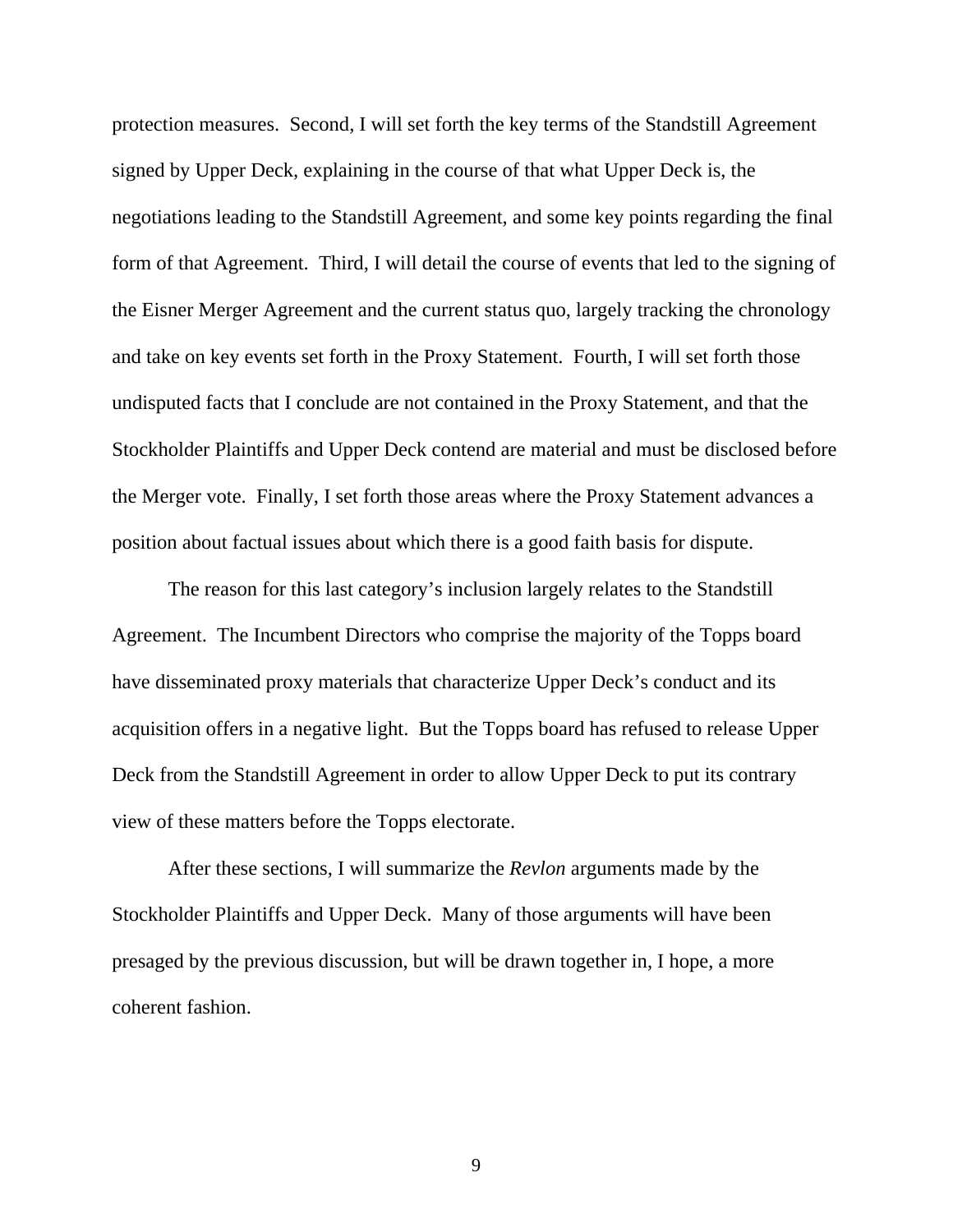#### III. Factual Background

#### A. The Eisner Merger Agreement

 Eisner proposes to acquire Topps through a private equity firm he controls, The Tornante Company, LLC, in an alliance with another private equity group, Madison Dearborn Capital Partners, LLC. For simplicity's sake, I refer to Eisner and his private equity partners simply as "Eisner."

Eisner and Topps executed the Merger Agreement on March 5, 2006, under which Eisner will acquire Topps for \$9.75 per share or a total purchase price of about \$385 million. The Merger Agreement is not conditioned on Eisner's ability to finance the transaction, and contains a representation that Eisner has the ability to obtain such financing.<sup>9</sup> But the only remedy against Eisner if he breaches his duties and fails to consummate the Merger is his responsibility to pay a \$12 million reverse break-up fee.

 The "Go Shop" provision in the Merger Agreement works like this. For a period of forty days after the execution of the Merger Agreement, Topps was authorized to solicit alternative bids and to freely discuss a potential transaction with any buyer that might come along. Upon the expiration of the "Go Shop Period," Topps was required to cease all talks with any potential bidders unless the bidder had already submitted a "Superior Proposal," or the Topps board determined that the bidder was an "Excluded Party," which was defined as a potential bidder that the board considered reasonably

 $9<sup>9</sup>$  At the time that Eisner executed the Merger Agreement, Eisner also provided Topps with commitment letters from Tornante and Madison Dearborn regarding their equity investments in the acquisition and a separate commitment letter with respect to the debt financing for the acquisition.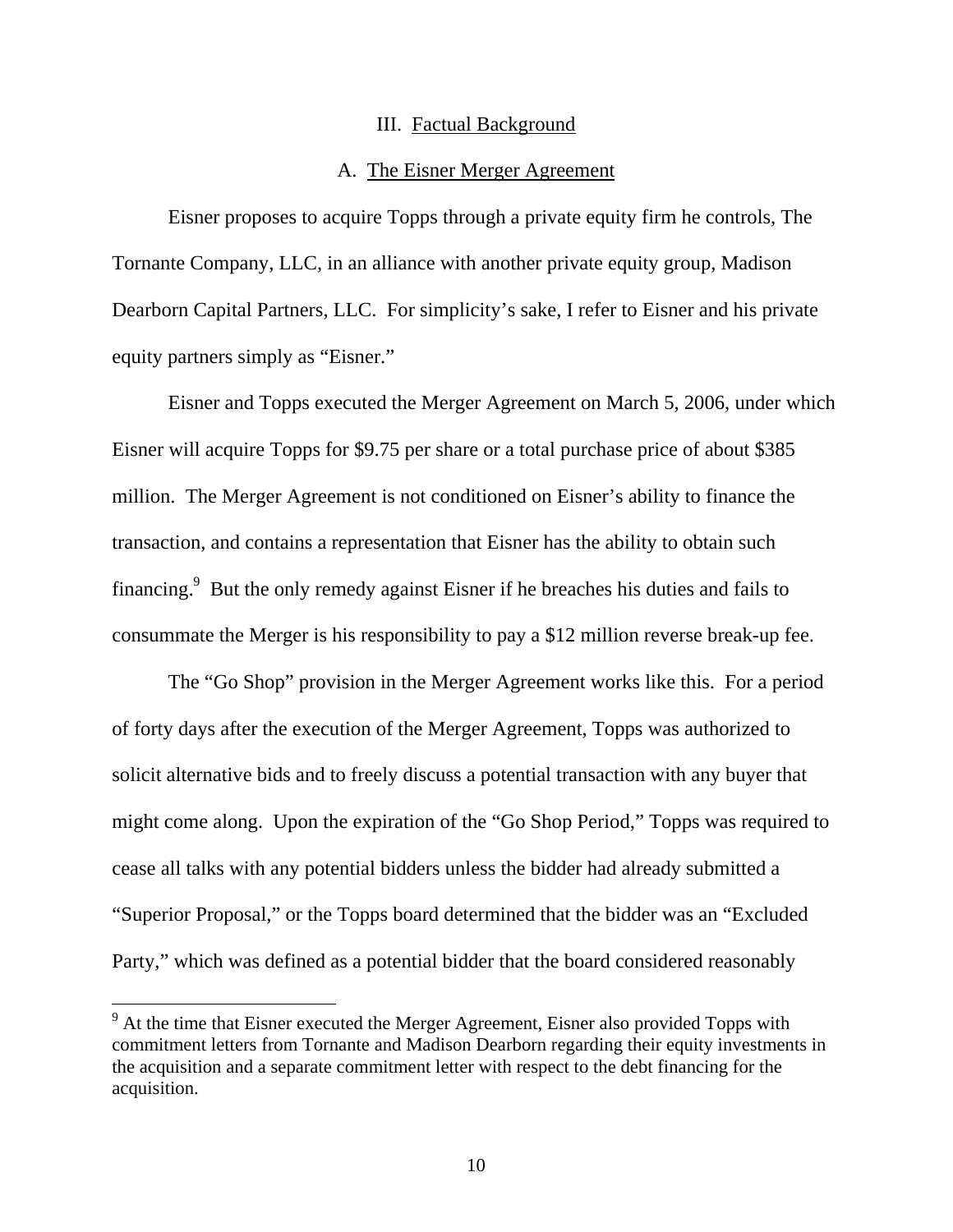likely to make a Superior Proposal. If the bidder had submitted a Superior Proposal or was an Excluded Party, Topps was permitted to continue talks with them after the expiration of the Go Shop Period.

The Merger Agreement defined a Superior Proposal as a proposal to acquire at least 60% of Topps that would provide more value to Topps stockholders than the Eisner Merger. The method in which the 60% measure was to be calculated, however, is not precisely defined in the Merger Agreement, but was sought by Eisner in order to require any topping bidder to make an offer for all of Topps, not just one of its Businesses.

Topps was also permitted to consider unsolicited bids after the expiration of the 40-day Go Shop period if the unsolicited bid constituted a Superior Proposal or was reasonably likely to lead to one. Topps could terminate the Merger Agreement in order to accept a Superior Proposal, subject only to Eisner's right to match any other offer to acquire Topps.

The Eisner Merger Agreement contains a two-tier termination fee provision. If Topps terminated the Eisner Merger Agreement in order to accept a Superior Proposal during the Go Shop Period, Eisner was entitled to an \$8 million termination fee (plus a \$3.5 million expense reimbursement), in total, or approximately 3.0% of the transaction value. If Topps terminates the Merger Agreement after the expiration of the Go Shop Period, Eisner is entitled to a \$12 million termination fee (plus a \$4.5 million expense reimbursement), or approximately 4.6% of the total deal value.

The Eisner Merger Agreement is subject to a number of closing conditions, such as consent to the transaction by regulatory authorities and the parties to certain of Topps's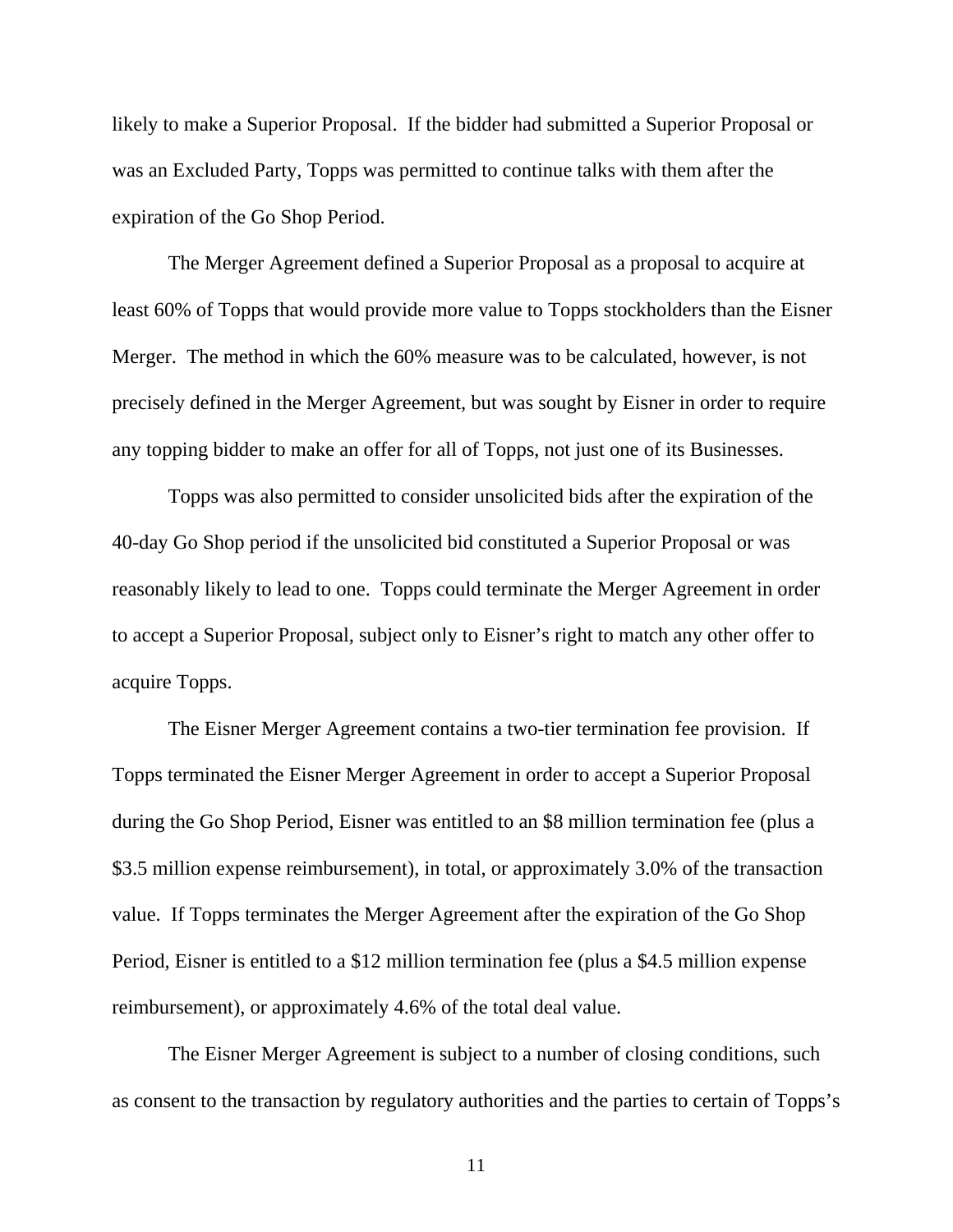material contracts, such as its licenses with Major League Baseball and other sports leagues.

In connection with the Eisner Merger Agreement, Shorin and Eisner entered into a letter agreement pursuant to which Shorin agreed to retire within sixty days after the consummation of the Merger and to surrender \$2.8 million to which he would otherwise be entitled under his existing employment agreement in the event of a change of control of Topps. Shorin would remain a consultant to Topps for several years with sizable benefits, consistent with his existing employment agreement.

#### B. The Standstill Agreement Signed By Upper Deck

Upper Deck is currently the only company other than Topps to hold a license from Major League Baseball to sell baseball cards featuring the League's players. As such, Upper Deck is now Topps's primary, and only, competitor in the American baseball card industry. When Upper Deck sought access to confidential information about Topps's operations during the Go Shop process, Topps insisted, as it did with all other potential bidders, including Eisner, that Upper Deck sign a confidentiality agreement, containing a Standstill provision.

Topps sent Upper Deck a draft Standstill Agreement that contained the following material terms: (1) Topps would make available to Upper Deck certain information concerning the business, financial condition, operations, prospects, assets, and liabilities of Topps solely for the purpose of allowing Upper Deck to evaluate a possible transaction between Topps and itself; (2) Upper Deck agreed not to disclose the fact that such information was being provided to it or that it had entered into the Standstill Agreement,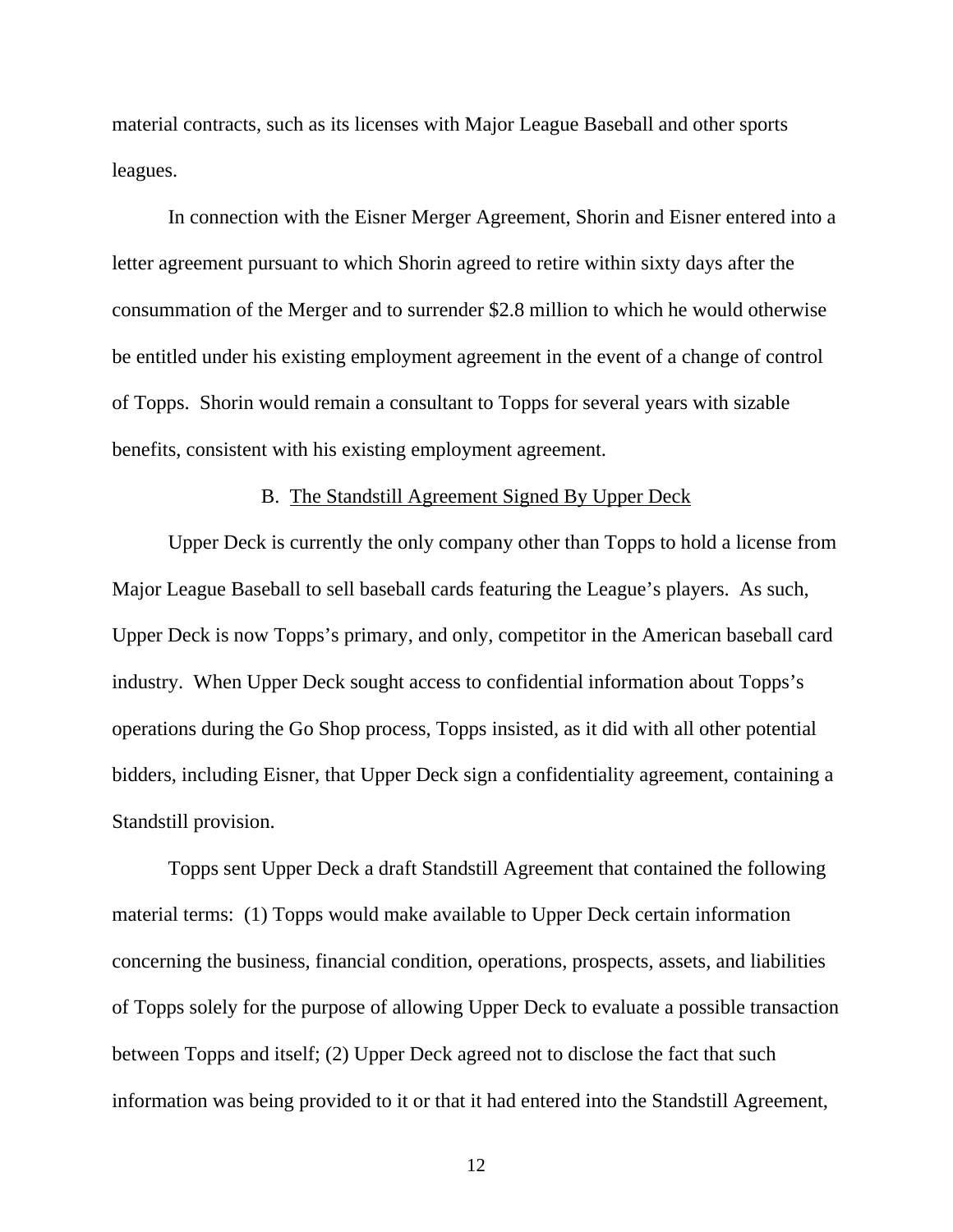or make any public disclosure with respect to any proposed transaction between Upper Deck and Topps; and (3) Upper Deck agreed for a period of two years not to acquire or offer to acquire any of Topps's common stock by way of purchase in the open market, tender offer, or otherwise without Topps's consent, or to solicit proxies or seek to control Topps in any manner.

When Upper Deck received the draft Standstill Agreement, it attempted to make revisions before executing it. In particular, Upper Deck sought to eliminate the provision in the Standstill Agreement that prevented it from making a tender offer for Topps and sought to insert a provision into the Standstill Agreement requiring Topps to furnish to Upper Deck the same materials that it had given to Eisner and that it was giving to any other potential bidders. Topps refused both of these proposed revisions, citing concerns that Upper Deck might try to use the Go Shop process as a pretext for receiving access to sensitive competitive information about Topps's baseball card business.

On March 19, 2007, Upper Deck executed a Standstill Agreement that contained the same material terms that were included in the initial draft that was provided to it.

# C. The Sale Process and Subsequent Negotiations As Explained In The Proxy Statement

# 1. The Proxy Contests And The Unsuccessful Auction For The Confectionary Business

 Although Topps has had a storied history, and is a household name among American sports fans, both industries in which it operates have been steadily declining in the last decade and Topps's profitability has suffered. For a few years around the turn of the century, Topps's bottom line was boosted by the popularity of its Pokemon trading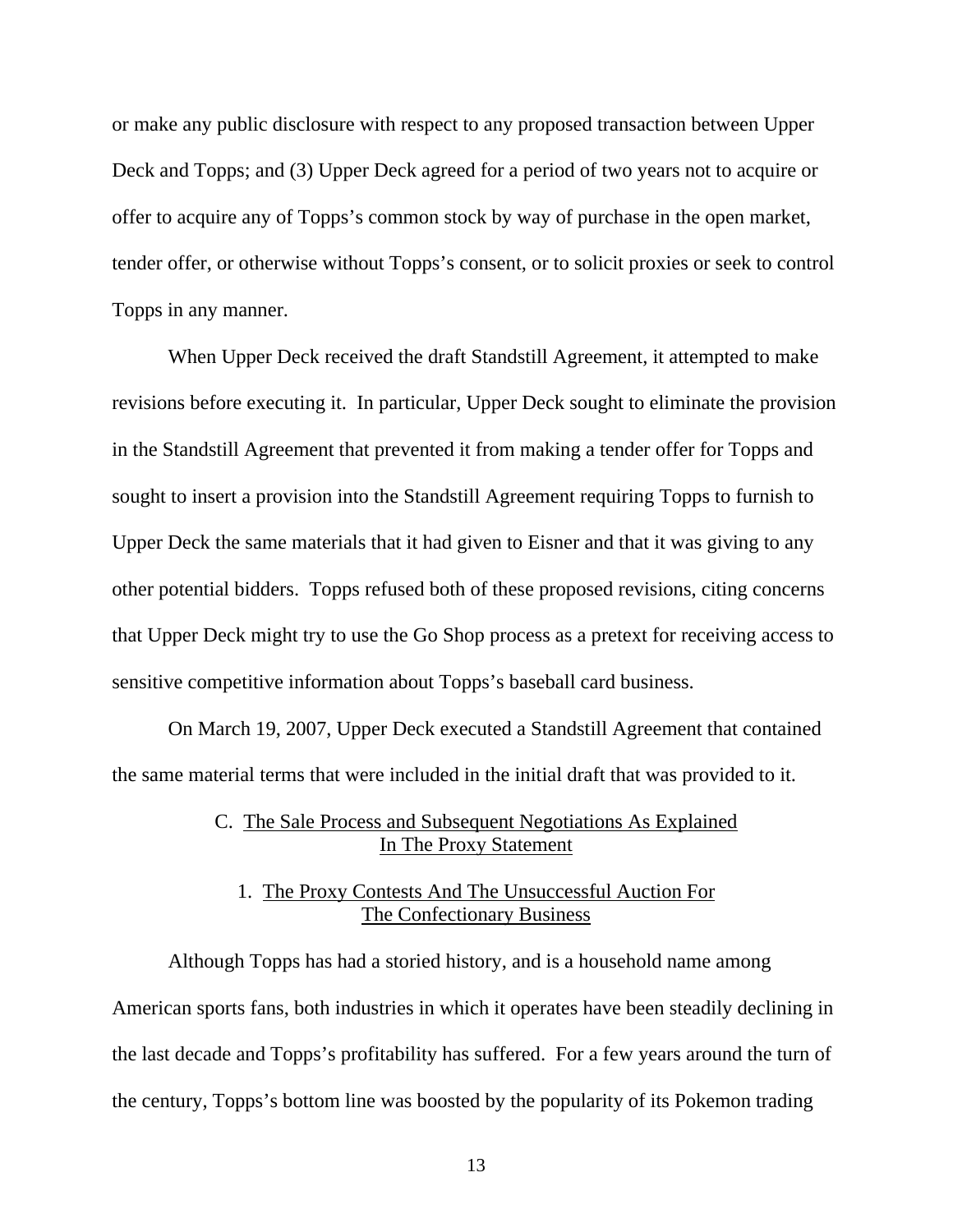cards. The Pokemon boost was short lived, however, and in recent years, Topps's earnings per share have fallen from sixty cents a share in 2002 to less than a dime a share in 2006.

In 2004, Topps began a strategic review of its domestic operations in an attempt to reverse the downward trend. Topps concluded that its Confectionary Business in particular faced serious obstacles to achieving profitability in light of recent retail consolidation and increased competition in the industry.

As of 2005, Topps had a nine-member classified board of directors, three of whom were up for re-election at Topps's 2005 annual meeting. On April 25, 2005, Pembridge Capital Management, LLC, a small hedge fund that owned some of Topps's common stock, announced its intention to nominate its own slate of three director candidates and to solicit proxies for their election at the meeting. Pembridge withdrew its proxy solicitation, however, after receiving assurances that Topps would intensify its efforts in considering strategic alternatives for the company. Topps and Pembridge also entered into a letter agreement under which Pembridge agreed to terminate its proxy solicitation in exchange for an agreement from the Topps board not to adopt a poison pill before June 30, 2006 without stockholder approval.

At that point, Topps began to seriously consider selling the company. In light of the diverse nature of the Confectionary and Entertainment Businesses, and a supposed belief (says the Proxy Statement) that there was no logical buyer for the entire company, the Topps board decided to commence a sale process, in the form of an auction, for its Confectionary Business only. It hoped to realize \$300 million from the sale and hired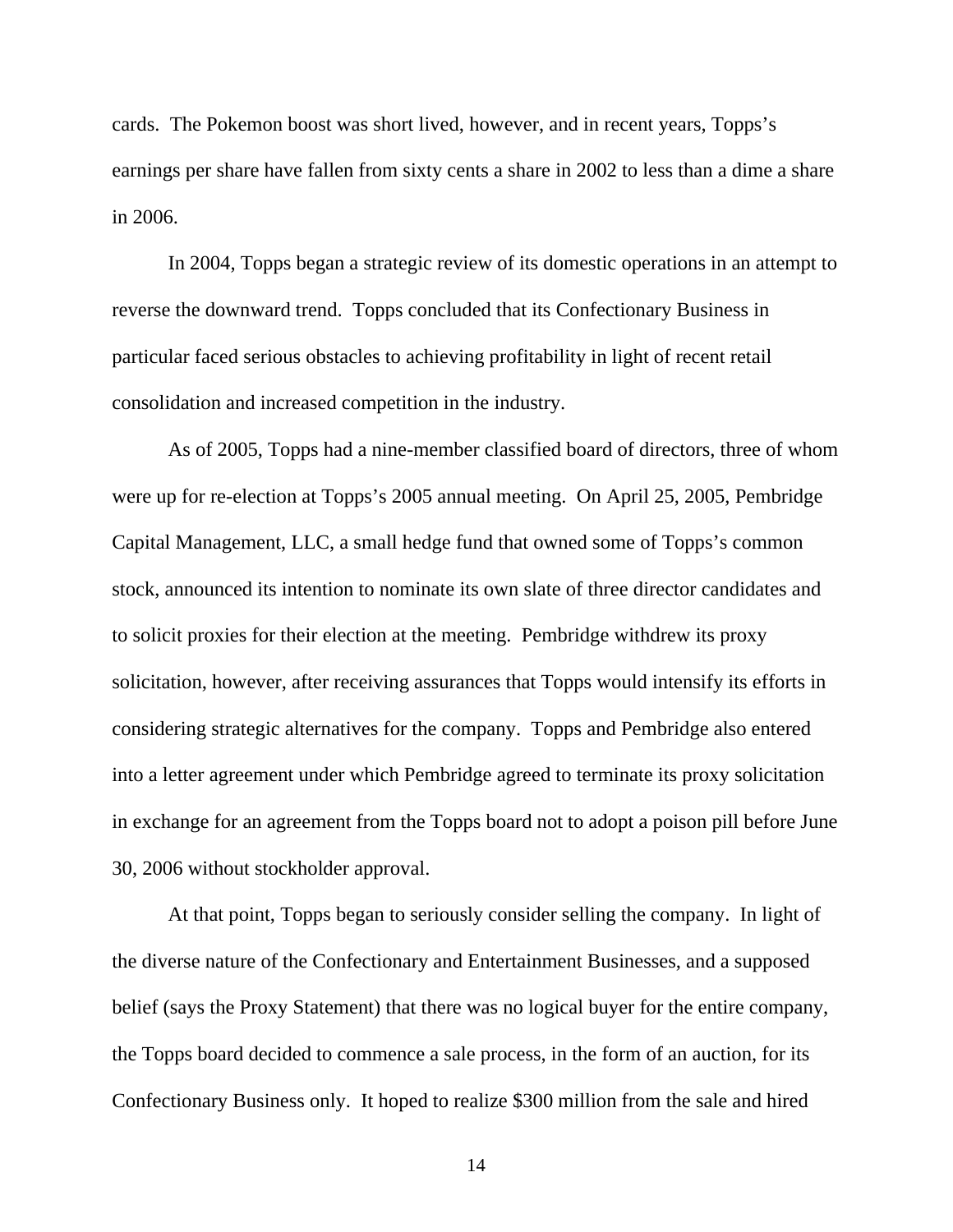Lehman Brothers as its financial advisor. The auction did not go well, however, and Topps was disappointed with the response. Only two bidders emerged, and their offers were materially lower than the \$300 million figure Topps was hoping for. After some initial due diligence, both bidders went away.

The Confectionary Business auction, however, sparked rumors among the investment community that Topps might consider other additional strategic alternatives. Upper Deck, through its financial advisor, CIBC World Markets Corp., contacted Lehman Brothers around this time frame to inquire whether Topps might consider a sale of its Entertainment Business to Upper Deck. The Proxy Statement makes a vague reference to this overture. Undisclosed in the Proxy Statement, though, was that Shorin had rebuffed several overtures over the years from Upper Deck broaching the idea of a friendly combination with Topps. According to Topps, discussions about a possible Upper Deck-Topps transaction in 2005 did not progress past the preliminary stage.

After the failed Confectionary Business auction, in April 2006, Pembridge began a second proxy contest. It nominated a slate of three directors and publicly stated that if its nominees were elected, they would aggressively seek to sell the company in a going private transaction. One of the directors Pembridge sought to replace was Topps's chairman and CEO Arthur Shorin. Going into July 28, the date of the annual meeting, Shorin and his fellow nominees were facing certain defeat. A face-saving deal between Shorin and the insurgents was cut. At the meeting — which was delayed until August so the deal could be implemented — Topps expanded its board to ten members, to permit the seating of four directors, Shorin and Pembridge's three nominees, Arnaud Ajdler,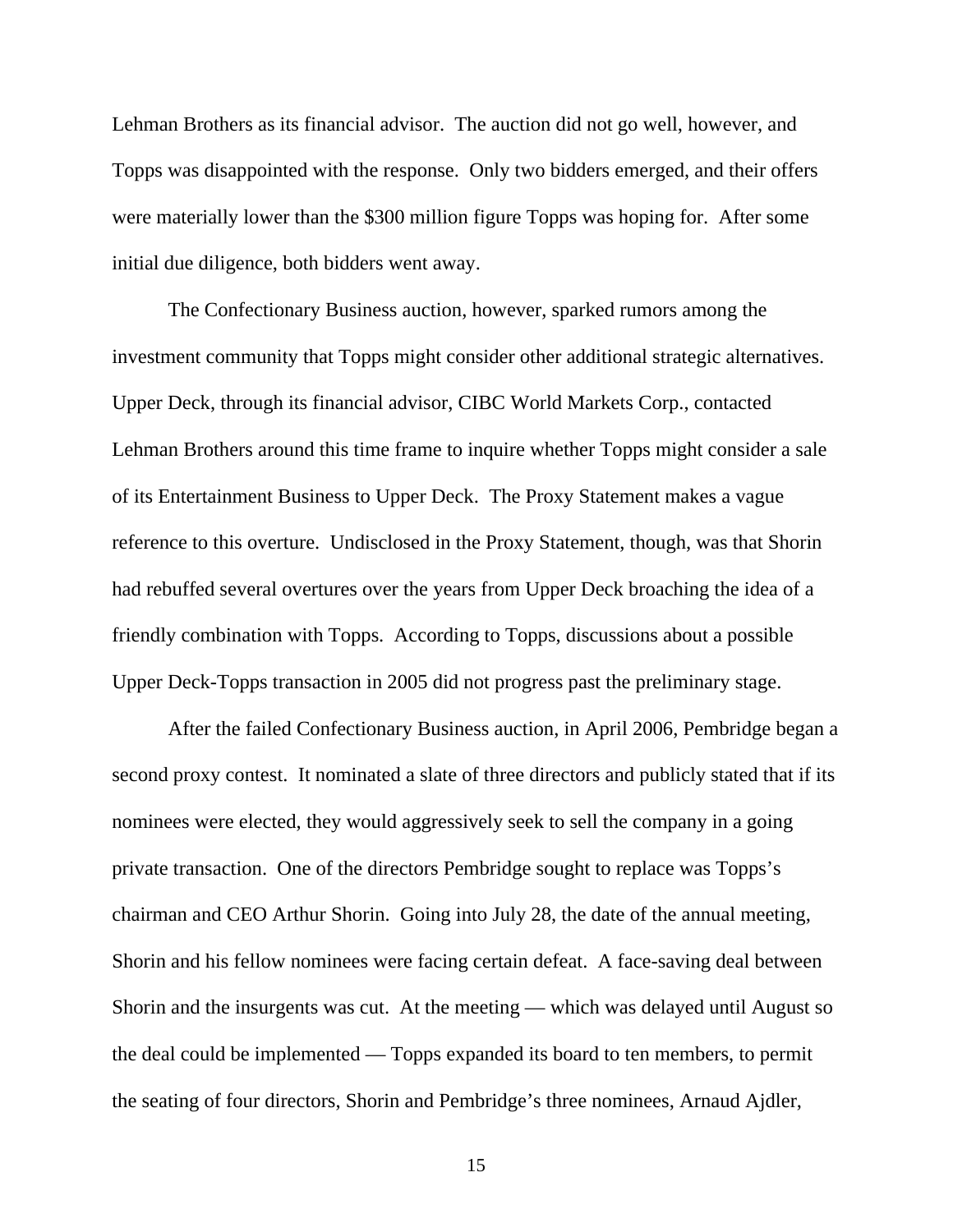Timothy Brog, and John Jones, who then became the group I have identified as the Dissident Directors. On August 25, 2006, the date of the rescheduled stockholders meeting, those four members were elected to the Topps board.<sup>10</sup>

The deal left a Topps board comprised of seven directors who had served Topps for many years (the "Incumbent Directors") and the three Dissident Directors. Five of the six non-management Incumbent Directors were independent directors under the NASDAQ's criteria. But all were close to Shorin. The other non-management director was Jack Nusbaum, who served not only as director but as lead outside counsel for Topps, through his law firm Wilkie Farr & Gallagher.

## 2. The Eisner Negotiations

 The Proxy Statement indicates that during the second proxy contest, there was a general belief in the marketplace that Topps would "entertain" sales offers. The Proxy Statement does not disclose that Shorin sent out a different public message, issuing a letter in July 2006 stating that Topps was not interested in a sale "at this time" as a "quick fix." In any event in May and June 2006, Topps received unsolicited indications of interest in a potential transaction from two financial buyers at \$9.00 to \$9.75 per share

 $10$  The Stockholder Plaintiffs contend that the Proxy Statement does not fairly convey the electoral pickle Shorin was in during July 2006. They say the Proxy Statement should have indicated that the votes were essentially counted, that the insurgents were going to win, and Shorin's slate, including Shorin himself, was going down to defeat. Not only that, the Stockholder Plaintiffs suggest that the Proxy Statement does not fairly indicate that Eisner had approached Shorin and Silverstein and offered to be helpful once he heard about the second proxy fight. But the Proxy Statement fairly discloses all those facts and makes it plain that Eisner was a management-friendly bidder who used Shorin's perceived vulnerability as an opening to make a bid. Contrary to the Stockholder Plaintiffs, I think reasonable stockholders can come up with four when the equation  $2 + 2$  is written out for them in crayon.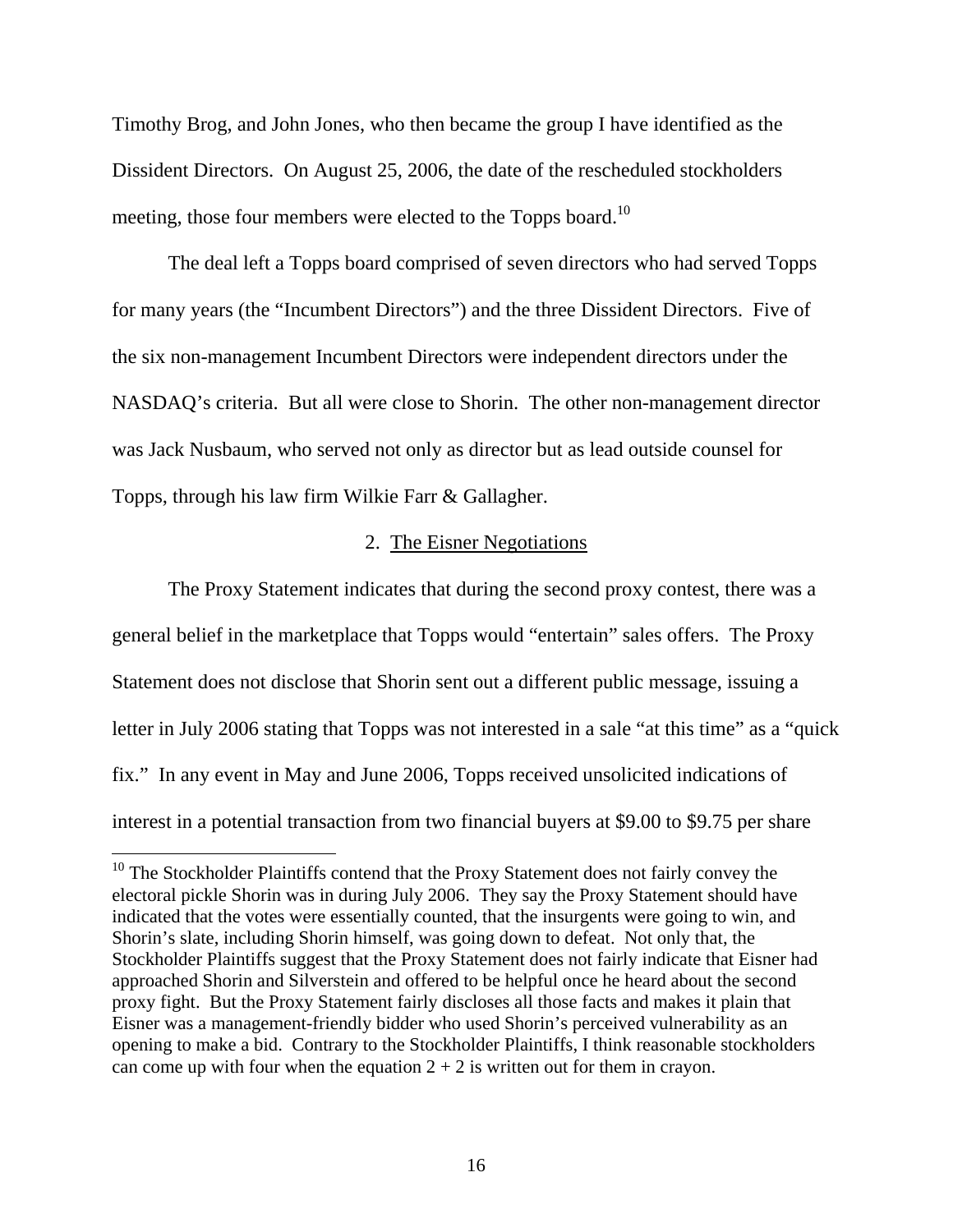and \$9.50 to \$10.00 per share, respectively. After a due diligence review, however, neither of those bidders made any serious offers to buy Topps, much less at those price levels.

 In early June 2006, during the second proxy contest, Eisner contacted Shorin and mentioned that he had read about the proxy contest. He suggested that the two should meet. On June 12, 2006, Shorin and Silverstein met with Eisner and had a general discussion about the nature and status of Topps's business. At the end of the meeting, Eisner asked Shorin whether he could be "helpful" to Topps, and Shorin and Eisner agreed to stay in touch. Shorin understood Eisner to mean that he might propose a going private transaction.

Shortly after that meeting, Eisner contacted Shorin and indicated that he was interested in a potential transaction with Topps. Shorin directed Eisner to a long-time Topps independent director, Stephen Greenberg, to discuss any such transaction. Greenberg and Eisner were familiar with each other, and had previously had, according to the Proxy Statement, "limited business dealings." The specific nature of those dealings is that in 1997, Greenberg sold a business that he had founded, The Classic Sports Network, to ESPN, which was a subsidiary of the Walt Disney Company, of which Eisner was then CEO and Chairman. Greenberg remained employed by ESPN for about a year after the sale, during which time he had some discussions, and at least one lunch meeting, with Eisner. Eisner and Greenberg spoke briefly at an annual conference for Media executives hosted by Greenberg's new employer, Allen & Company, in Sun Valley, Idaho in July 2006. At that time, Greenberg told Eisner that, in light of the yet-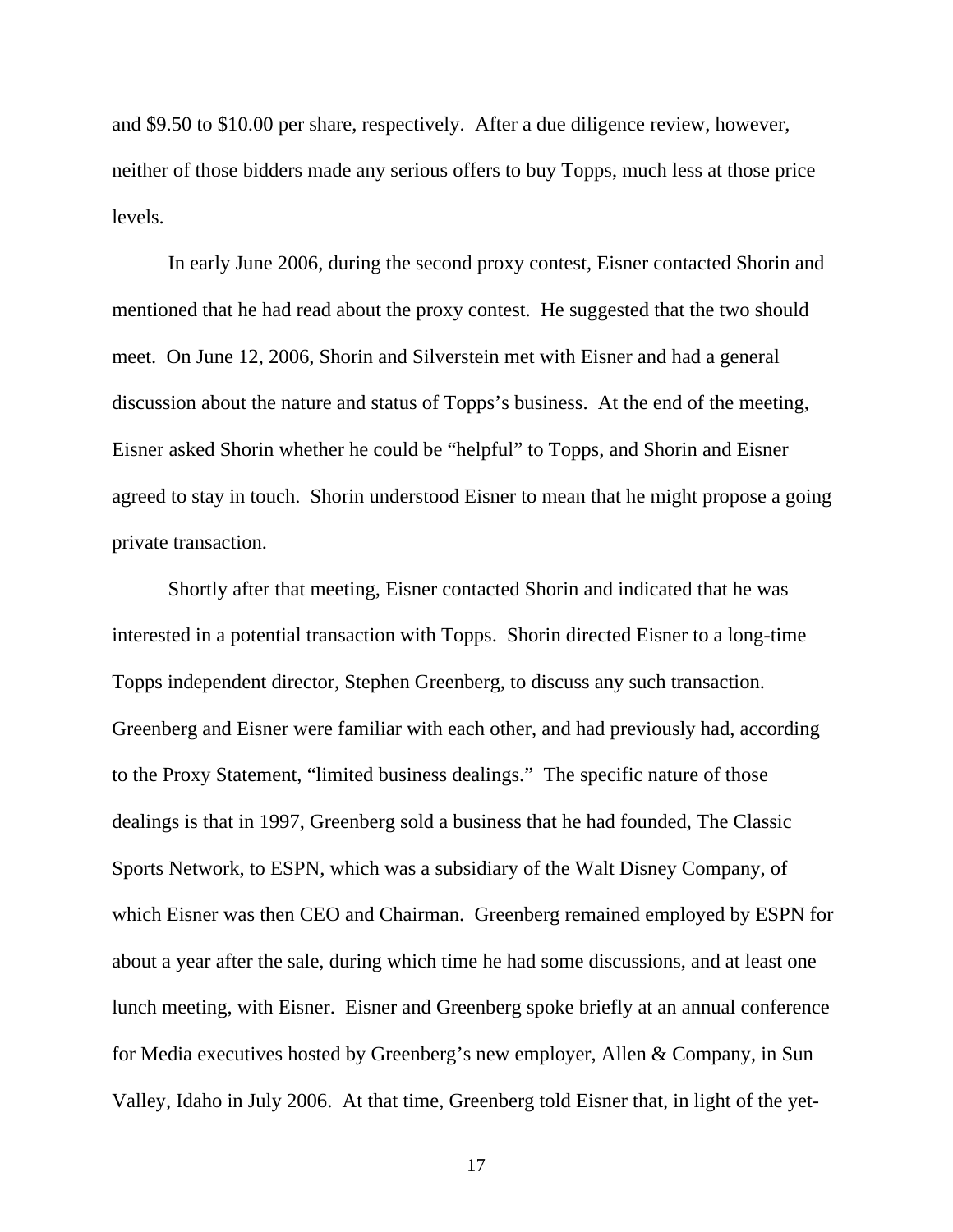unresolved proxy contest, Topps's board was not in a position to discuss a sale of the company. On August 3, 2006, after the proxy contest had been settled, Eisner telephoned Greenberg to inquire again about a potential transaction. Greenberg again told Eisner that such discussions would be premature and suggested that they revisit the matter after the upcoming Labor Day weekend. According to the proxy statement, Eisner and Greenberg began to talk again beginning on September 7.

Greenberg put off Eisner in large measure so that a new committee of the Topps board could first begin to operate. That committee directly resulted from the proxy contest settlement. As part of the settlement process, Topps formed an "Ad Hoc Committee" to explore and evaluate strategic alternatives for Topps. The Ad Hoc Committee consisted of Greenberg, another Incumbent Director, Allan Feder, and two of the Dissident Directors, Brog and Ajdler. Greenberg wanted the Ad Hoc Committee to get organized before getting into deep discussions with Eisner.

On September 29, Eisner telephoned Greenberg and the two had preliminary discussions about the price Eisner might pay in a potential transaction. Eisner explained that he was having difficulty justifying the payment of a premium over the trading price of Topps's common stock at the time, which was \$8.96 per share. Greenberg indicated that that would not be an acceptable offer and Eisner inquired as to what would be an acceptable price. Greenberg responded that in his view, \$10 per share would likely garner support among Topps's Incumbent Directors, but that Greenberg did not know what price would be acceptable to the newly-elected Dissident Directors. After this conversation, Eisner expanded his due diligence review of Topps in preparation for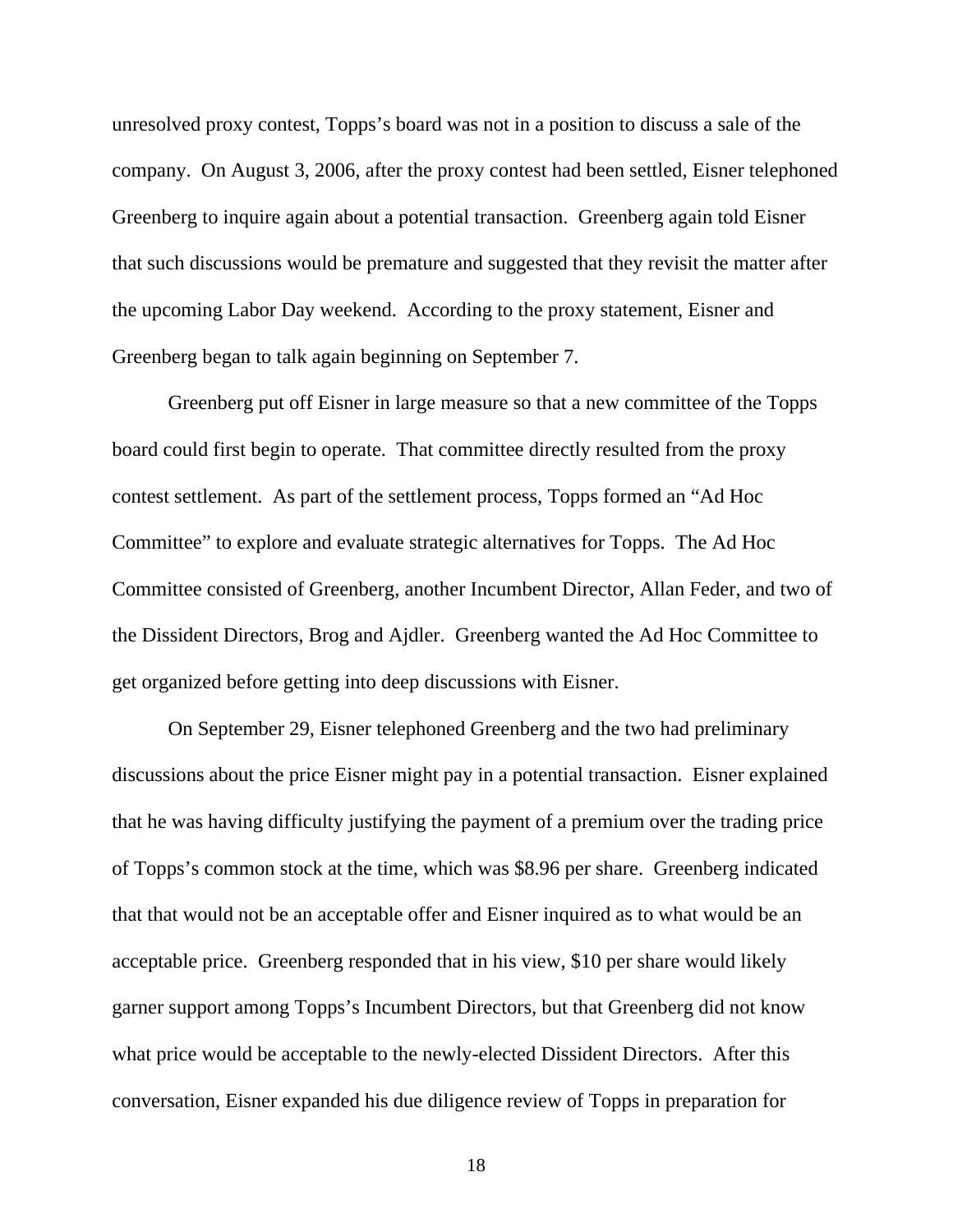making a formal offer to acquire the company. Greenberg reported this conversation to the Ad Hoc Committee. Dissident Director Ajdler was upset that Greenberg mentioned a \$10 per share price without Ad Hoc Committee approval. But he based his concern on the fact that a price that high might scare off Eisner, given that the two other parties who had considered an offer concluded Topps was not worth anywhere near that price level.

 In addition to a potential sale of the company, the Ad Hoc Committee considered a number of potential uses for a substantial amount of cash that Topps had on hand (about \$85 million), including a special dividend to stockholders and a stock buyback program. The Ad Hoc Committee met more than a dozen times in the last few months of 2006 primarily to discuss these options and a possible sale of the company. In the course of those meetings, the Ad Hoc committee interviewed a number of investment banks to serve as potential financial advisors, ultimately deciding to retain Lehman Brothers, which had already been engaged as financial advisor to Topps.

 On December 22, 2006, Eisner submitted a formal indication of interest to acquire Topps at a price of \$9.24 per share, which represented a 5.7% premium over Topps's then-current trading price. The Topps board met to discuss Eisner's proposal on January 9. At that meeting, Brog and Ajdler, the two Dissident Directors on the Ad Hoc Committee, recommended rejection of Eisner's proposal and urged Topps to embark upon a public sale process in which Topps would be auctioned off to the highest bidder. Greenberg and Feder disapproved of a public auction process. They were skeptical that a public auction would yield a more attractive offer than that proposed by Eisner. They also explained that Eisner had indicated in no uncertain terms that he would withdraw his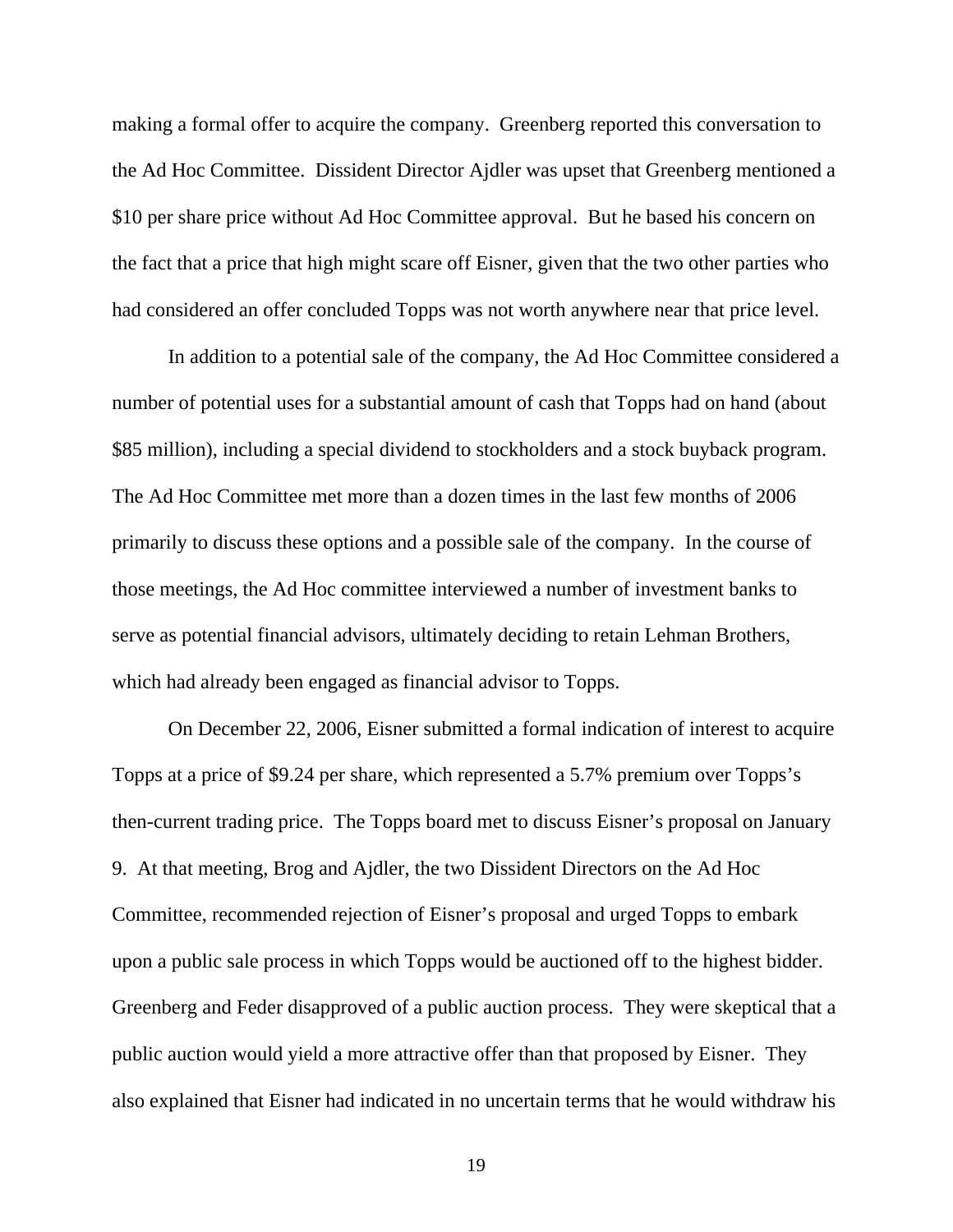proposal and discontinue his efforts to acquire Topps if Topps commenced an auction. Greenberg and Feder also expressed concern about the effect of a failed auction on Topps, citing internal problems that had arisen as a result of the company's failed efforts a year earlier to auction off its Confectionary Business. At the end of the meeting, the Topps board declined to begin an auction process and authorized the Ad Hoc Committee to continue negotiations with Eisner.

Over the next several days, a number of offers and counteroffers were made. The Topps board met again on January 16, 2006, at which time Greenberg informed the board that Eisner was prepared to increase his offer to \$9.75 per share, but not more, and that he was insisting on a 30-day exclusivity period in which to negotiate a definitive merger agreement. The board authorized the Ad Hoc Committee to continue to negotiate the general terms of such an agreement and an appropriate exclusivity period. After the meeting, a letter of intent was prepared agreeing to the 30-day exclusivity period and outlining the basic merger terms. The Ad Hoc Committee met on January 19 to vote on the proposal. The vote was 2-2 with Greenberg and Feder voting in favor and Brog and Ajdler, voting against. Because the Ad Hoc Committee was deadlocked, the matter was presented to the full board at a meeting on the following day. The board approved the proposal by a vote of 7-3 with all of the Dissident Directors voting against it.

On January 25, the Topps board met again to consider a valuation analysis presentation from Lehman Brothers. After that presentation, the Incumbent Directors resisted the Dissident Directors' request that negotiations with Eisner cease. The Incumbent Directors voted to continue negotiating with the goal of getting Eisner to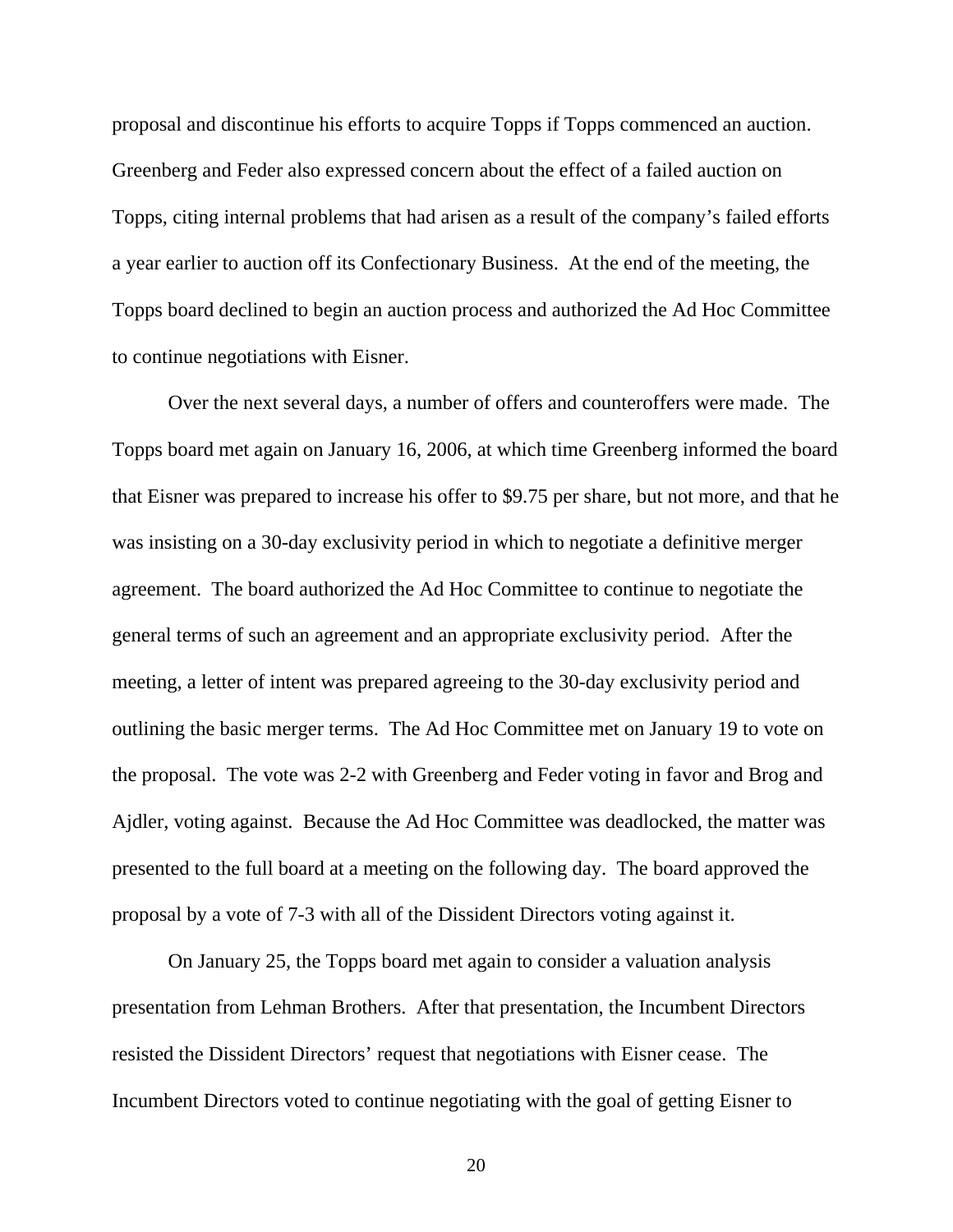increase the price of his bid. Because of the 2-2 deadlock on the Ad Hoc Committee, the Topps board had concerns about the Committee's ability to negotiate the terms of a definitive merger agreement and as a result dissolved the Committee. The board asked Greenberg to serve as lead director to negotiate with Eisner. Brog and Ajdler objected to this, suggesting that because of the prior business dealings between Greenberg and Eisner, Greenberg faced a conflict of interest that would prevent him from obtaining the best deal possible for the Topps stockholders. As a result of Brog and Ajdler's objections, Greenberg declined the request to serve as lead director. The board then asked Feder to serve in that role and Feder agreed to do so. In the last week of January, Topps and Eisner executed a letter of intent, providing for exclusivity through March 2, 2007, and the parties proceeded to negotiate the terms of a merger. Feder was unsuccessful in getting Eisner to move on price and agreed to take a merger agreement with a \$9.75 price to the board.

On March 3, 2007, Eisner delivered the executed definitive Merger Agreement to the Topps board. On March 5, 2007, after receiving an opinion from Lehman Brothers that the merger consideration was fair, the Topps board approved the Merger by 7-3 vote with the Dissident Directors again dissenting.

### 3. The Go Shop Process And The Upper Deck Bid

 Based on the disapproval of the Eisner Merger by the Dissident Directors, a majority of Topps's board determined that the Dissidents could not adequately represent Topps's interests during the Go Shop Period and thus should not play a large role in the Go Shop process. The board therefore formed an Executive Committee for that purpose.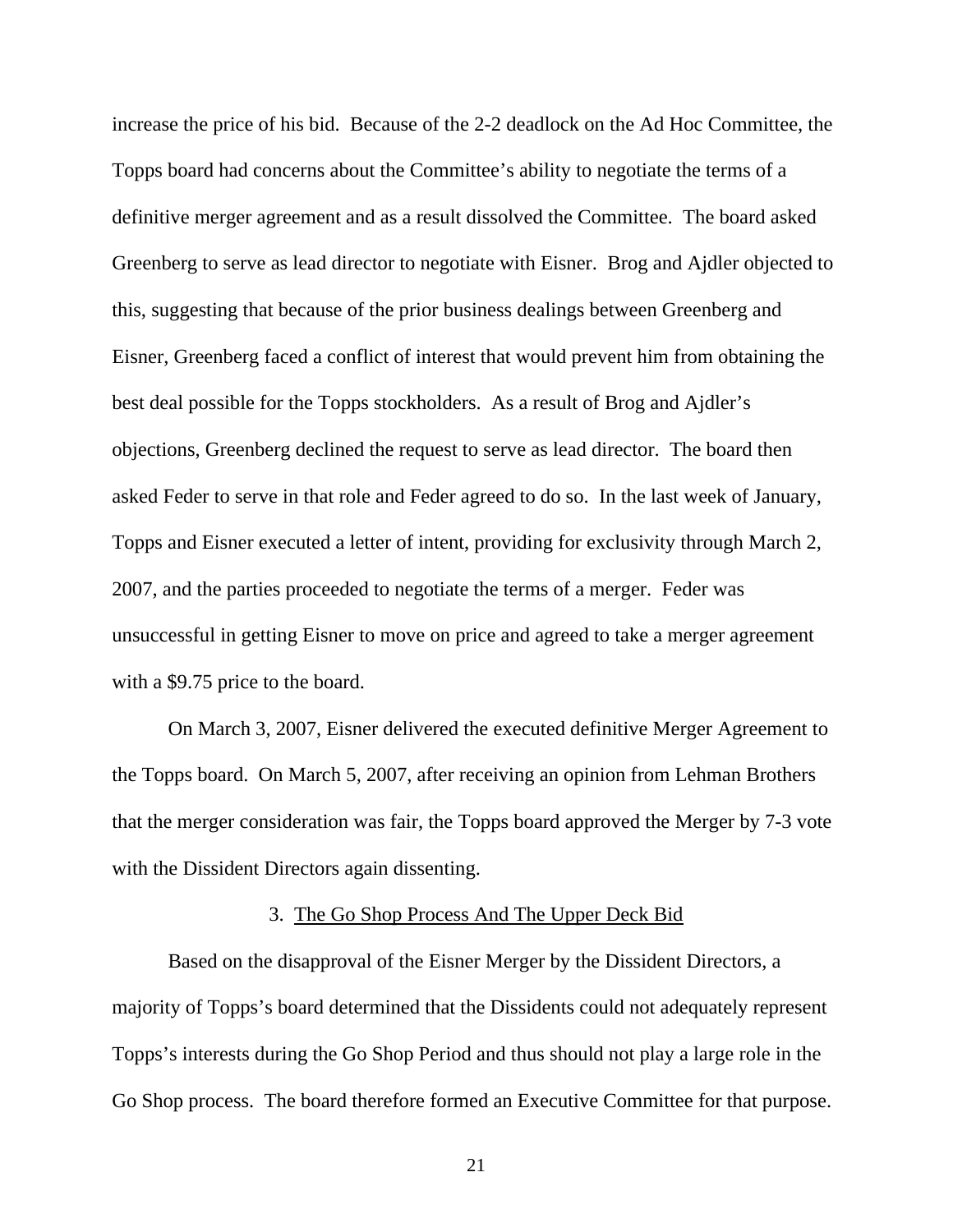The Executive Committee consisted of five Topps directors, including Topps's CEO and Chairman Shorin, as well as Greenberg and Feder, who had served on the now-defunct Ad Hoc Committee, and two other Incumbent Directors. The Executive Committee was charged with fulfilling all of the responsibilities of the Topps board, except with respect to deciding whether a competing offer would constitute a Superior Proposal or would be likely to lead to one. That responsibility remained with the entire board. Essentially, as Topps admits, the Dissident Directors were shut out of performing any board functions, except this one.

At the inception of the forty-day Go Shop Period, Lehman Brothers quickly contacted 107 potential strategic and financial bidders. Of those 107 potential bidders, five expressed interest in Topps and began a due diligence review. Four out of those five potential bidders, however, failed to make a serious offer to acquire Topps. The one potential bidder who did continue to seriously pursue an acquisition was Upper Deck.

Upper Deck's initial pursuit of a transaction with Topps went slowly and Upper Deck did not make a formal proposal until April 12, 2007, two days before the expiration of the Go Shop Period. Upper Deck's proposal was a non-binding indication of interest to acquire Topps for \$10.75 in cash per share. Upper Deck provided Topps with a proposed merger agreement that was based on the Eisner Merger Agreement, but with the following proposed changes: (1) deletion of all representations and warranties related to Upper Deck's ability to finance the transaction; (2) deletion of a covenant that would require Upper Deck to divest itself of any and all assets in order to obtain approval of the transaction by antitrust or other regulators and the insertion of an affirmative right not to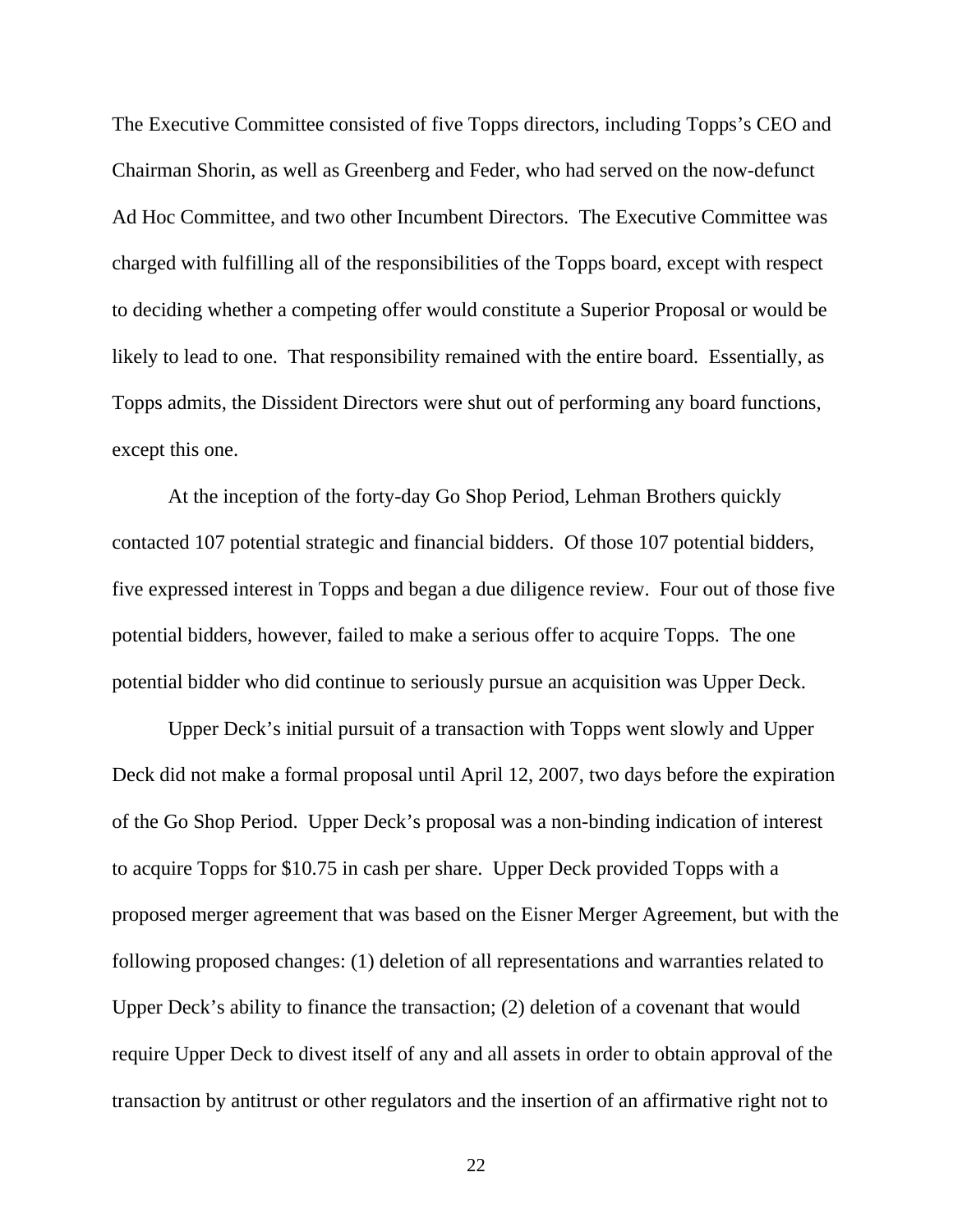be required to divest itself of any assets in order to obtain regulatory approvals; (3) addition of a "due diligence out," under which Upper Deck would be entitled to any additional information about Topps that it might request and conditioning the deal on Upper Deck's satisfaction with its review of that information.

 Allegedly, because Upper Deck is a private company and does not make public disclosures about its financial condition, Topps expressed concern about Upper Deck's ability to finance the transaction, especially in light of the proposed deletions of the representations about Upper Deck's ability to do so. According to the Proxy Statement, Topps was also concerned about Upper Deck's failure to assume the antitrust risks inherent in the transaction.

Upper Deck initially balked at providing Topps with its financial information and did not express a willingness to negotiate on this issue until less than two hours before the expiration of the Go Shop period. Upper Deck proposed providing financial information to Lehman Brothers only, subject to a confidentiality agreement. But the Go Shop Period expired before a confidentiality agreement could be reached and before Upper Deck could provide any financial information to Lehman.

 Two days after the Go Shop Period expired, on April 16, the Topps board met, with several members absent, to consider Upper Deck's proposal and to determine whether to treat it as an Excluded Party under the Eisner Merger Agreement, which would have allowed talks between Topps and Upper Deck to continue past the expiration of the Go Shop Period. By a vote of 5-1, the Topps board decided not to treat Upper Deck as an Excluded Party. The director who voted in favor of treating Upper Deck as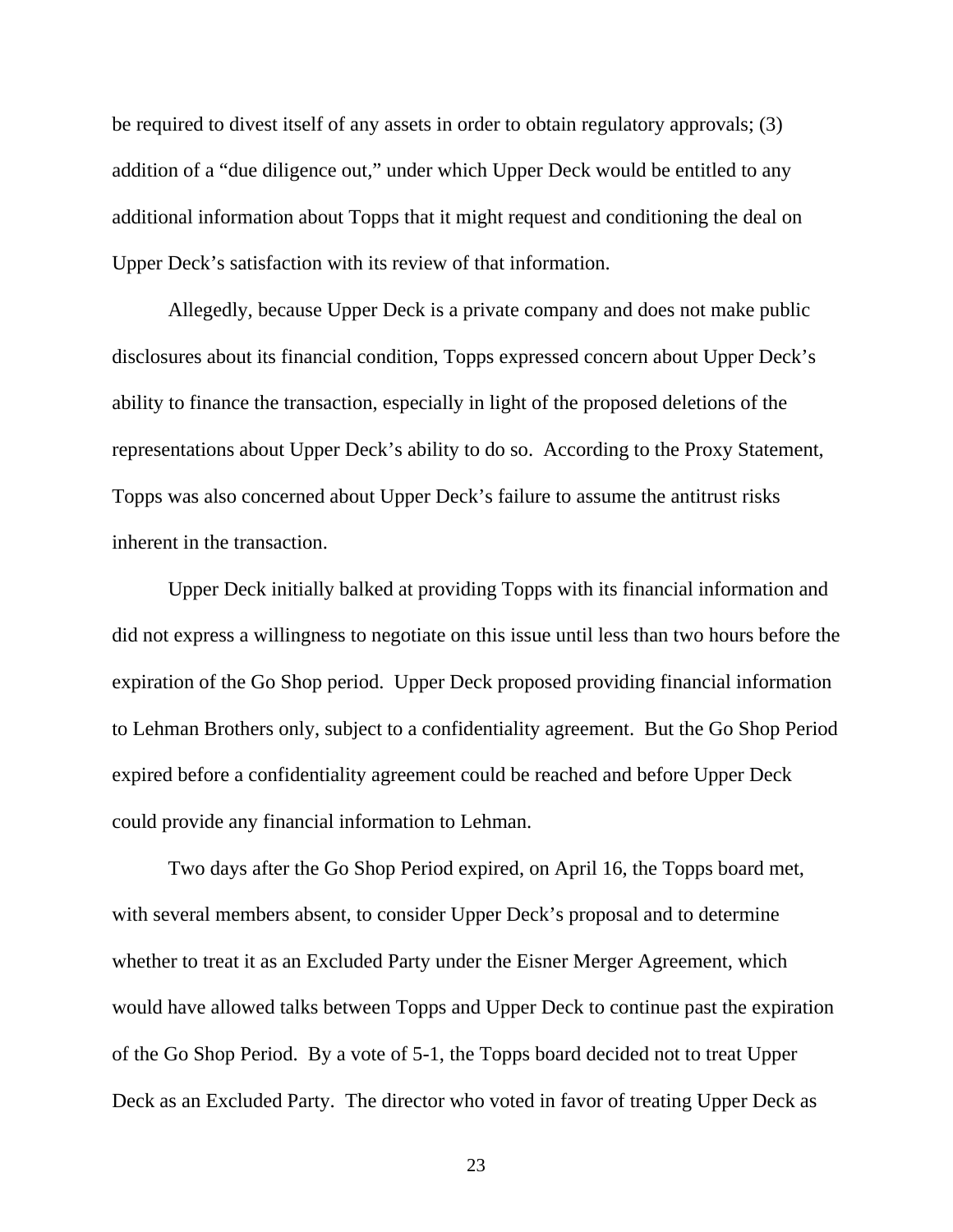an Excluded Party and continuing discussions with it was Ajdler. The other Dissident Director who was present — Brog — abstained from the vote.

The Proxy Statement gives three reasons why Topps declined to treat Upper Deck as an Excluded Party despite the fact that Upper Deck has expressed an interest in paying materially more for the company than Eisner: (1) Upper Deck's failure to provide evidence of its ability to finance the transaction despite Topps's repeated efforts to confirm its ability to do so during the final days of the Go Shop period; (2) the risk that the transaction could be delayed or prevented by antitrust authorities and Upper Deck's failure to sufficiently assume that risk; and (3) the small (\$12 million) reverse termination fee (essentially a cap on Upper Deck's liability to Topps in the event that Upper Deck breaches the merger agreement and fails to consummate the transaction) proposed by Upper Deck. With respect to this last point, Topps stated that although the \$12 million cap on liability was customary and appropriate in a transaction with a financial buyer like Eisner, $^{11}$  it was insufficient in a transaction with a strategic buyer like Upper Deck, especially in light of the additional risks inherent in a transaction between two competitors, which is much more likely to face regulatory obstacles and because Upper Deck has not provided sufficient evidence of its ability to finance the deal.

 $11$  This rationale is worth noting. Apparently, financial buyers argue with a straight face that they should, because of reputational factors, be considered as presenting a lower risk of consummation for lack of financing than strategic buyers. Thus, in the past, financial buyers always argued for a financing out. Now, they say that they will agree to no out but only if their liability is capped at the amount of a reverse break-up fee. Meanwhile, strategic buyers continue to be asked to accept full liability for damages caused if they fail to close, even if the reason for not closing is based on financing, not a risk unique to a strategic buyer. This is an interesting asymmetry, and the factors driving it seem to include both economically rational ones and ones that are less rational.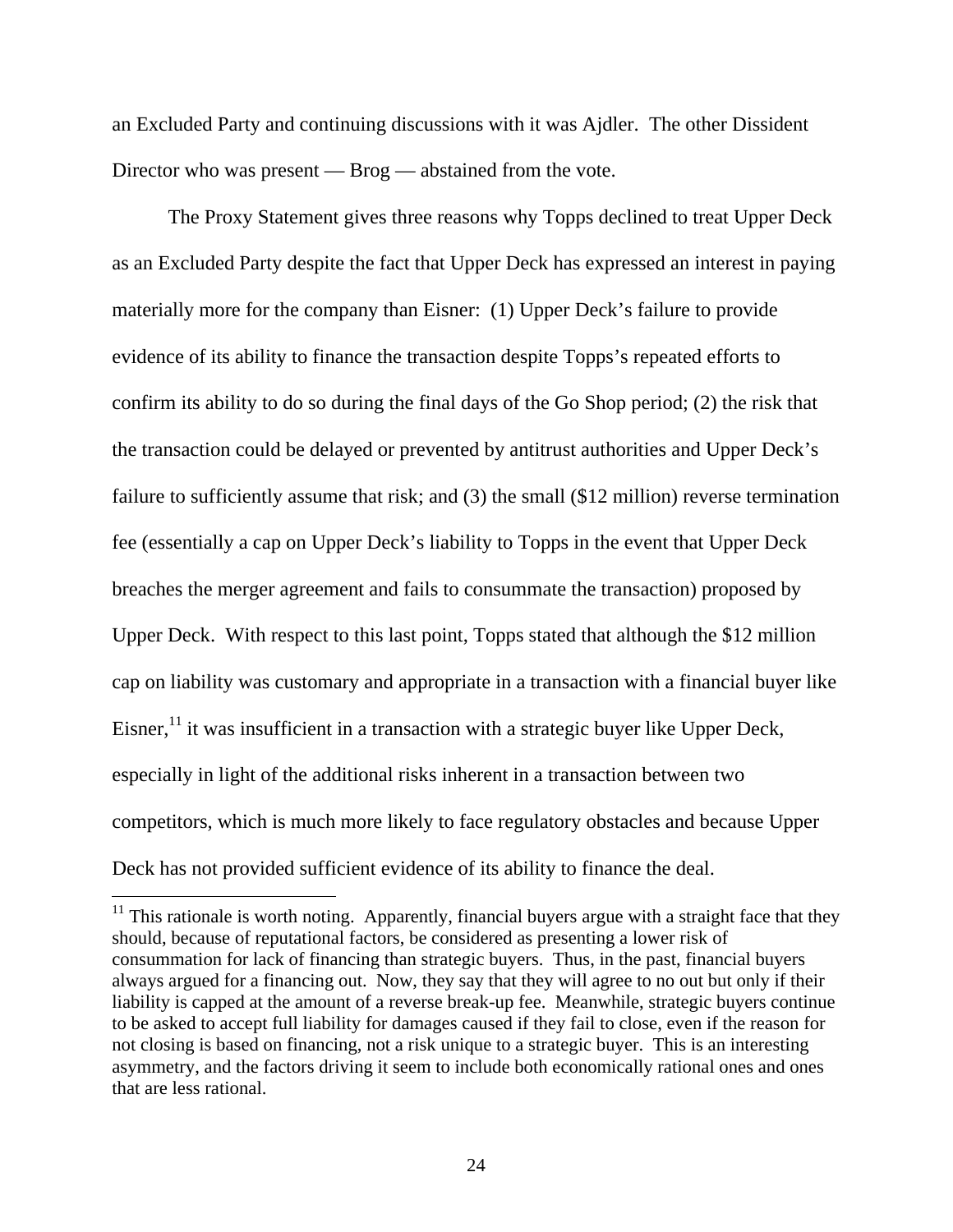The Topps Proxy Statement was filed on May 21, 2007. On May 24, 2007, Topps updated its Proxy Statement by disclosing that Upper Deck had just made a new, unsolicited proposal to acquire Topps for \$10.75. That disclosure indicated that the terms of the new proposal differed somewhat from Upper Deck's initial proposal. It also indicated that Upper Deck's new proposal was accompanied by a letter from CIBC World Markets, Upper Deck's financial advisor and potential lender, which stated that CIBC was "highly confident" that it could deliver financing for the proposed Upper Deck-Topps transaction.

Topps again did not treat Upper Deck's proposal as a Superior Proposal under the Merger Agreement. Topps indicated in its public disclosure that there continued to be material outstanding issues associated with Upper Deck's offer, including Upper Deck's failure to show that there was committed financing for the transaction (in this regard, Topps referenced the conditional nature of CIBC's highly confident letter), Upper Deck's continued unwillingness to assume the risk associated with the necessary antitrust approval, and Upper Deck's continued insistence on limiting its liability to \$12 million under any definitive agreement.

### 4. The Dissident Directors Publicly Denounce The Eisner Merger

 Following the execution of the Eisner Merger Agreement and the shutting out of the Dissident Directors, the Dissidents, especially Ajdler, have been quite vocal about their opposition to the Merger. Ajdler has formed an organization called "The Committee To Enhance Topps," and is actively soliciting proxies in opposition to the Eisner Merger.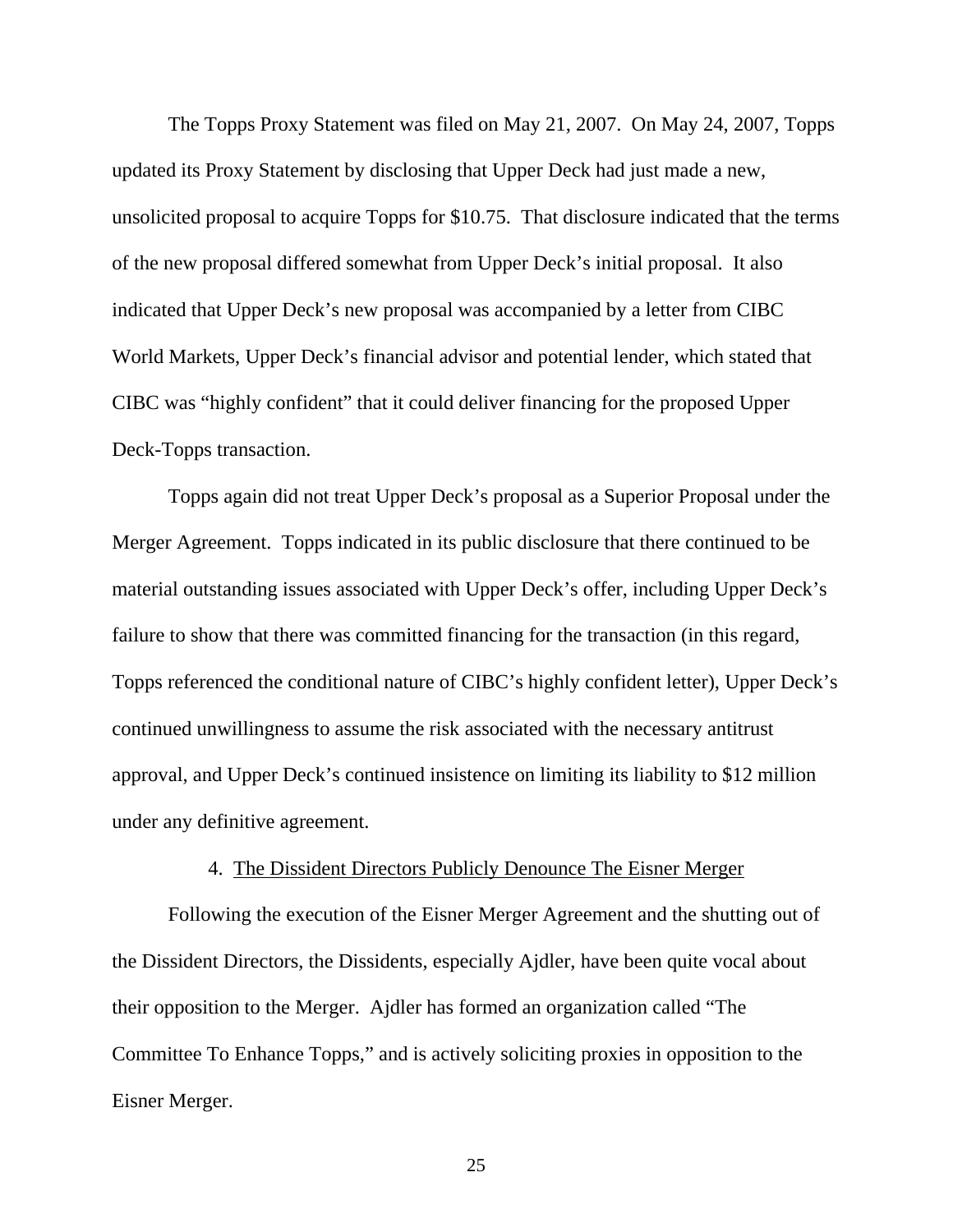Ajdler has also written a number of letters to the Topps board criticizing the Eisner Merger, the process leading up to it, and the manner in which Topps has dealt with Upper Deck. These letters have all been released to the press and are disclosed in Ajdler's competing proxy statement. Annex E to the Topps Proxy Statement contains some of these letters, which make clear that the Dissident Directors strongly oppose the Eisner Merger, have serious problems with the way it was negotiated, and were not given an opportunity to review or comment on the company's disclosures about it, including the Proxy Statement itself.

#### D. The Undisputed Facts That Are Not In The Proxy Statement

The narrative presented in the previous section largely tracks the description of the relevant facts provided to the Topps stockholders in the Proxy Statement. This rendition was fashioned by the Incumbent Directors without prior review by the Dissident Directors.

As a result, that description tells a one-sided story and omits — as any summary of events must — a number of facts. The Stockholder Plaintiffs and Upper Deck allege, however, that some of the omitted facts are clearly material and should have been included in the Proxy Statement. As urgently, Upper Deck contends that the Proxy Statement makes materially misleading representations of fact, which warrant correction. It would be impossible to rationally address all the problems with the Proxy Statement that Upper Deck and the Stockholder Plaintiffs claim to exist. Therefore, I ration my limited capacity for analysis by focusing on their major contentions, along subject matter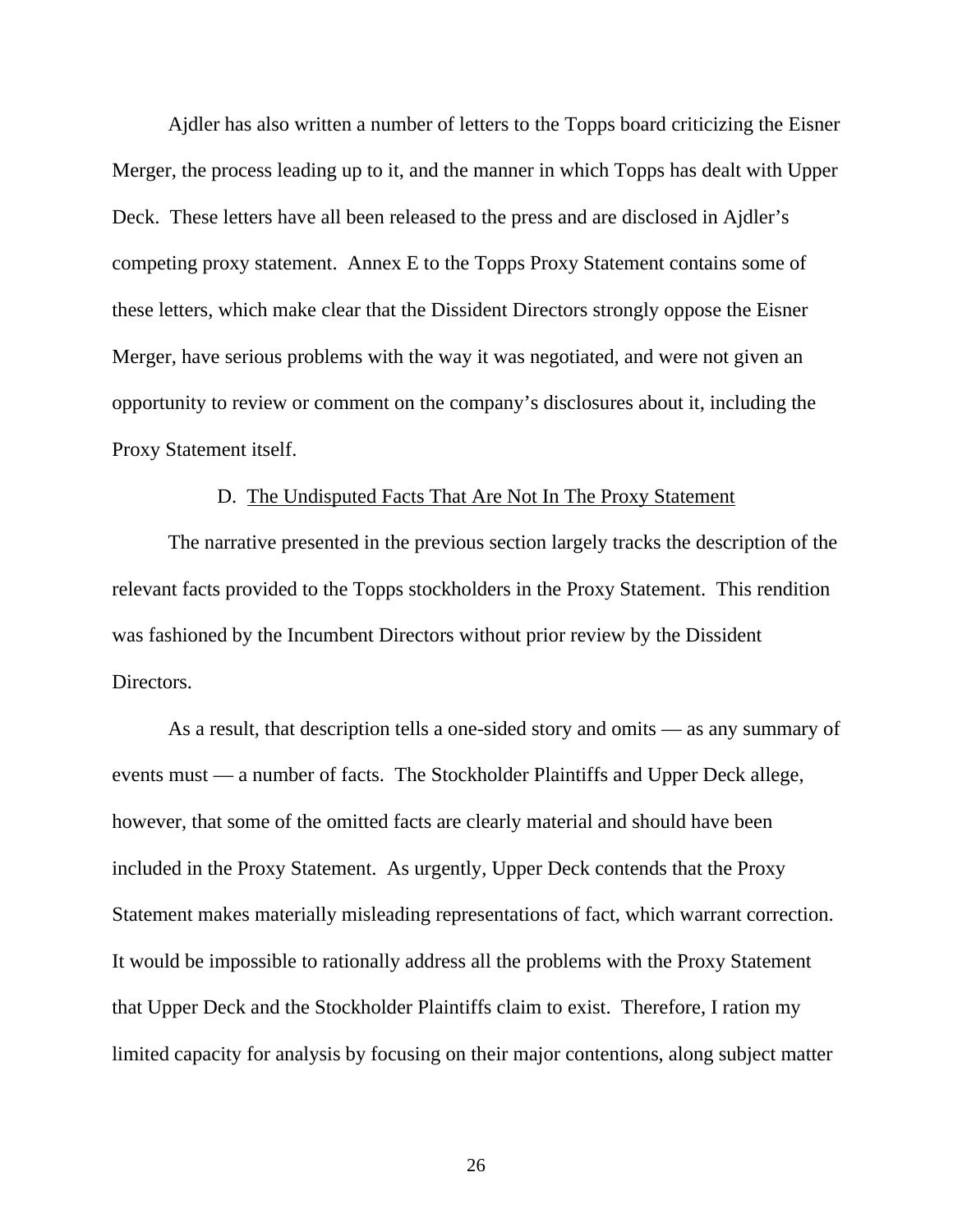lines that help relate these disclosure issues to the substantive *Revlon* concerns raised by this motion.

To avoid repetition later in the opinion, I will also note when I conclude that the moving parties have identified an omission or alleged misrepresentation of fact that rises to a material level. I also indicate when I believe that the moving parties have simply identified omitted facts that are either immaterial, or already disclosed in substance.

1. The Failure To Disclose Eisner's Assurances To Topps Management

The Stockholder Plaintiffs and Upper Deck believe that the Incumbent Directors, prefer a deal with Eisner that will enable the company's current managers to continue in their positions. More pointedly, they suggest that the Incumbent Directors want to help Shorin preserve his influence over the business his family started by perpetuating Silverstein in office.

In this respect, the Stockholder Plaintiffs and Upper Deck contend that the Proxy Statement obscures the extent of Eisner's assurances that a result of that type will obtain if the Eisner Merger is consummated. To that point, they note that the Proxy Statement goes out of its way to stress that the Topps board "instructed the Company's management not to have any discussions with [Eisner] . . . [before a merger agreement was signed] regarding any employment arrangements following the consummation of a transaction." "Accordingly, no discussions regarding post-merger employment arrangements took place . . . prior to the execution of the merger agreement."

But that is true only in a misleadingly literal sense. The Proxy Statement does not disclose that both in Eisner's first indication of interest submitted on December 22, 2006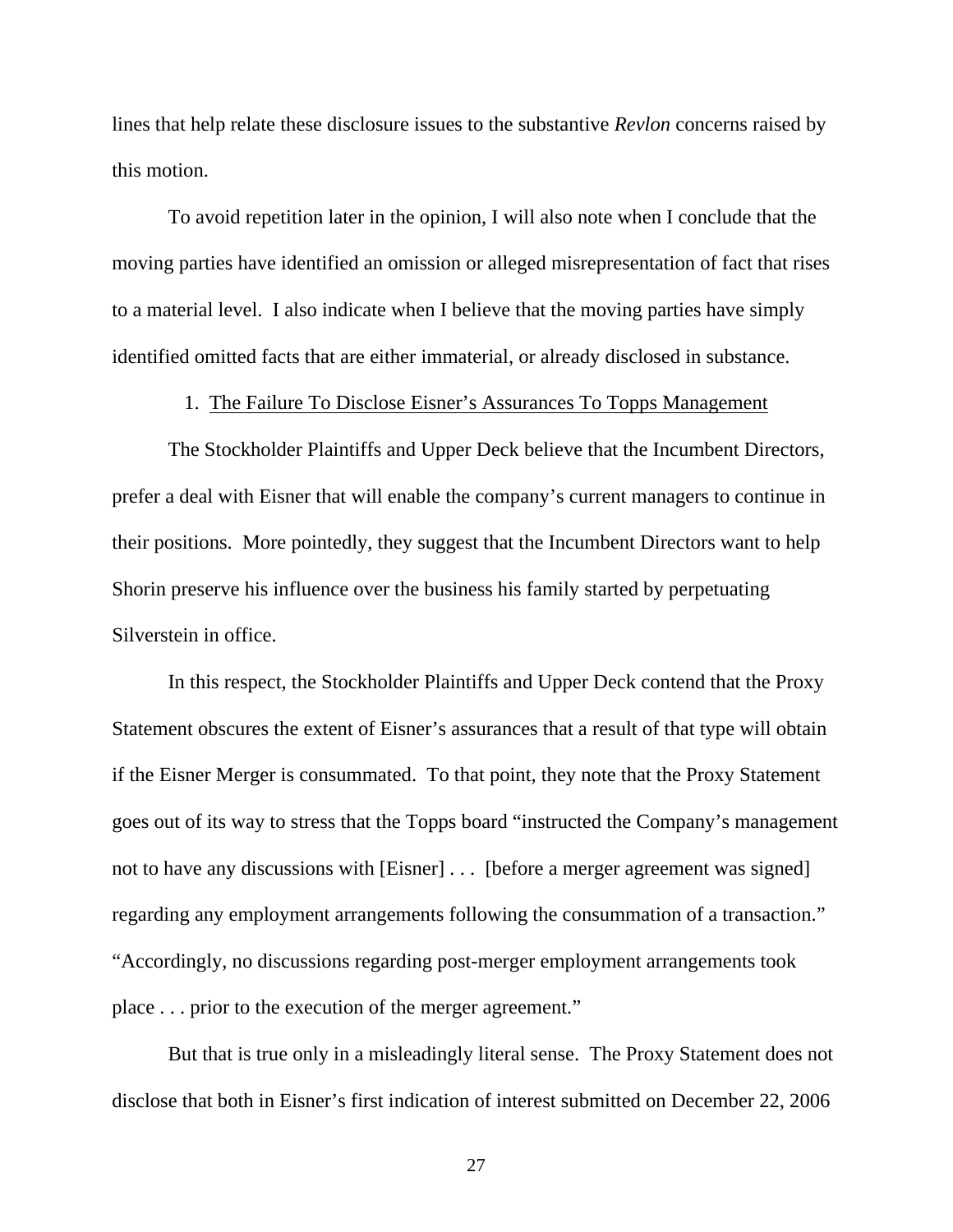at \$9.24 per share and his subsequent proposal at \$9.75 per share, Eisner explicitly stated that his proposal was "designed to" retain "substantially all of [Topps's] existing senior management and key employees."

Nor does the Proxy Statement disclose that Eisner had continually communicated that intention and his high regard for Topps management to Feder and Greenberg during the course of the Merger Agreement negotiations. In fact, it is undisputed that before the signing of the Merger Agreement, Feder set up a conference call between Eisner, on the one side, and key Topps executives, including Silverstein, on the other. The purpose of that call was specifically to give Eisner the opportunity to personally reiterate the assurances about management's likely future that he had conveyed to Feder.

 To be direct, the Proxy Statement should have disclosed these facts. As it currently stands, the Proxy Statement creates a misleading impression that Topps managers have been given no assurances about their future by Eisner.<sup>12</sup> In reality, Eisner has premised his bid all along as one that is friendly to management and that depends on their retention.

# 2. The Proxy Statement's Failure To Disclose A Lehman Brothers's Valuation Presentation That Casts Doubt On The Fairness Of The Merger

 The Proxy Statement has a detailed description of the financial analyses that Lehman Brothers undertook in connection with advising Topps. The Stockholder

 $12$  By contrast, the Proxy Statement fairly discloses the agreement Shorin negotiated with Eisner over his own future.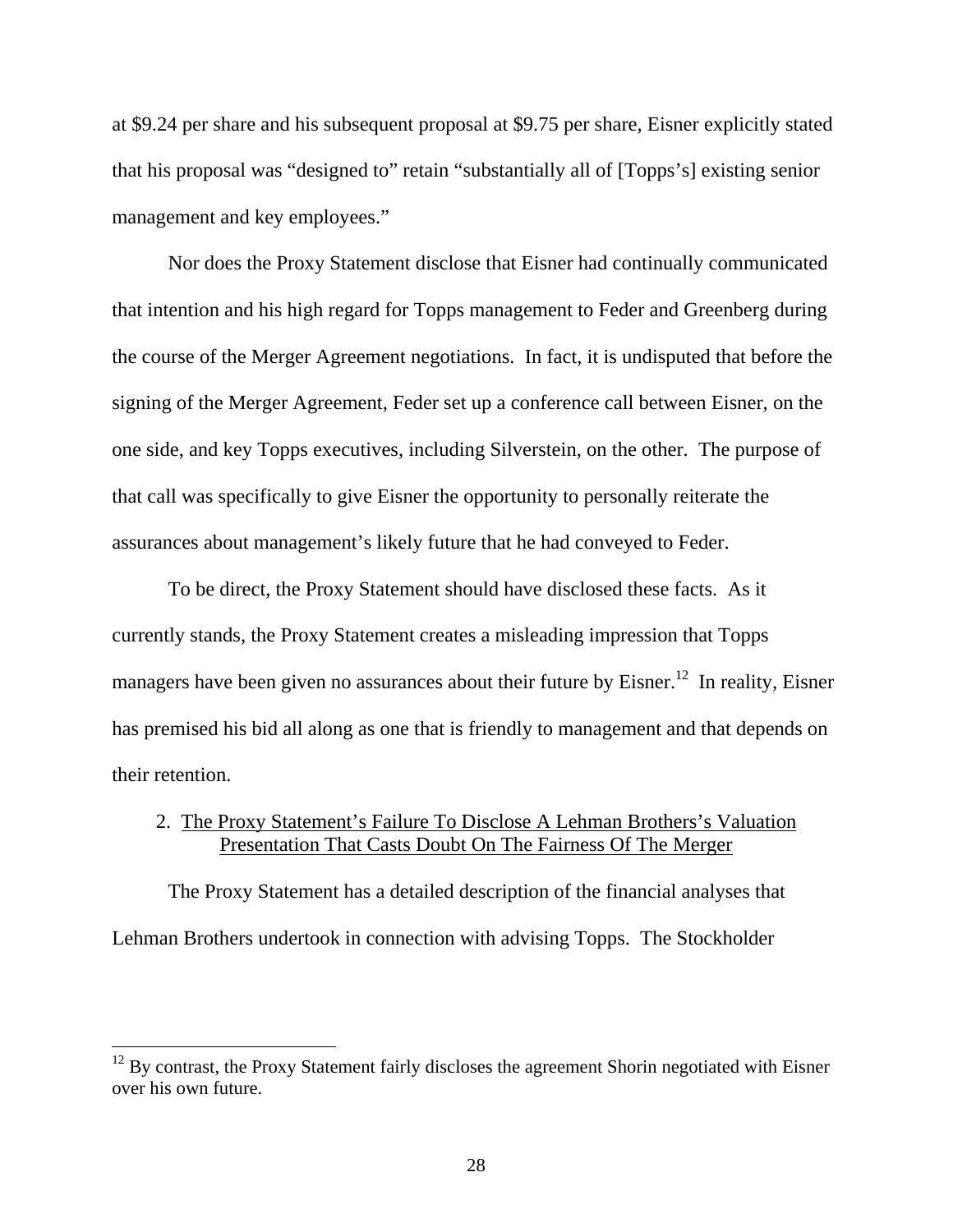Plaintiffs raise several points about the valuation disclosure. But one point is a substantial one.

 In the Proxy Statement, two sets of financial projections are disclosed along with the results of discounted cash flow analyses Lehman performed using those projections. The Proxy Statement indicates that the DCF values were calculated on March 1, 2007, in connection with Lehman's ultimate fairness presentation. The Proxy Statement suggests that one of those sets of projections was a very aggressive, very optimistic set, developed primarily as a selling tool. Contrary to the Stockholder Plaintiffs' arguments, that is a fair suggestion borne out by the record. The other set of financial projections, however, was prepared to be a more conservative, realistic projection of what Topps could achieve. That set also projected improved performance but at more modest levels than the selling projections.

 The Proxy Statement discloses that Lehman calculated a value range of \$10.31 to \$12.57 per share for the aggressive case, which Lehman deemed the "management case." For the more conservative case, which Lehman deemed the "adjusted case," the range was \$8.76 to \$10.16 per share. This range, which was based on more realistic assumptions, but ones that Lehman still deemed "rather aggressive," indicated that Eisner was offering a very attractive price.

 The problem that the Stockholder Plaintiffs point out is that on January 25, 2007, a mere month or so beforehand, Lehman had made a detailed presentation to the Topps board containing similar analyses. In that analysis, the DCF range using the aggressive case, which that presentation candidly identified as the "Aggressive Case," came out at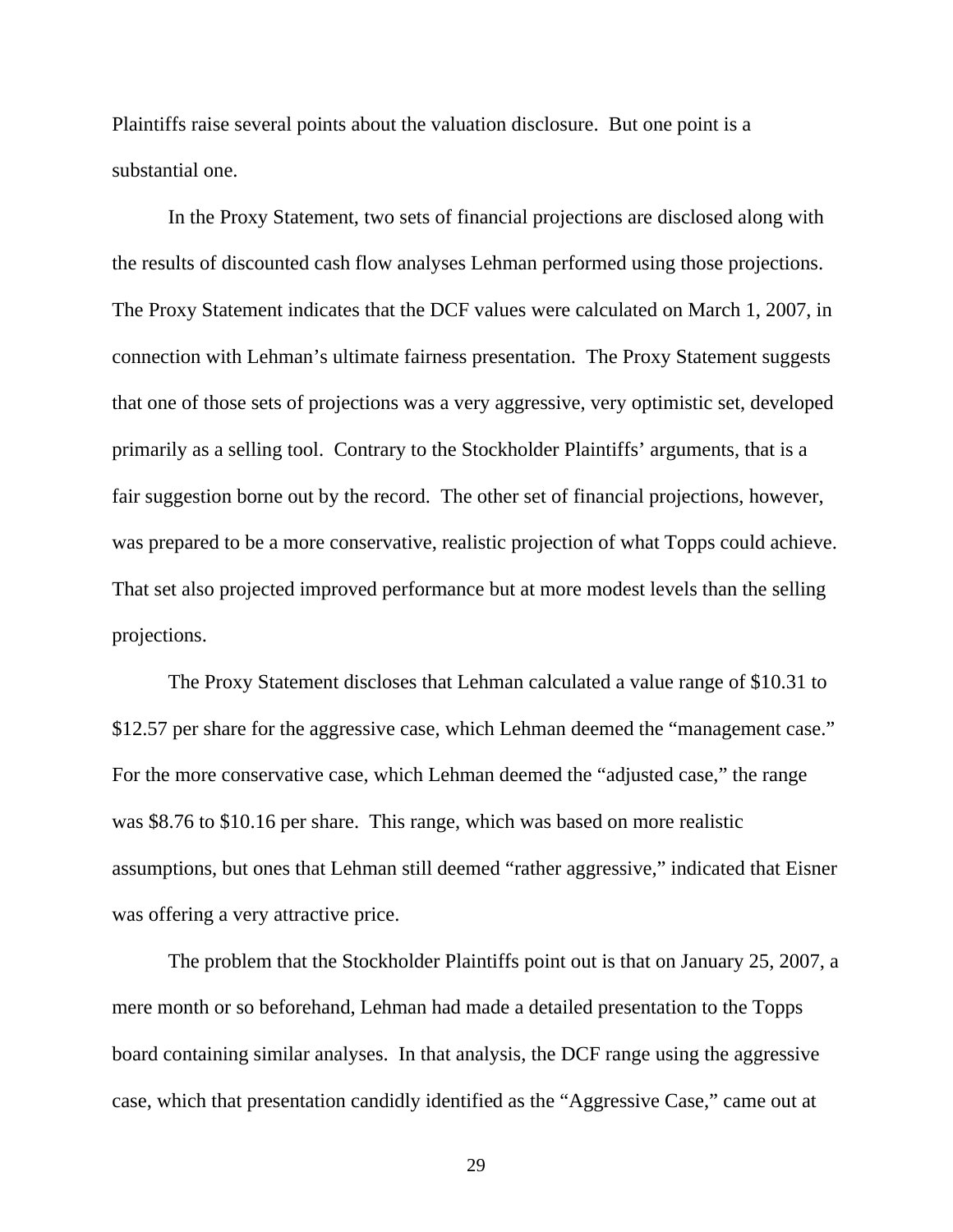\$10.64 to \$12.99 per share. More problematically, the more realistic case, which that presentation candidly labeled the "Moderate Case," produced a DCF range of \$9.67 to \$10.66 per share.

On January 25, the Dissident Directors had expressed objections over continuing negotiations with Eisner. The Incumbent Directors overrode those objections, says the Proxy Statement, because they "had the goal of increasing the price beyond \$9.75 if possible." It was only after this that Topps agreed to an exclusivity period with Eisner. During that period, Feder was charged with negotiating, and the Proxy Statement says he twice tried without success to get, a price increase. By the end of February, it was clear that Eisner would not pay more and that the Board would have to accept or reject \$9.75 per share, based on input from Lehman.

 Although the March 1 Lehman materials indicate that Topps management had revised both the Moderate (a.k.a., Adjusted) and Aggressive (a.k.a., Management) forecasts downward, those revisions were relatively modest. What was not modest were changes that Lehman itself made. In the January 25 presentation, Lehman used a cost of capital between 11% and 12% to perform its Moderate Case DCF. It premised that range on the reasonable basis that Topps's actual cost of capital was then 11.6%. But in the March 1 presentation, Lehman used a range of 11.5% to 13.5% to perform the same analysis, driving down the value range. Notably, the March 1 presentation still calculated Topps's actual cost of capital at 11.6%. But rather than using that as a rough mid-point, Lehman decided to make it essentially the low end of its discount rate range. Similarly,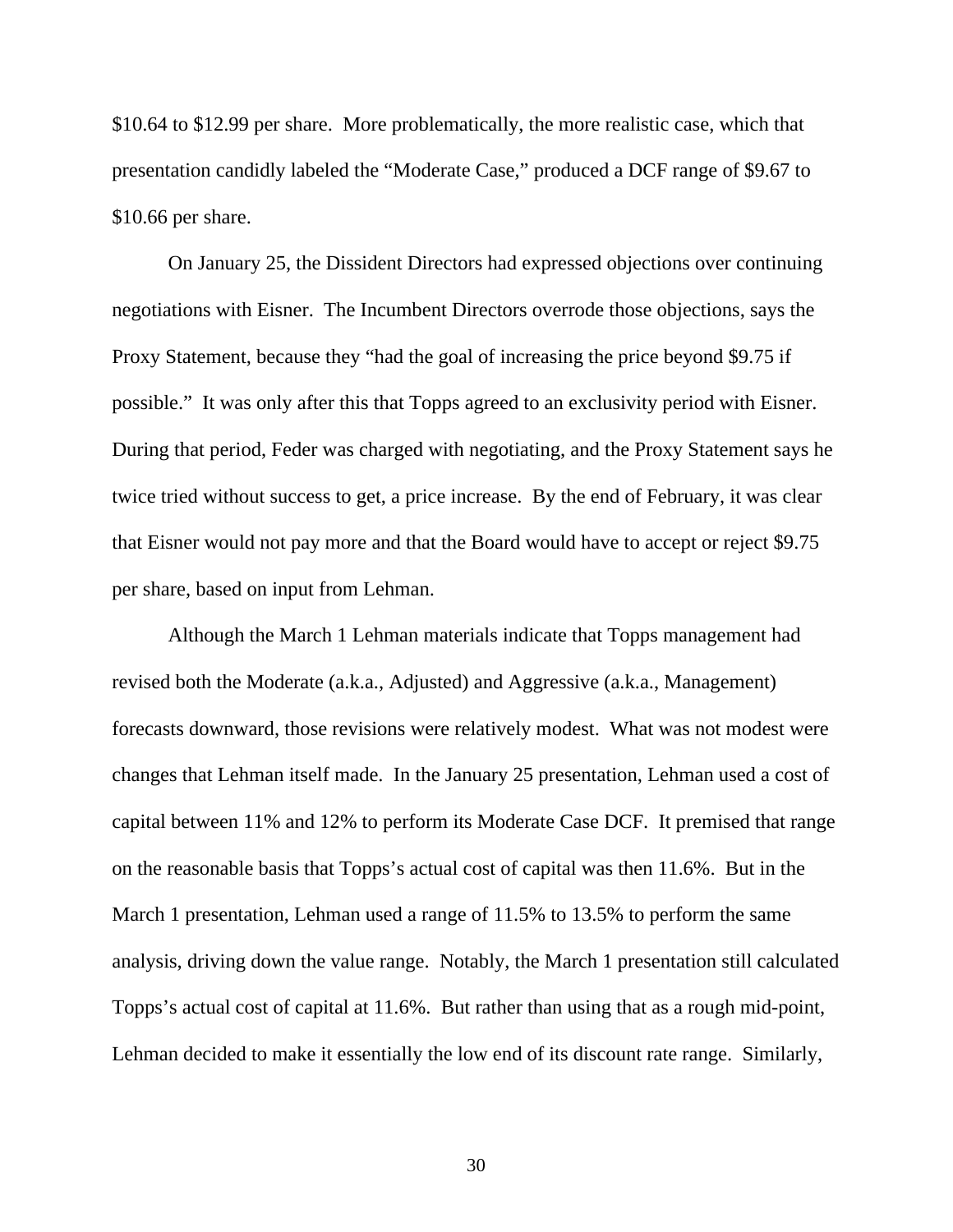Lehman's March 1 presentation used a higher cost of capital for the Aggressive Case than it had used on January 25.

 At oral argument, counsel for Topps explained another change that Lehman made that is, if true, difficult to fathom as the product of rational thinking. According to counsel, Lehman will not base a fairness opinion on projections that have not been prepared entirely by management. In the January 25 case, Lehman used the full five years of projections —the same projections disclosed in the Proxy Statement — and calculated a terminal value at the end of that period, using exit multiples for that last purpose.13 In the March 1 presentation, Lehman truncated its DCF analysis to only use three years of the projections, and then used exit multiples to come up with a terminal value. Counsel for Topps implied that Lehman's policy was designed to ensure that management's projections and not its own drove the DCF analysis. Of course, this method — which puts even more weight on the terminal value calculation — does not rationally achieve that objective. The terminal value calculation embeds hugely important subjective judgments about the corporation's future, including its likely future cash flows. Notably in this regard, Lehman accompanied its truncation of the period for which there were specific annual projections with a reduction in the range of exit multiples it used. On January 25, Lehman used an exit multiple range of 9.0 to 10.0. On March 1, Lehman used a range of 8.5 to 10.0. As with the discount rate change, Lehman

<sup>&</sup>lt;sup>13</sup> The projections underlying Lehman's January 25 cases were to a large extent disclosed in the Proxy Statement and oddly coupled with disclosure of Lehman's March 1 value ranges, which used modestly different projections. Thus, the Proxy Statement seems to contain a mismatch.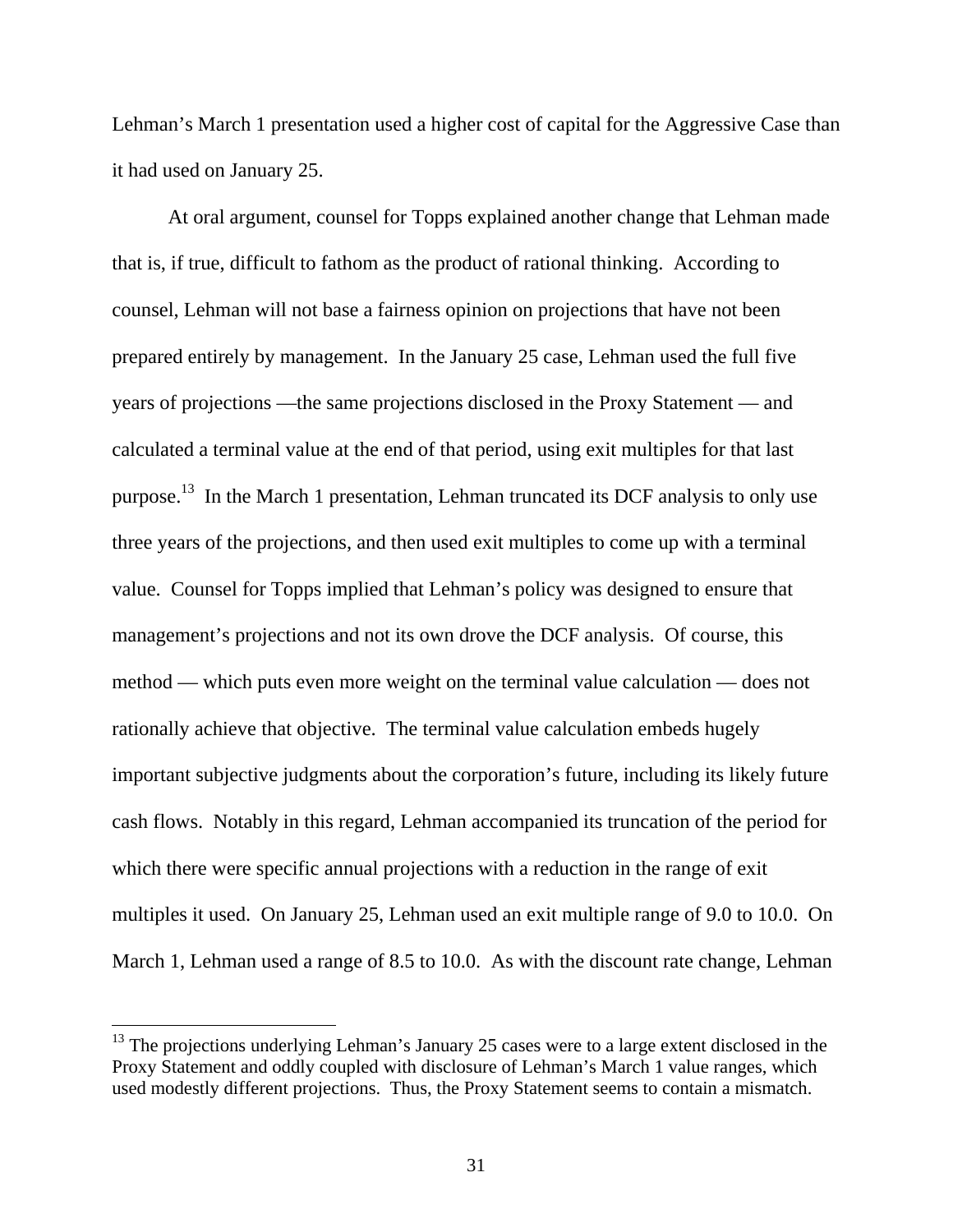also made this change to its Aggressive Case analysis. Interestingly, shortening the projection period from five to three years somehow led Lehman to use a lower rather than higher range of exit multiples.

 As anyone who performs valuations knows, raising discount rates and lowering terminal multiples drives down the resulting value range. Subjective judgments like these are, of course, not scientific, but highly-paid valuation advisors should be able to rationally explain them. In this case, one can accept the decrease that came from management changes that made the projections more realistic based on more current information; indeed, the very modest nature of those changes — reducing expected compound annual sales growth in the Moderate Case from 5.8% to 5.6%, and in the Aggressive Case from 9.3% to 9.0% — inspires some confidence. What is not at all clear is why these modest changes were accompanied by major shifts in Lehman's analytical approach.

 Candidly, the defendants have not made any confidence-inspiring explanations for Lehman's analytical changes. The record reflects what Dissident Director Ajdler feared — that Lehman would manipulate its analyses to try to make the Eisner offer look more attractive once it was clear Eisner would not budge on price. He sent an e-mail to Greenberg to that effect, and Greenberg's response seemed to agree that was a possibility.

 In finding that the Proxy Statement does not fairly address this issue, I do not and need not make any finding that there was a purposeful intent on Lehman's part to generate a range of value that eased its ability to issue a fairness opinion. What I do find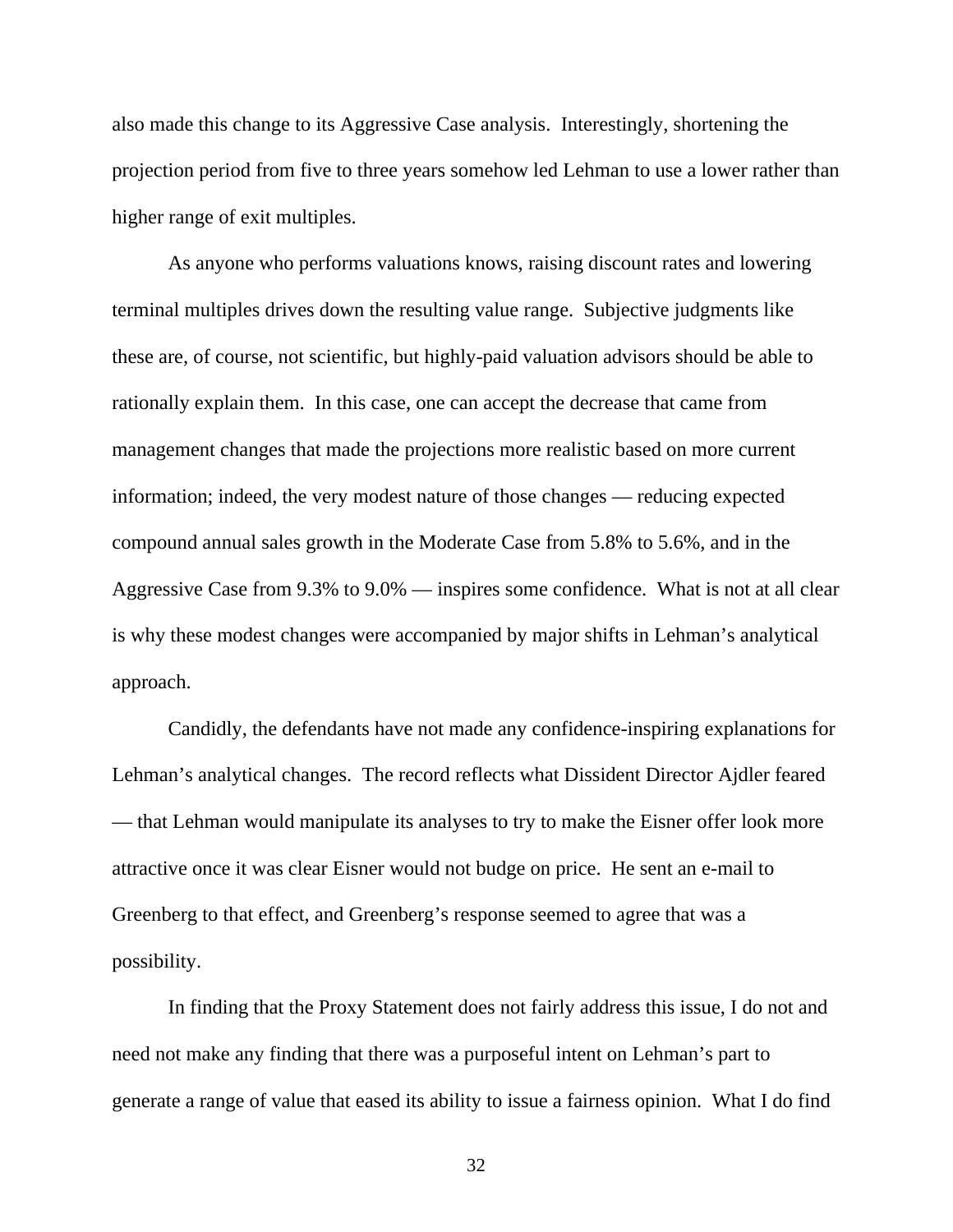is that there is no evidence that the prior January 25 Moderate Case DCF analysis which was based on five years of projections (and therefore involved less emphasis on a single terminal value estimate) and used a cost of capital that was rationally explained was no longer reliable. That analysis cast the price Eisner was offering to pay in a quite different light than that which Lehman performed on March 1.

 The January 25 presentation cannot be slighted as a selling document. This court is aware that one of the tasks of a diligent sell-side advisor is to present a responsibly aggressive set of future assumptions to buyers, in order to extract high bids. Here, though, the Moderate Case was not shared with bidders and there is no evidence that the January 25 presentation of that Case was intended as anything other than a responsible and genuine attempt at valuing Topps's future cash flows.

 Given the major subjective changes that Lehman made that were not explained, given that those changes made the Eisner bid look much more attractive, and given that those changes were made only after Feder's attempts to negotiate a price higher than \$9.75 had finally failed, the Proxy Statement is materially misleading for failing to discuss the advice given to the Board about valuation on January 25.<sup>14</sup>

<sup>14</sup> *See, e.g., In re Pure Resources, Inc. S'holders Litig.*, 808 A.2d 421, 448 (Del. Ch. 2001) (explaining that when a disclosure "venture[s] into certain subjects, it must do so in a manner that is materially complete and unbiased by the omission of material facts").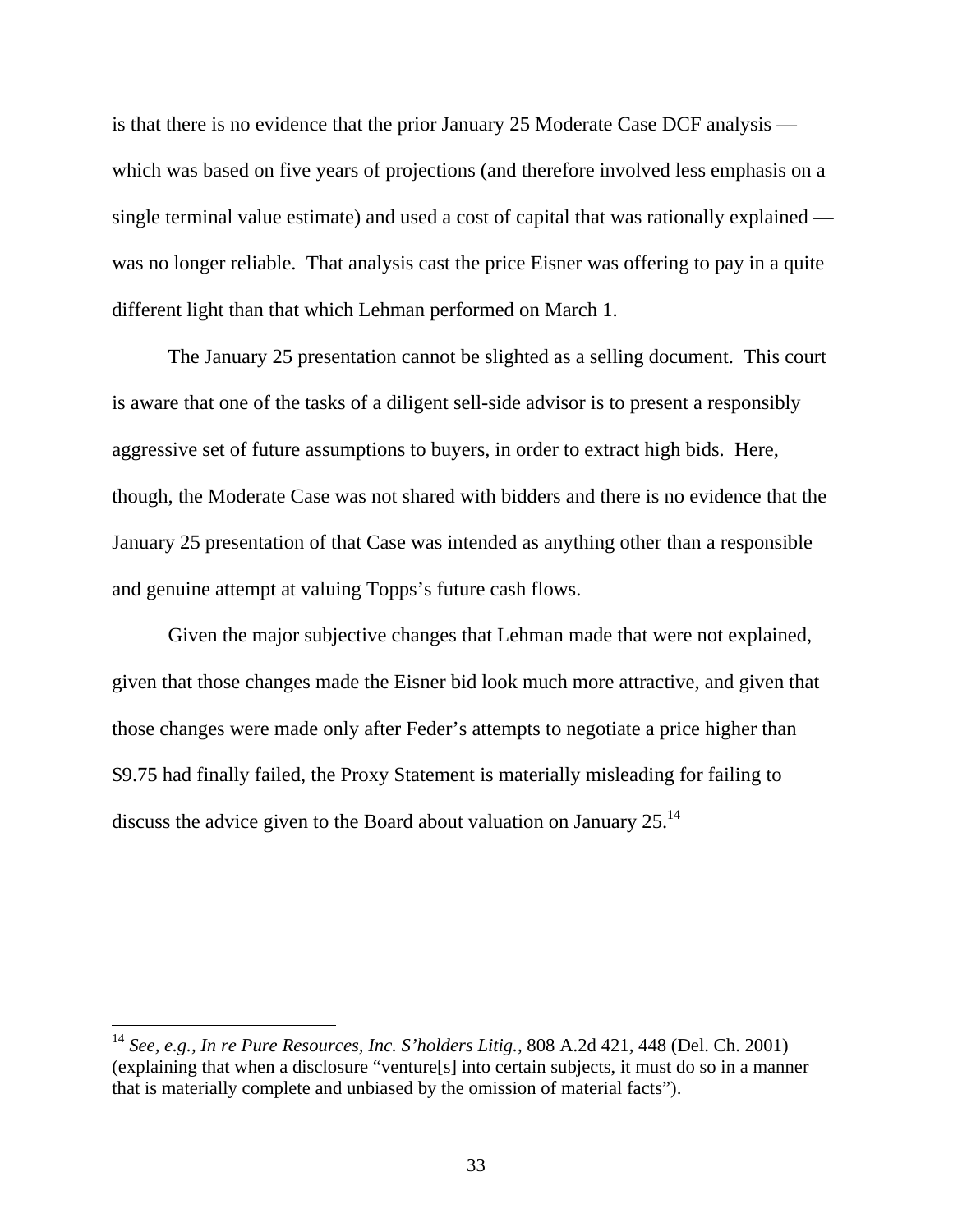# 3. Alleged Omissions And Material Misstatements Of Fact Bearing On Upper Deck's Credibility As A Bidder

The other major category of disclosure claims essentially focuses on whether the Proxy Statement accurately discloses the undisputed facts regarding Upper Deck's interest in acquiring Topps.

Upper Deck argues, with some fairness, that the Proxy Statement makes a sustained attempt to demonstrate that Upper Deck does not have a genuinely serious interest in acquiring Topps, suggesting by implication that Upper Deck may simply want to gain a competitive advantage by learning Topps confidential information, or upsetting an attractive bid by Eisner and leaving a weakened Topps vulnerable, reeling from the turmoil of a failed sale process. Some of Upper Deck's more debatable points will be discussed in the next section.

For now, I concentrate on those of Upper Deck's arguments that involve facts that the defendants cannot actually dispute.

I begin with Upper Deck's contentions regarding the fact that the Proxy Statement states that that during the second proxy contest, there was a general belief in the marketplace that Topps may be "willing to entertain acquisition proposals." The intended implication of that statement is, of course, that all potential buyers knew that Topps's would entertain unsolicited offers and that any serious acquisition candidate would thus be likely to make one. As noted, however, the Proxy Statement fails to disclose that on July 24, 2006, after having received two unsolicited offers and after having preliminary discussions with Eisner, Shorin, in connection with the second proxy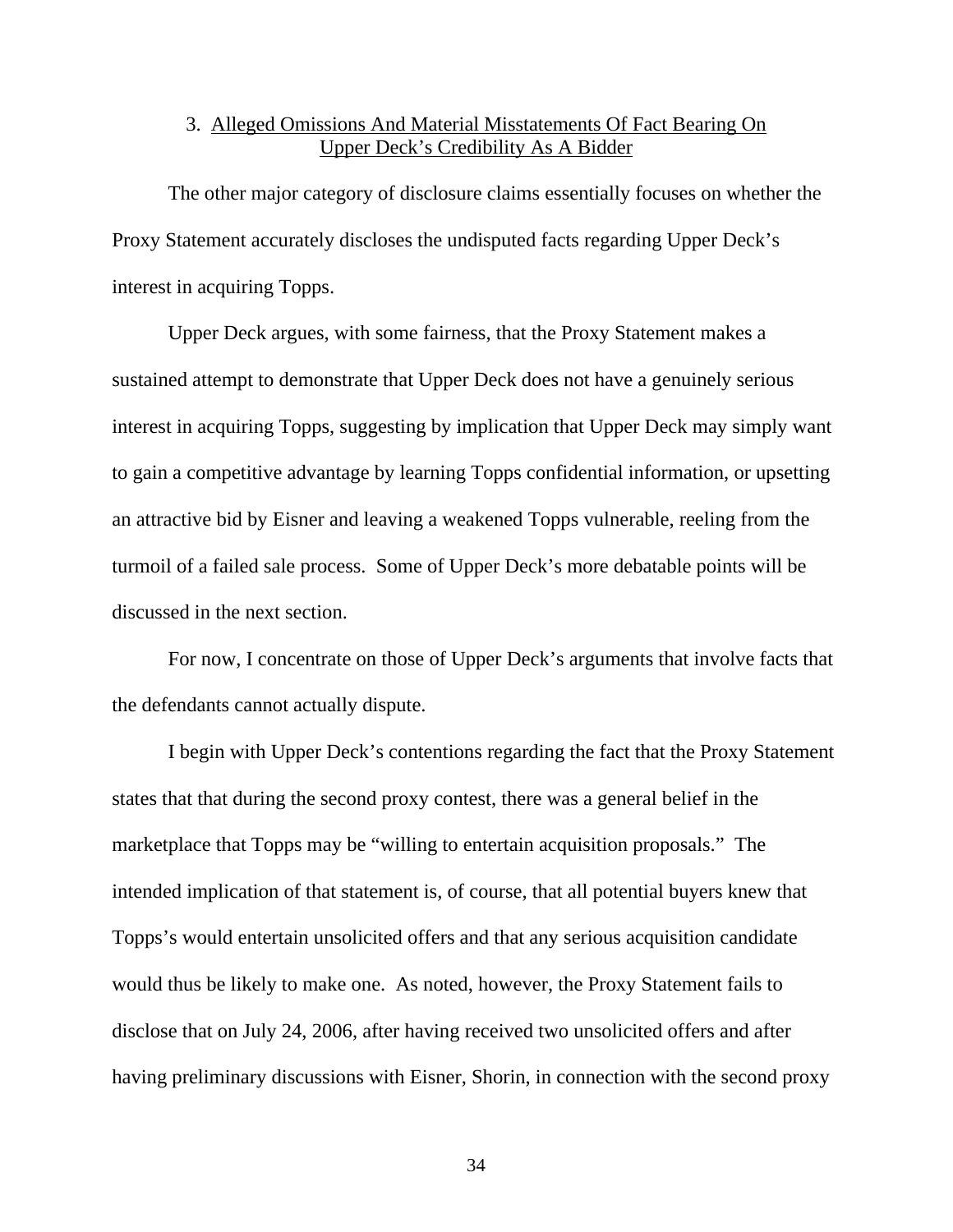contest, wrote a letter informing the market that a "quick fix" sale of Topps was not in the interests of Topps's stockholders and would not be considered by the Topps's board i.e., that Topps was not for sale. The plaintiffs contend that although Topps may secretly have been willing to entertain unsolicited bids, Shorin discouraged bids by making that statement. They say that a reasonable Topps stockholder should therefore be reminded of that, given the spin Topps is putting on events. I agree, and find that the Proxy Statement is materially misleading by failing to disclose Shorin's potentially bid-deterring statements to the market. Under Delaware law, when directors undertake to tell a story they must do it in a non-misleading manner.<sup>15</sup>

The next point of contention actually involves the question of which side made the first move toward a possible Topps-Upper Deck deal in 2007. The Proxy Statement implies that Topps made contacting Upper Deck one of its first priorities once the Go Shop Period commenced. What the Proxy Statement omits to mention is that Upper Deck sent an expression of interest to Topps, through a letter to one of the Dissident Directors, before the Go Shop Period began. Because the Proxy Statement intentionally casts a negative light on Upper Deck's sincerity as a bidder, the true chronology ought to be disclosed. Like my decision as to Shorin's July, 2006 letter, this decision is heavily influenced by the tendentious recitation of events currently contained in the Proxy Statement.

<sup>15</sup> *Malone v. Brincat*, 722 A.2d 5, 12 (Del. 1998); *In re Pure Resources, Inc. S'holders Litig.*, 808 A.2d 421, 448 (Del. Ch. 2002).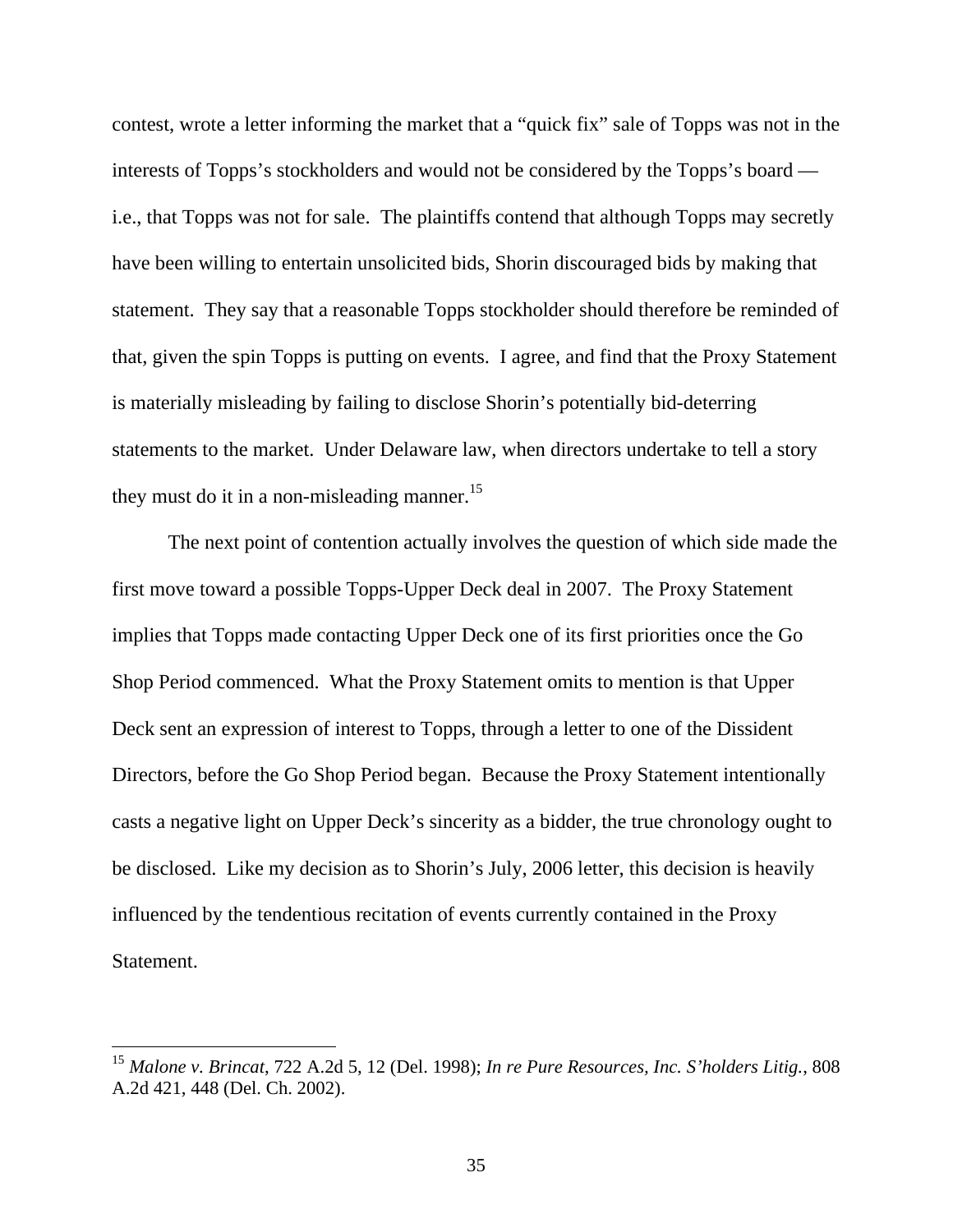Much more substantial are Upper Deck's arguments that the Proxy Statement and other public statements of Topps have misrepresented the two acquisition overtures Upper Deck has made to buy Topps following the execution of the Eisner Merger Agreement. As explained, Topps has publicly disclosed that it rejected Upper Deck's bid because of Upper Deck's failure to provide a firm debt financing commitment. The Proxy Statement fails to disclose, however, that Upper Deck's bid was not subject to a financing contingency. That is, Upper Deck was willing to enter into a merger agreement with Topps that would not let Upper Deck entirely off the hook in the event that it could not arrange financing. In that event, Upper Deck would be liable to Topps for the full amount of the \$12 million reverse break-up fee that Upper Deck has proposed. That is the same remedy available to Topps if Eisner breaches. Topps did not make that clear. That was materially misleading. So was the failure to disclose the lack of a financing contingency.

Moreover, Upper Deck has now presented Topps with a letter from CIBC World Markets, a commercial lender, stating that CIBC is "highly confident" that it will be able to provide financing. Although Topps decries the contingent nature of that letter, it also does not explain that many of the conditions described in the letter relate to CIBC's desire to examine information that Topps was, at the time, refusing to provide to Upper Deck, or even CIBC (which promised not to share the information with Upper Deck).

Topps's Proxy Statement also cites antitrust concerns and Upper Deck's "unwillingness to sufficiently assume the risk associated with a failure to obtain the necessary antitrust approval." The Proxy Statement does not disclose, however, that in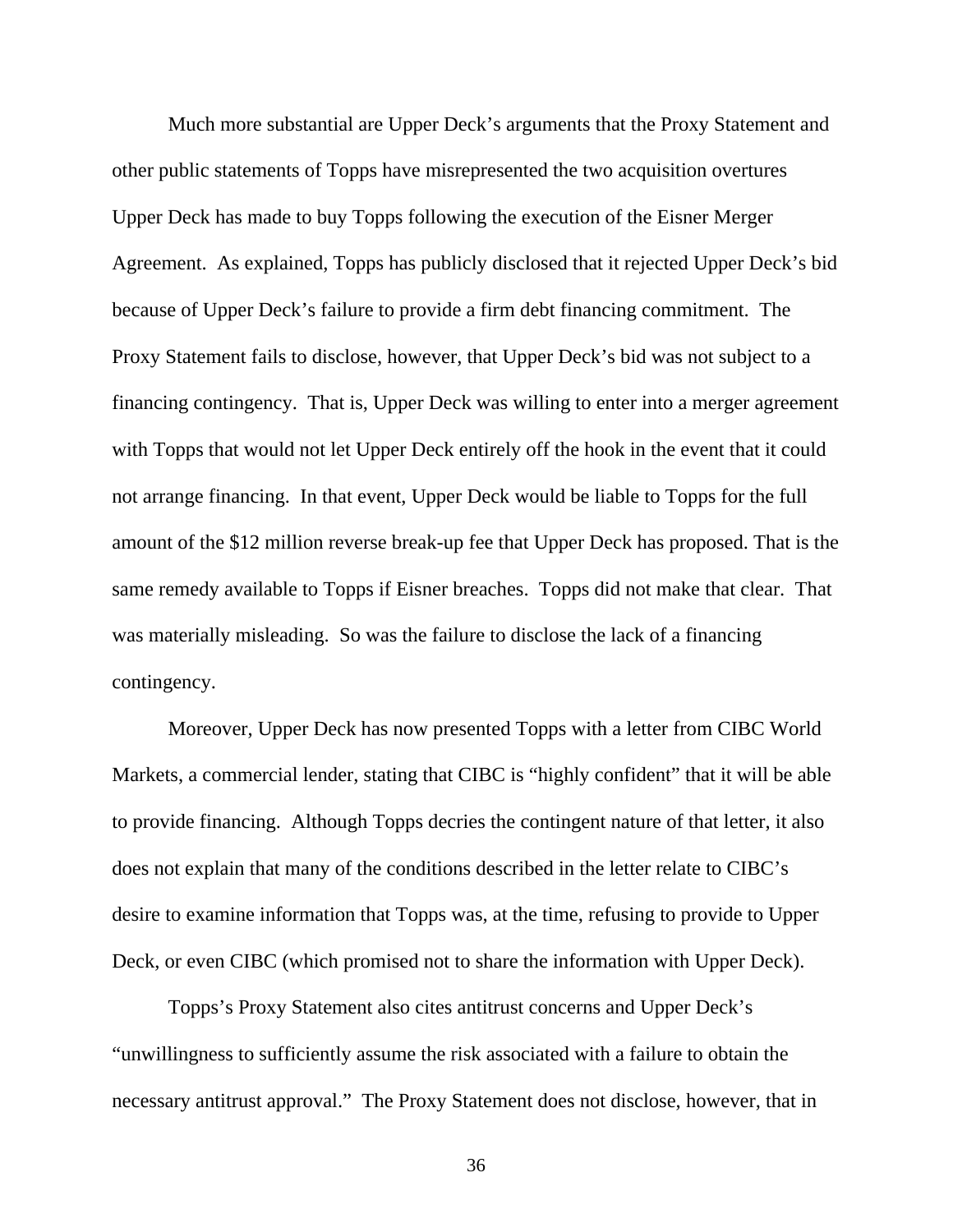Upper Deck's revised unsolicited bid that it submitted after the close of the Go Shop Period, Upper Deck agreed to a strong "hell or high water" antitrust provision in which Upper Deck agreed to divest itself of any and all assets necessary to obtain regulatory approval. That is, if the antitrust regulators, or Major League Baseball for that matter, object to Upper Deck holding the only two existing licenses to print baseball cards, Upper Deck will divest itself of one of them. The only thing Upper Deck is unwilling to divest is its intellectual property, such as the Topps or Upper Deck name. Despite having every urgent reason to do so, Topps has identified no colorable argument as to why Upper Deck would or should be asked to do that. And Topps does not even fairly represent the substantial hell or high water provision offered by Upper Deck. In that respect, Topps also failed to disclose that Upper Deck presented Topps with an opinion from a reputable antitrust expert opining that there was no material antitrust risk.<sup>16</sup>

Topps never responded substantively during the negotiation —or the litigation process to explain its antitrust concerns. That is perhaps understandable. Fifty years ago, Topps bought its only competitor in the sports cards industry. Later, in the 1960s and again in the 1970s — when it was much harder to be an antitrust defendant — Topps was twice sued on antitrust grounds. It won both cases and was not required to divest any of its assets.17 In its papers and at oral argument, Topps could not rationally explain how Major League Baseball (an ironic antitrust plaintiff if ever there were one!) or anyone else could say that Upper Deck would have an illegal monopoly position if it acquired

<sup>16</sup> *See* Affidavit of Randall J. Sunshine, Ex. K.

<sup>17</sup> *See Fleer Corporation v. Topps Chewing Gum, Inc.*, 658 F.2d 139 (3d Cir. 1981).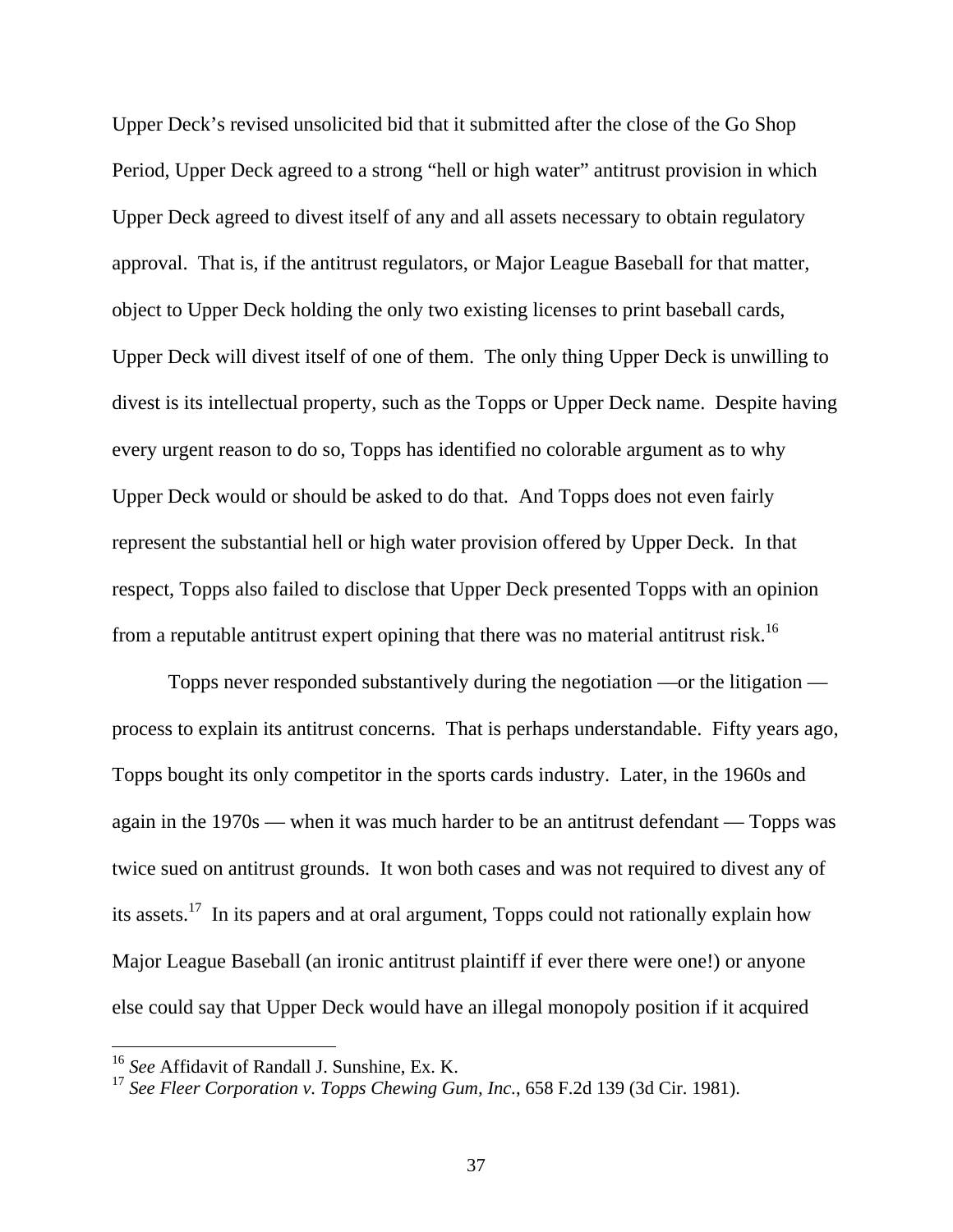Topps. Upper Deck has agreed to divest one of the licenses if necessary and Major League Baseball is free to license another card manufacturer at any time. Based on that fact, Upper Deck's antitrust expert opined, uncontradicted by Topps, that a Topps-Upper Deck merger would be approved by the federal antitrust regulators without so much as a second request for additional information.<sup>18</sup> One would expect in high-stakes litigation like this that a well-heeled defendant like Topps would be able to present *some* credible expert evidence to support its antitrust views, if those views were in fact supportable. The fact that Topps has not is telling.

The fact that Upper Deck would own both its own name and the Topps brand would no more give it a monopoly on trading cards than would a merger of McDonald's and Burger King constitute a hamburger monopoly simply because the combined enterprise owned both the Whopper and Big Mac names. As a matter of fair disclosure, it seems required for Topps to admit that it was the winning party in the leading cases that Upper Deck would cite if antitrust authorities questioned its acquisition of Topps. In that same regard, the Proxy Statement is critical of Upper Deck for not providing adequate assurances about antitrust risk. But the Proxy Statement does not explain that Upper Deck cannot even begin the Hart-Scott-Rodino clearance process because of the Standstill Agreement. That raises as a final matter the failure of Topps to disclose that the terms of the Standstill Agreement prevent Upper Deck from making a tender offer to

 $18$  Sunshine Aff. Ex. K.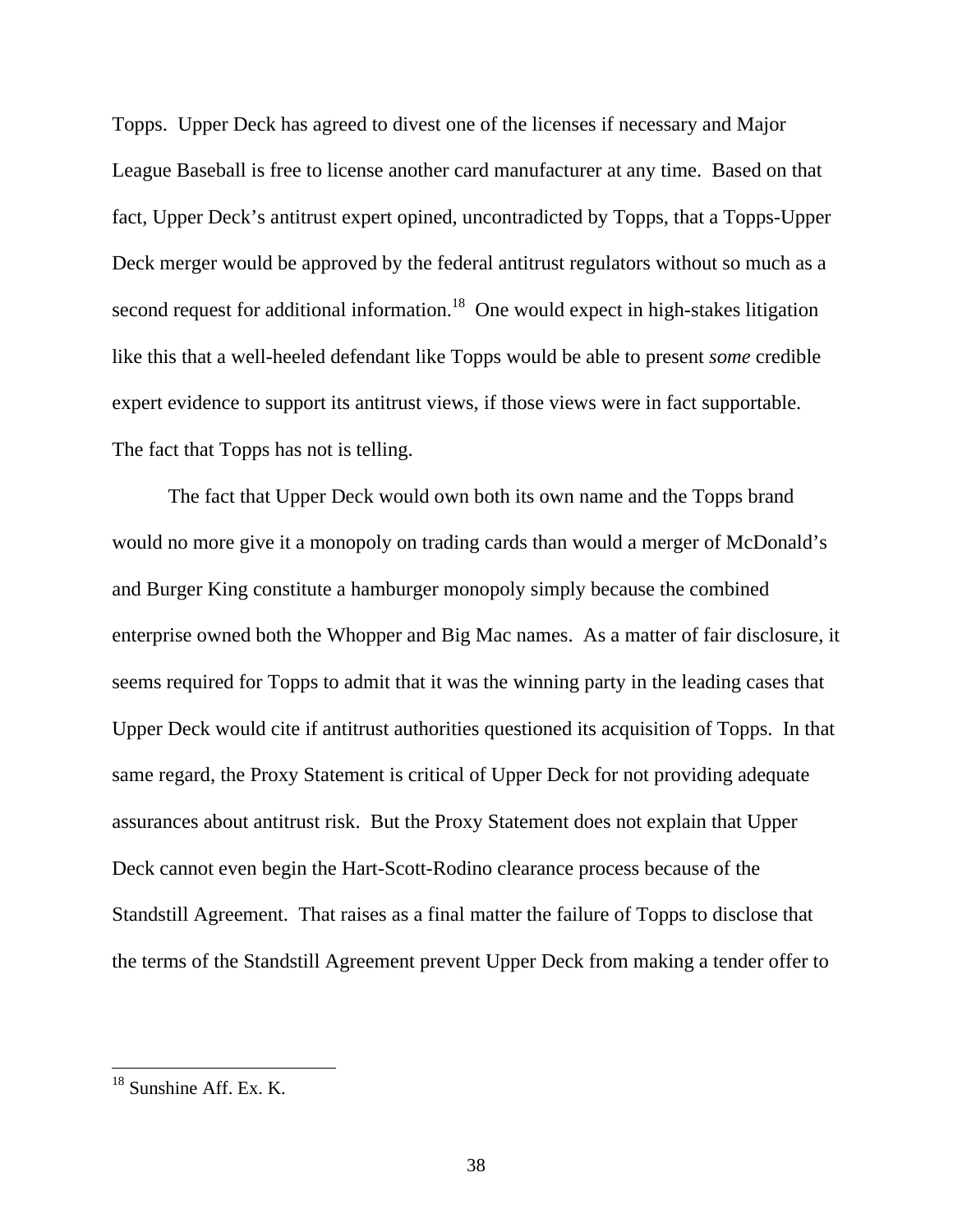Topps stockholders or from even responding to Topps's public statements about the negotiations between the two rivals or the nature of Upper Deck's bid.

# E. Who's Telling The Truth?: The Parties' Debate About How Things Actually Went Down

In the preceding section, I described the disclosure arguments of the moving parties that were based on matters generally not in dispute. Most of the remaining disclosure arguments of the Stockholder Plaintiffs and Upper Deck fall into a different category. These are arguments premised on the notion that Proxy Statement has told only one version of a disputed version of events.

For their part, the Stockholder Plaintiffs mostly point to the numerous disagreements Dissident Director Ajdler has with the Proxy Statement's rendition of key events. In that regard, the Stockholder Plaintiffs dilate on the Proxy Statement's failure to disclose just how close Greenberg's relationship was with Eisner. They say that the Proxy Statement should have disclosed that on at least one occasion, Greenberg asked Ajdler not to participate in a phone call with Eisner because that would "change the dynamic of the call." Likewise, the Stockholder Plaintiffs claim that the Proxy Statement's indication that Greenberg had had limited business dealings with Eisner understated their prior relationship.

The record reveals that this issue, like most of the Stockholder Plaintiffs' contentions, is not properly raised as a disclosure issue. On this record, Ajdler's version of events is no more credible on these points than Greenberg's. Indeed, if I had to choose, I would tend to find Ajdler's insinuation that Greenberg was in Eisner's pocket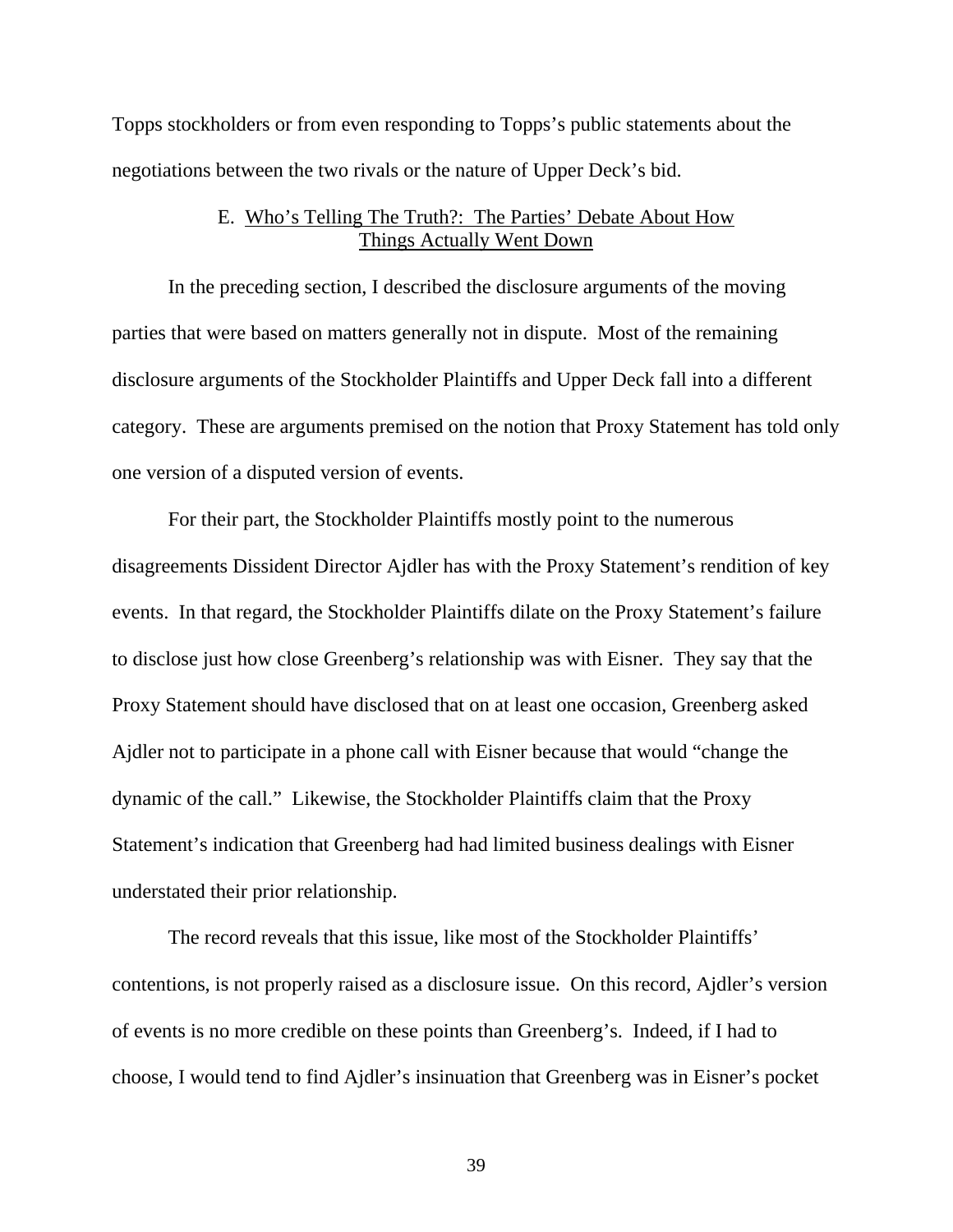unfounded. Even if Greenberg asked Ajdler not to be on a call with Eisner for the reasons expressed, that would not mean Greenberg was in cahoots with Eisner. It could simply mean that Eisner knew who Greenberg was, respected his bona fides, and would feel freer to communicate solely with someone with whom he had some experience than with a stranger.

The Greenberg issue is useful, though, because it illustrates a point distinct from the issues I am about to discuss. Ajdler is soliciting proxies against the Merger. He has been telling his version of events, ensuring that the Topps stockholders hear his version and that of the other Dissident Directors about a variety of issues, such as the dissolution of the Ad Hoc Committee and the exclusion of the Dissident Directors from the committee addressing the Go Shop Process and Upper Deck's bid. The Stockholder Plaintiffs condemn those actions as conflicted and opportunistic corporate governance maneuvers. The defendants respond by pointing out that before Greenberg declined the invitation to serve as lead director, he asked Ajdler to assist him in that function and Ajdler declined. Feder reiterated that request after he was named lead director. The defendants say Ajdler, however, refused, but felt free to pester Feder and the other directors who were actively involved in the negotiations with a series of nuisance emails about the negotiations. Ajdler also questioned whether it was advisable for Topps to use management's traditional law firm, Wilkie Farr, to give the legal advice during the sales process, especially since Wilkie Farr's chairman served on the Topps board.

The stockholders can hear out both sides on these issues, and there is no need to force Topps to disclose a version of events that they contend never happened.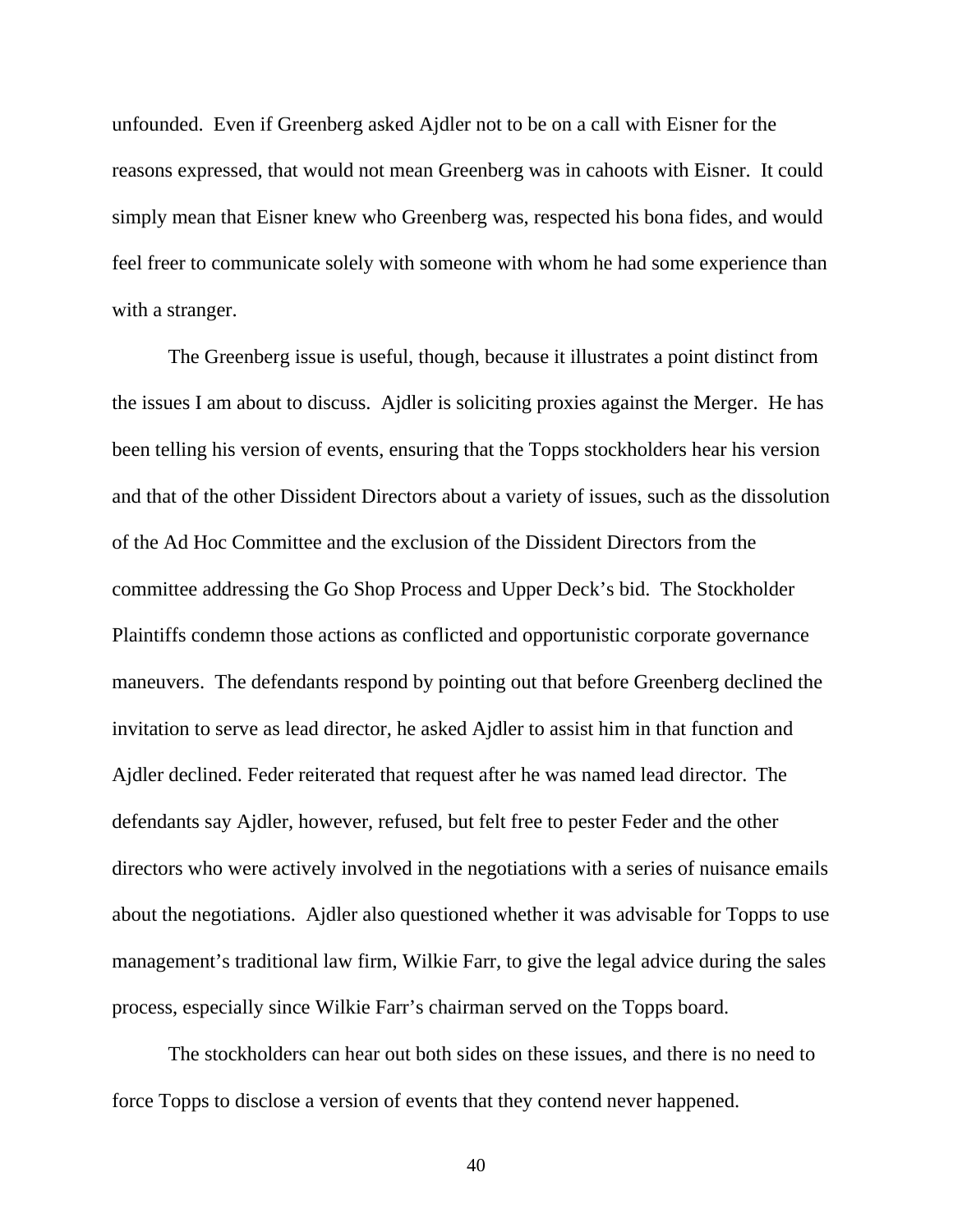The same, however, is not true about the matters of contention between the Topps Incumbent Directors and Upper Deck. Topps and Upper Deck also have many disagreements about the true course of events, but only Topps has been able to tell its story to the Topps stockholders.

 For example, as indicated previously, the Proxy Statement notes that Lehman had advised Topps in 2005 that because of the divergent nature of Topps's Entertainment and Confectionary Businesses, there was no "logical strategic buyer for the company." But Upper Deck claims that it had indicated its interest in acquiring Topps on several occasions before Topps entered into negotiations with Eisner. And in fact, Topps does not dispute that Upper Deck has made overtures about acquiring Topps in the past. In fact, Topps has submitted communications between Topps and Upper Deck dating from the 1998-2000 era, in which Upper Deck stated that it wanted to buy Topps in a friendly deal. Upper Deck contends that it reiterated that desire in both 2003 and 2004, as well as in 2005. Topps denies that Upper Deck contacted it in 2003 and 2004.

Topps and Upper Deck agree that in 2005, around the time Topps was shopping its Confectionary Business, Upper Deck contacted Lehman Brothers and expressed an interest in acquiring either the Entertainment Business or the entire company. The parties quibble, however, over the nature and timing of the discussions that followed. Topps contends that after Upper Deck's initial overture, its interest in a transaction waned and that both Upper Deck, and CIBC, Upper Deck's financial advisor, failed to return Lehman's phone calls. Upper Deck contends that Upper Deck actually made a preliminary offer to acquire all of Topps for \$11 a share, but gave up on pursuing a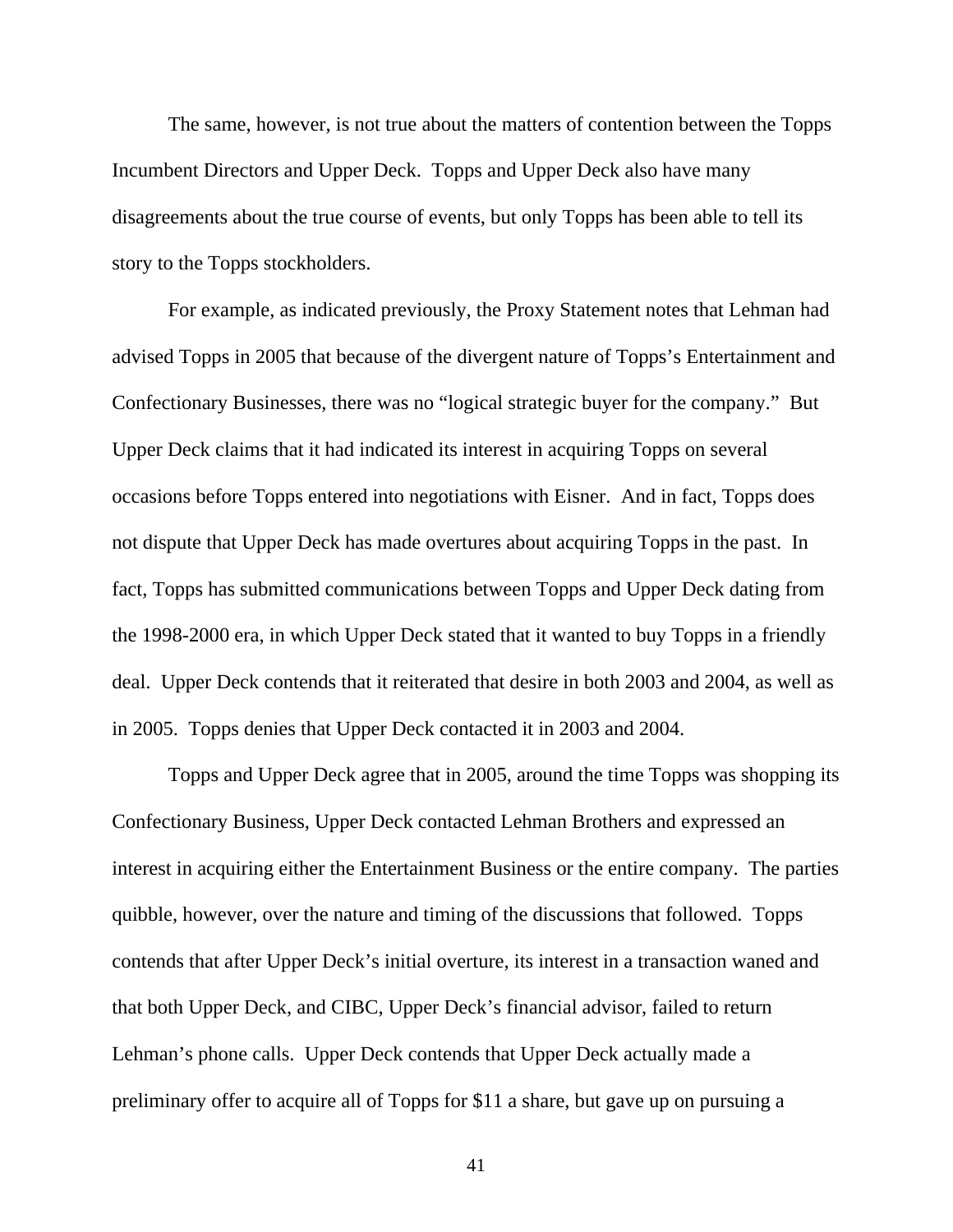transaction after Topps informed CIBC that it would not entertain an offer from Upper Deck for either the Entertainment Business or the entire company, citing, among other things, antitrust concerns. The Proxy Statement discloses only Topps's version of events.

Likewise, Upper Deck believes that the Proxy Statement misrepresents the dynamics of the negotiations between Upper Deck and Topps during the Go Shop Period. The parties agree that Upper Deck made the first overture to Topps on February 20, 2007, about two weeks before Topps signed the Merger Agreement with Eisner. In that letter, Upper Deck expressed a desire to buy "all or part of the 'entertainment assets' of Topps." The letter was sent from Upper Deck's accounting firm to Dissident Director Brog. Because Brog was on vacation at the time and away from his office, he did not receive the letter until about a week later, yet before the Merger Agreement with Eisner was signed. Nonetheless, Topps opted to sign that Merger Agreement before talking to Upper Deck. This move was supported by Brog, who suggested that Topps contact Upper Deck "after we announce the transaction with [Eisner] (during the go-shop)."

Topps contends that Lehman Brothers called Upper Deck's CEO Richard McWilliam on March 6, the first day of the Go Shop Period. According to McWilliam, neither he nor his assistant heard from Lehman. McWilliam claims that they could not possibly have received any such call because they were away at a conference in Las Vegas. According to Upper Deck, discussions between the two rivals did not begin until Upper Deck's financial advisor, CIBC, made another unsolicited call to Lehman a few days after the start of the Go Shop Period.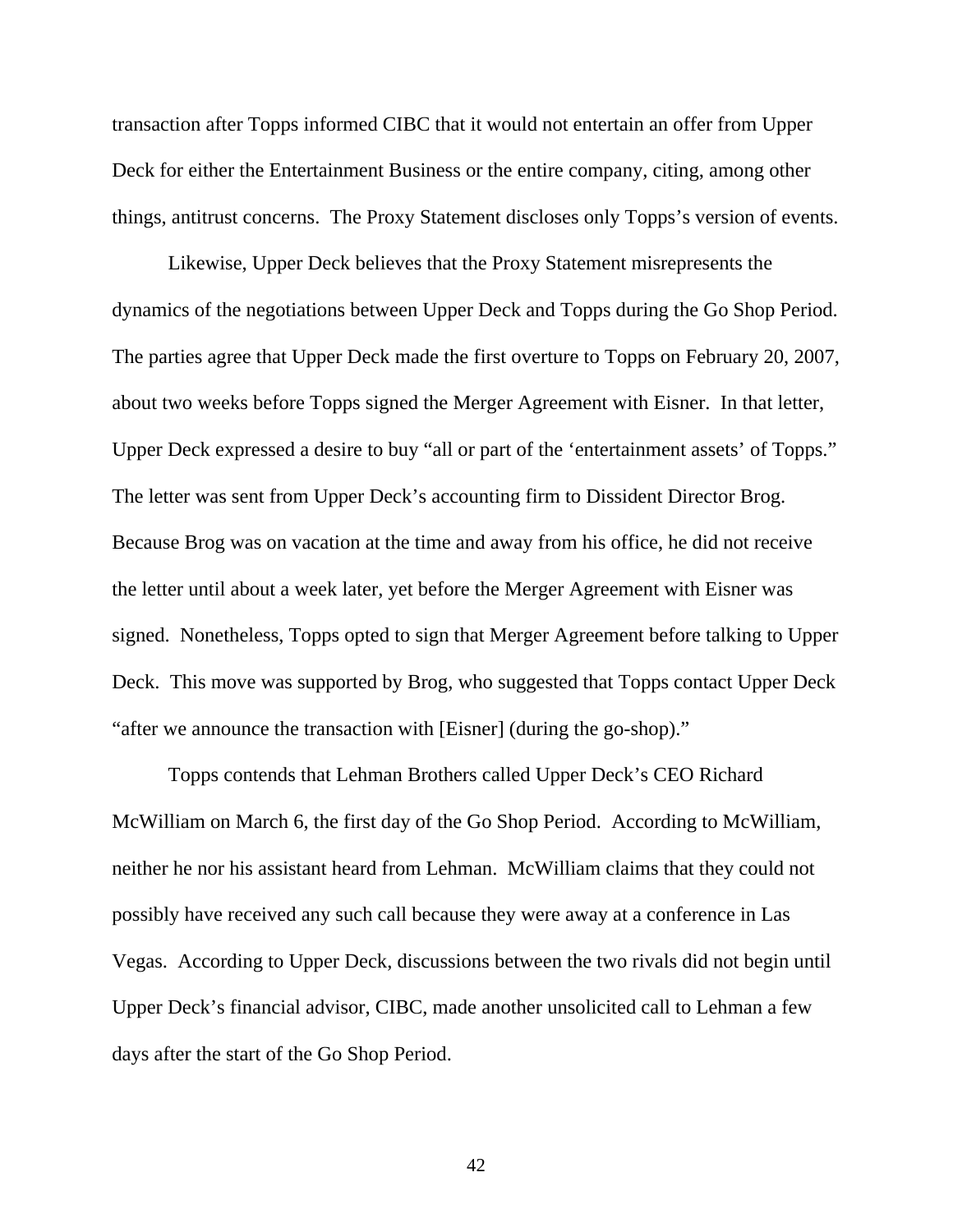Upper Deck also denies Topps's contention that Upper Deck was slow in its due diligence review of Topps and in formulating its \$10.75 offer. Although Upper Deck did not submit its offer until two days before the close of the Go Shop, Upper Deck contends that Topps is at fault for any delay because it continually withheld information from Upper Deck that Upper Deck needed in order to make an accurate determination both of Topps's stand-alone value, as well as the value of any potential synergies that might flow from a Topps-Upper Deck combination. According to Upper Deck, Topps initially placed only a skeletal amount of information in the virtual data room that Upper Deck was using to conduct due diligence. Then, after Upper Deck complained, Topps flooded the room with large amounts of irrelevant information.

Topps has reasonable responses, pointing out that it gave Upper Deck the same information it gave to every other bidder with respect to the Confectionary Business. Moreover, with respect to the Entertainment Business, although Topps withheld some information regarding product-by-product profitability and the details of its license agreements with Major League Baseball and other sports leagues, Topps gave Upper Deck higher level data that should have been sufficient for Upper Deck, given that Upper Deck is highly knowledgeable about the sports cards industry. To that point, Topps claims that it would have been unreasonable for Upper Deck to have expected Topps to divulge its most sensitive information to its chief competitor without a more definitive commitment to purchase.

This sort of "he said, she said" stuff between a bidder and a target cannot be rationally sorted out by a court in a preliminary injunction proceeding so as to permit the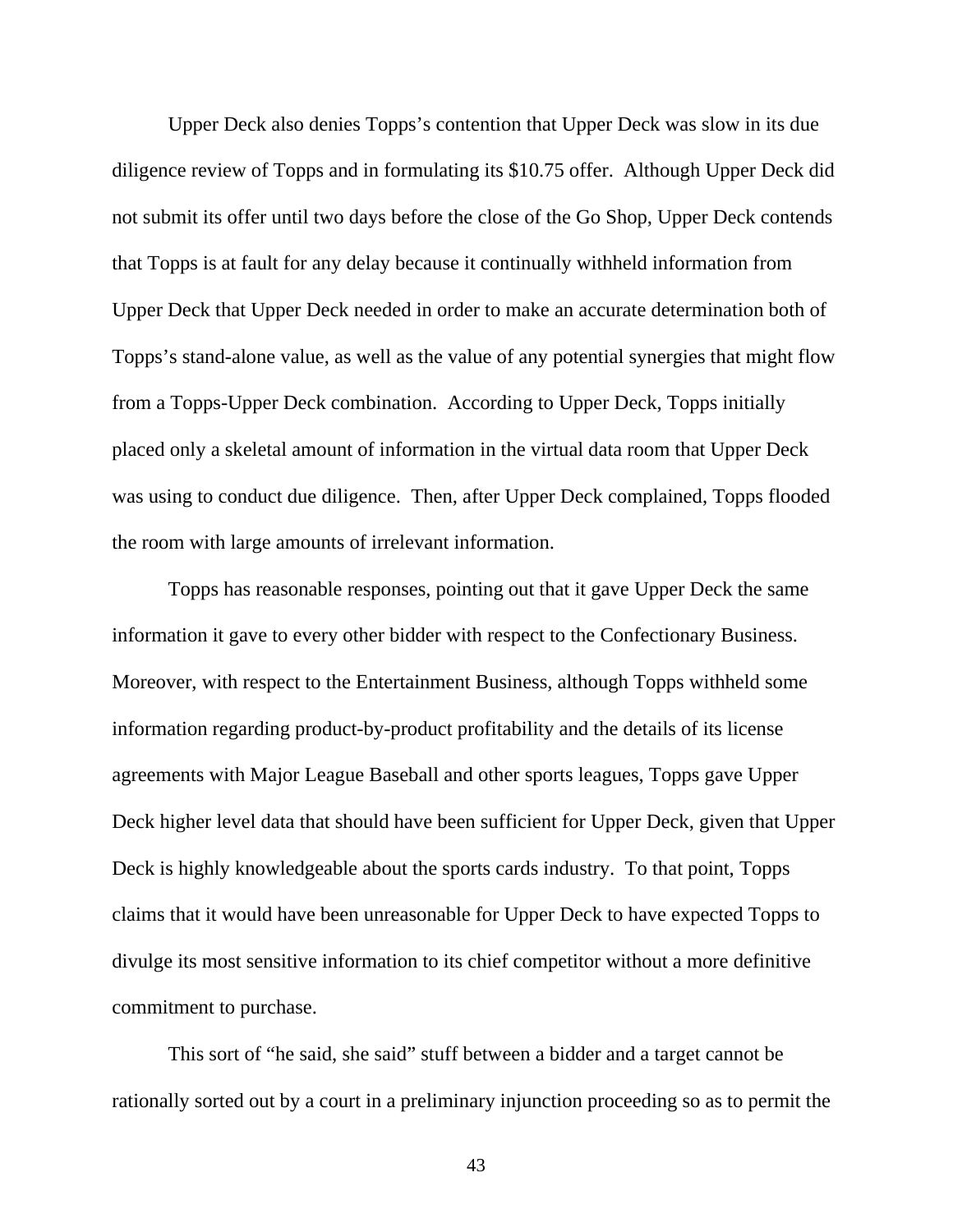formulation of a judicial order requiring the target to disclose the bidder's preferred version of events. In the usual circumstances, that does not have a materially adverse effect on stockholders, because the bidder can tell its side of events and the stockholders therefore have an opportunity to make their own judgment about who is right.<sup>19</sup> But in this case, the Topps Incumbent Directors have refused to release Upper Deck from the Standstill, even for the limited purpose of communicating with the Topps stockholders.

## IV. The Essence of The *Revlon* Claims

The *Revlon* arguments advanced by the Stockholder Plaintiffs and Upper Deck differ a bit in their focus. I begin with the Stockholder Plaintiffs' *Revlon* arguments, which are premised on the notion that the Incumbent Directors who constitute a majority of the Topps board have been motivated by a desire to ensure that Topps remains under the control of someone friendly to the Shorin family and who will continue Shorin family members in the top leadership position. Since Shorin was forced into a face-saving settlement adding the Dissidents to the board, Shorin has known that time was running out on him. Therefore, he was motivated to find a buyer who was friendly to him and would guarantee that Shorin and Silverstein, his son-in-law, would continue to play leading roles at Topps. If Shorin didn't strike a deal to that effect before the 2007 annual meeting, he faced the prospect of having a new board majority oust him and his son-in-

<sup>19</sup> *See, e.g., Zaucha v. Brody,* 1997 WL 305841, at \*5 (Del. Ch. 1997) ("Assuming that one party's disclosures are not adequate, the court will consider the information provided by the opposing party in determining whether to set a contested solicitation aside.") (*aff'd* 697 A.2d 749 (Del. 1997)); *see also Spielman v. Gen. Host Corp.*, 402 F. Supp. 190, 194-95 (S.D.N.Y. 1975) ("[T]he fact that there is a contest for control means that a failure to present information may be rendered harmless by disclosure from others, such as the target company, the competing tenderor or outside sources."), *aff'd* 358 F.2d 39 (2d Cir. 1976).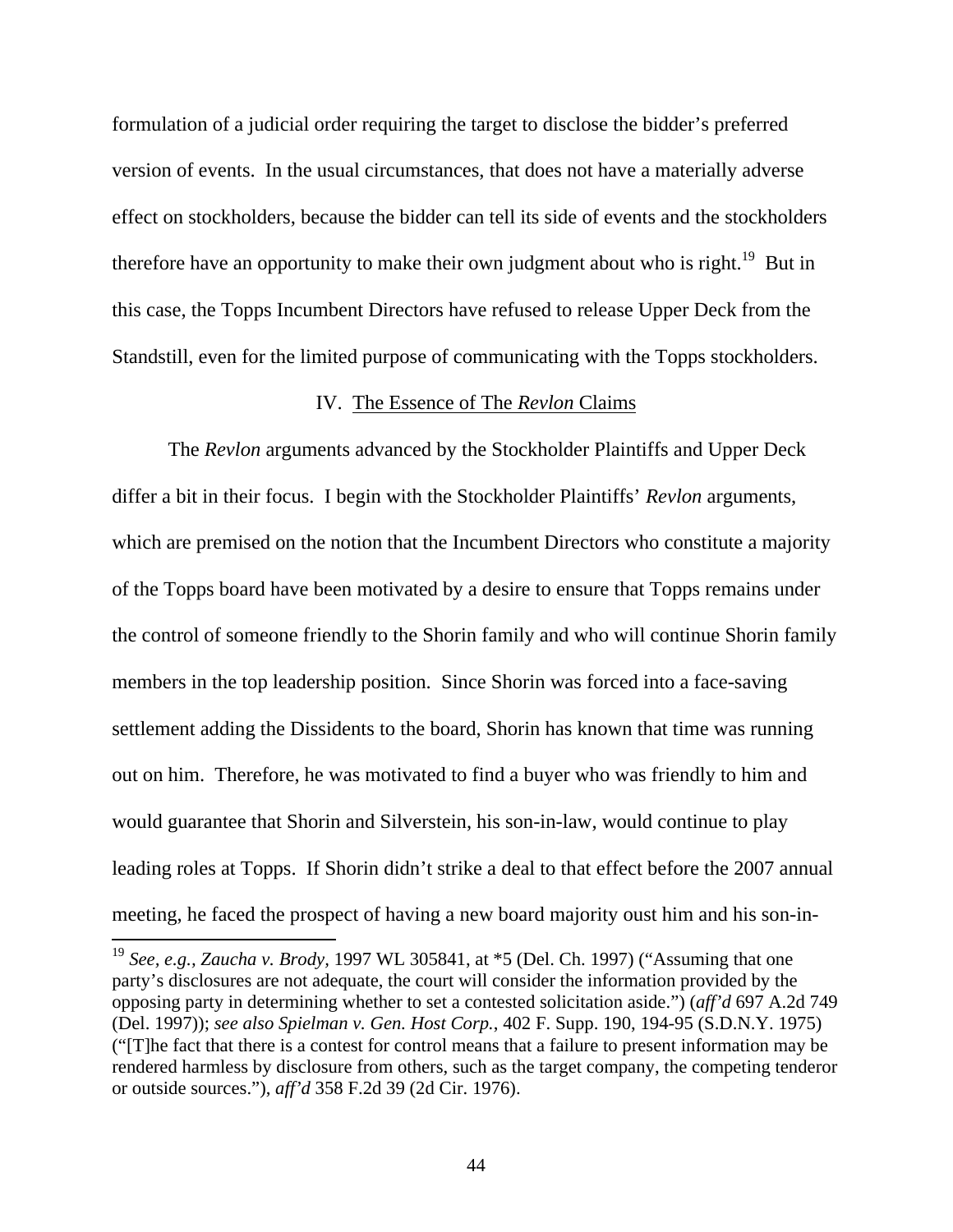law from their managerial positions, and being relegated to a mere 7% stockholder of the company his father and uncles started, and that he has personally managed as CEO for more than a quarter century. According to the Stockholder Plaintiffs, Eisner was the answer to Shorin's dilemma, as he promised to be "helpful" by taking Topps private and retaining Silverstein as CEO.

 To the supposed end of helping Shorin meet his personal objectives, the Topps board majority resisted the Dissidents' desire for a public auction of Topps, and signed up a deal with Eisner without any effort to shop the company beforehand. Not only that, the Stockholder Plaintiffs contend that defendant Greenberg capped the price that could be extracted from Eisner by making an ill-advised and unauthorized decision to mention to Eisner that a \$10 per share bid was likely to command the support of the non-Dissident directors.

The Stockholder Plaintiffs also complain that the deal protection measures in the Merger Agreement precluded any effective post-signing market check. Although the Stockholder Plaintiffs admit the Merger Agreement contained a Go Shop provision allowing Topps to shop the company for forty days, the Stockholder Plaintiffs contend that that time period was too short and that the break-up fee and match right provided to Eisner were, in combination, too bid-chilling. Therefore, although Topps approached over 100 financial and strategic bidders to solicit their interest, the Stockholder Plaintiffs say that effort was bound to fail from the get-go, especially given the market's justifiable suspicions that Shorin and the board majority wanted to do a deal with Eisner to preserve the Shorin family's managerial influence.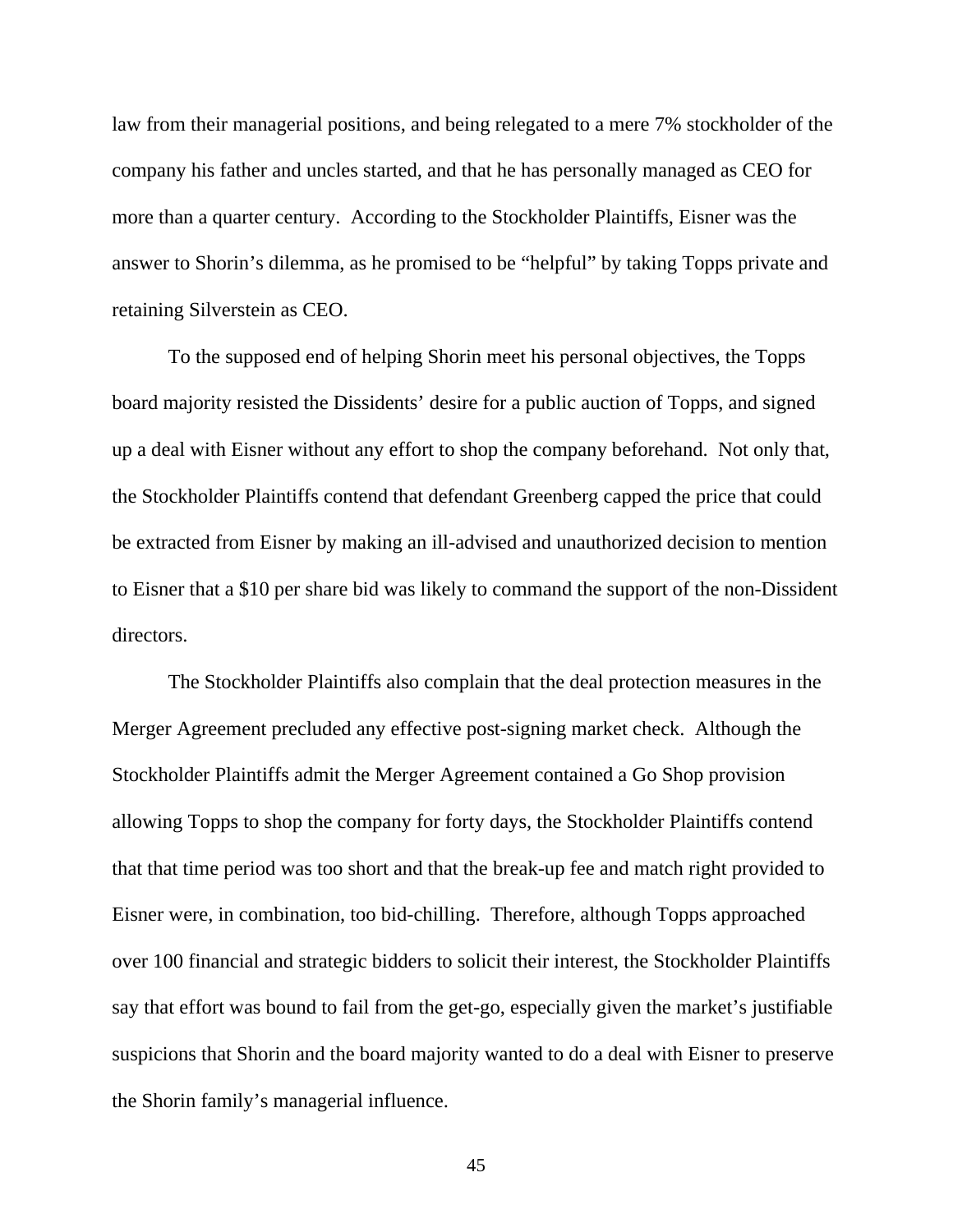It is at this stage that the arguments of the Stockholder Plaintiffs and Upper Deck intersect. Although Upper Deck does not stress the failure of Topps to seek out a bid from it before signing up a deal with Eisner, it does contend that the Topps board's lack of responsiveness to its expression of interest in presenting a bid at \$10.75 per share evidences the entrenchment motivations highlighted by the Stockholder Plaintiffs.

 Upper Deck contends that the Topps board unjustifiably delayed its access to, and the scope of, due diligence materials. Upper Deck argues that the Topps board manufactured pretextual excuses not to decide before the end of the Go Shop Period that Upper Deck had presented a proposal reasonably likely to result in a Superior Proposal. By that decision, the Topps board gave up its ability freely to continue discussions with Upper Deck.

 When Upper Deck refused to lose heart and continued to press ahead by making a formal unsolicited bid at \$10.75 per share, Upper Deck says it met with further resistance, in the form of withheld due diligence and unsubstantiated concerns about Upper Deck's ability and commitment to closing a deal. Finally, Upper Deck found itself publicly criticized by the Topps board for having failed to act as a diligent, serious bidder.

 When it met those obstacles, Upper Deck asked to be released from the Standstill so that it could: (1) present a tender offer directly to the Topps stockholders; and (2) present its own version of events to the Topps stockholders to correct the misstatements allegedly made by Topps about Upper Deck. But Topps refused, despite its undisputed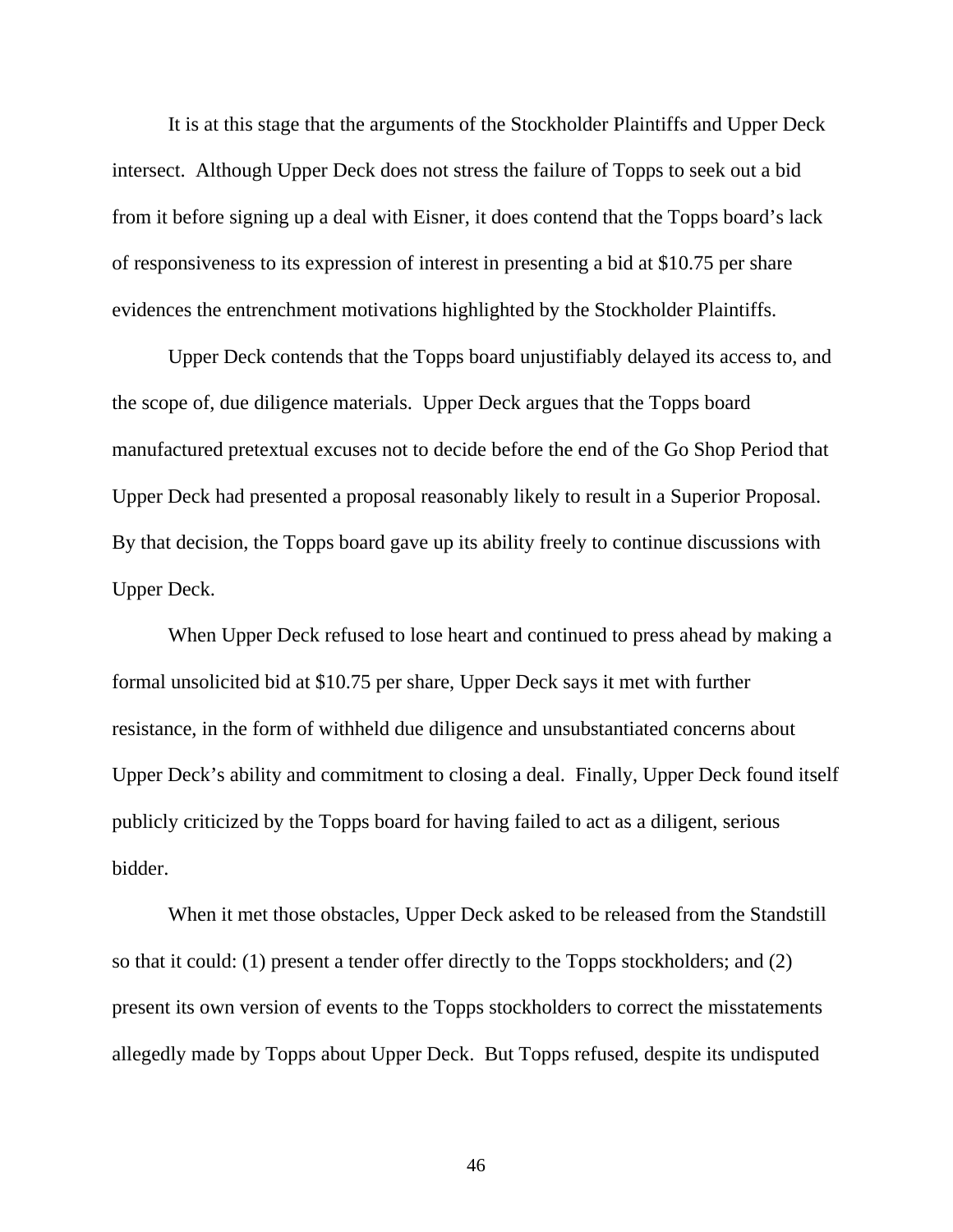right under the Eisner Merger Agreement to grant such a relief if the board believed its fiduciary duties so required.

 According to Upper Deck (and the Stockholder Plaintiffs), by this pattern of behavior, the Topps board majority has clearly abandoned any pretense of trying to secure the highest price reasonably available. Instead of using the Standstill Agreement for a proper value-maximizing purpose, the Topps board majority is using that Agreement to leave the Topps stockholders with only one viable alternative, Eisner's bid, based on a skewed informational base. Unless injunctive relief issues to prevent the Merger vote, Upper Deck (and the Stockholder Plaintiffs) contend that the Topps stockholders face irreparable injury because they will vote on the Merger in ignorance of Upper Deck's version of events and, even more important, without the chance to accept a tender offer from Upper Deck at a price higher than Eisner's offer.<sup>20</sup>

 These are in essence, the key *Revlon* arguments made by the Stockholder Plaintiffs and Upper Deck in support of their application for a preliminary injunction.

#### V. Resolution Of The *Revlon* Claims And Decision On The Scope Of The Injunction

Upper Deck and the Stockholder Plaintiffs have moved for a preliminary injunction seeking to (1) stop the shareholder vote on the Eisner Merger; (2) require

<sup>&</sup>lt;sup>20</sup> Consistent with its *Revlon* argument, Upper Deck also contends that Topps has itself violated the Standstill Agreement. By falsely disparaging Upper Deck's conduct and bid in public, Topps allegedly breached an implied covenant of good faith and fair dealing in that Agreement, a material breach that has the effect of releasing Upper Deck from the Standstill. Similarly, the clear premise of the Standstill Agreement was that Upper Deck would, in exchange for agreeing to the Standstill, be treated with good faith by Topps in the due diligence and bidding process. Because Topps's behavior supposedly evidences pervasive bad faith toward Upper Deck, Upper Deck contends that behavior constitutes another example of a prior material breach, relieving it of its obligations under the Standstill.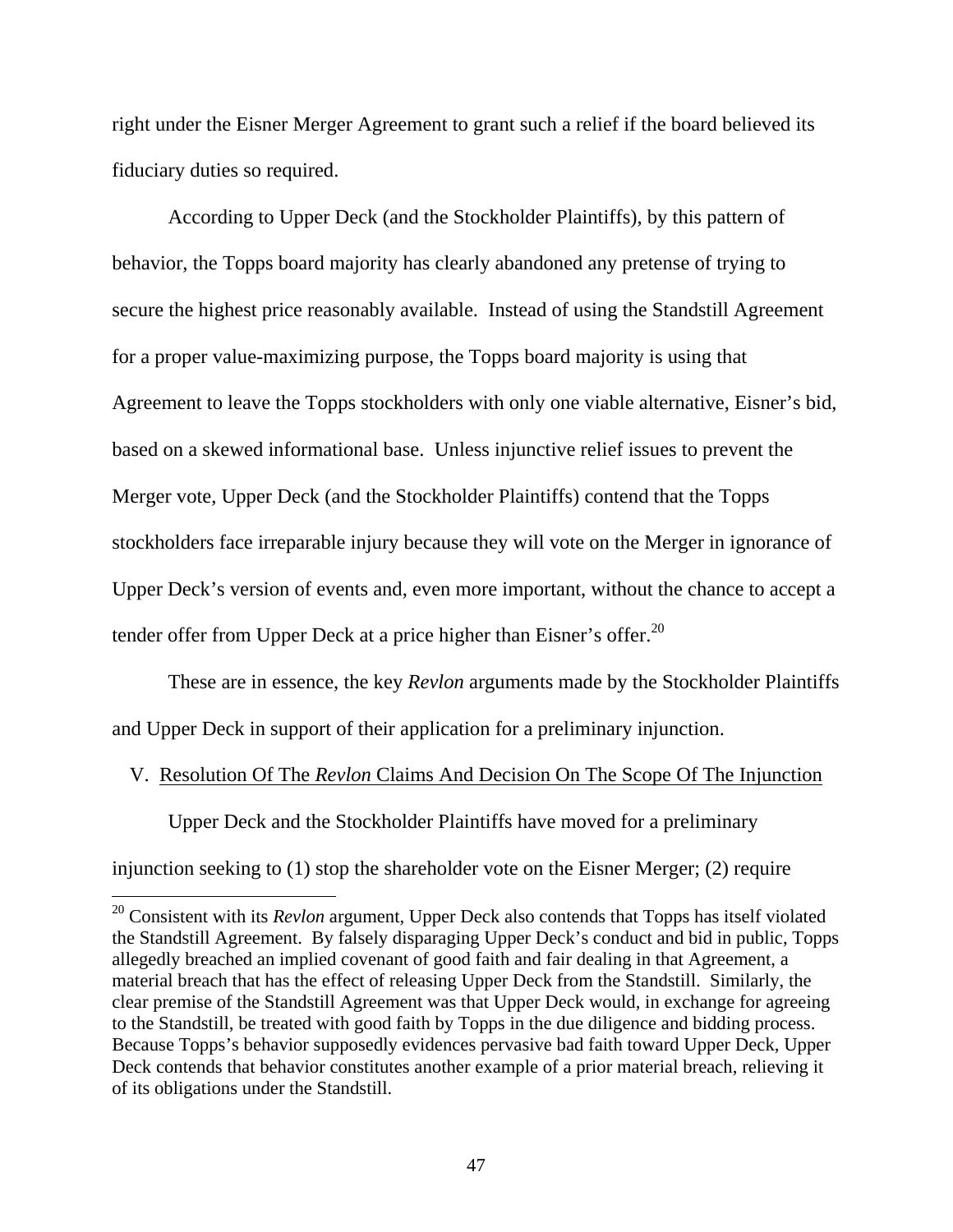Topps to correct material misstatements in the Proxy Statement; and (3) prevent Topps from using the Standstill Agreement to preclude Upper Deck from publicly discussing its bid for Topps or from making a non-coercive tender offer directly to the Topps stockholders. In the previous sections, I addressed the moving parties' disclosure claims and identified the additional and corrective disclosures that are required before the Eisner Merger vote may proceed. The only task remaining therefore is to determine whether the moving parties' *Revlon* claims warrant the broader injunctive relief sought.

The legal standard governing the resolution of that question is well settled. In order to warrant injunctive relief, the moving parties must prove that (1) they are likely to succeed on the merits of their *Revlon* claims; (2) they will suffer imminent irreparable harm if an injunction is not granted; and (3) the balance of the equities weighs in favor of issuing the injunction.<sup>21</sup> I turn to those issues now, dividing the analysis in two parts. First, I address the decisions of the Topps board leading up to the signing of the Merger Agreement with Eisner. I then turn to the Topps board's dealings with Upper Deck after the Merger Agreement was executed.

 The Stockholder Plaintiffs have largely taken the lead on the first time period. They argue that the Incumbent Directors unreasonably resisted the desire of the Dissident Directors to conduct a full auction before signing the Merger Agreement, that Greenberg capped the price Eisner could be asked to pay by mentioning that a \$10 per share price would likely command support from the Incumbent Directors, that the Incumbent

<sup>21</sup> *E.g.*, *Revlon*, 506 A.2d at 1055-56.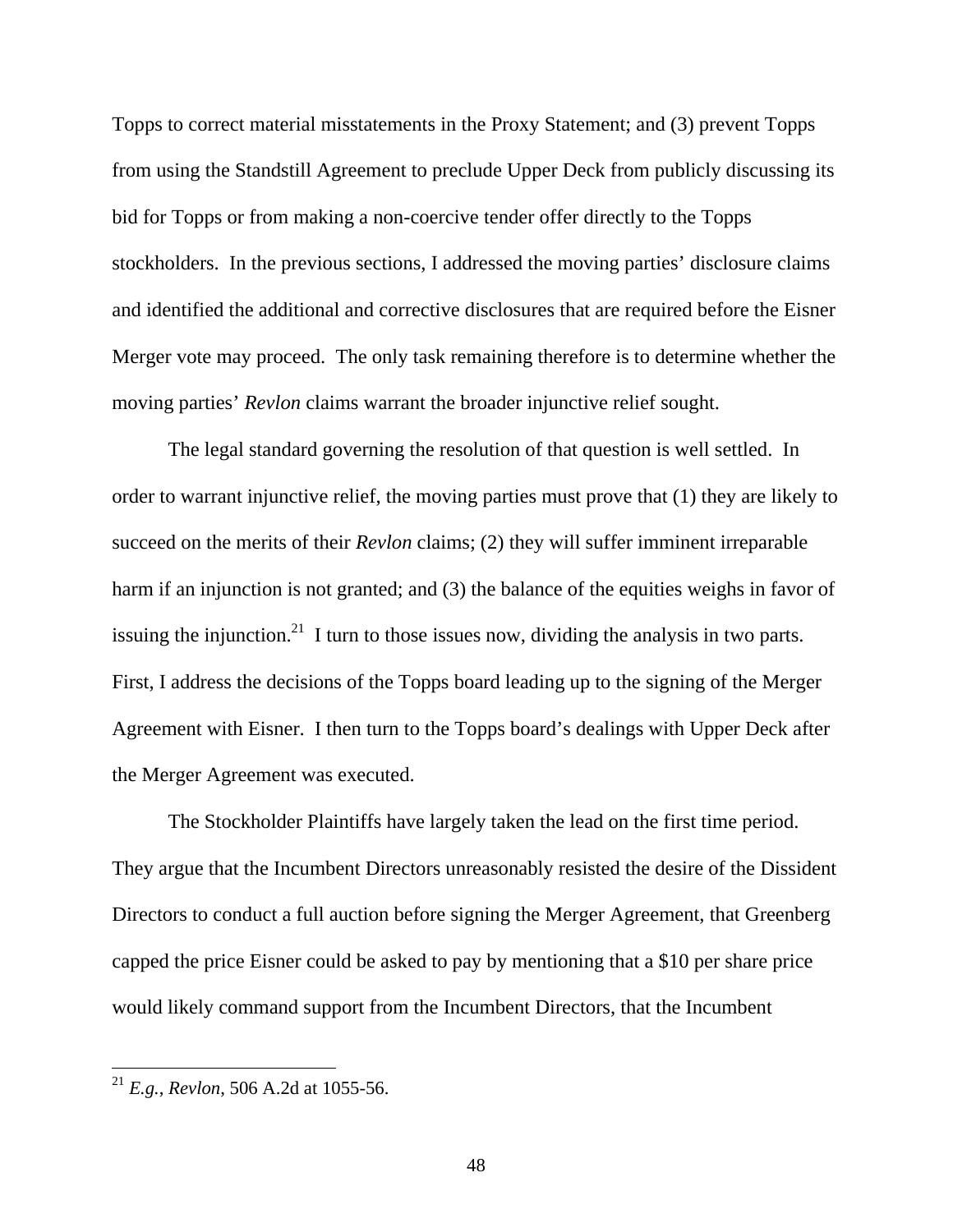Directors unfairly restricted the Dissident Director's ability to participate in the Merger negotiation and consideration process, and that the Incumbent Directors foreclosed a reasonable possibility of obtaining a better bid during the Go Shop Period by restricting that time period and granting Eisner excessive deal protections. For its part, Upper Deck echoes these arguments, and supplements them with a contention that Upper Deck had made its desire to make a bid known in 2005, before Eisner ever made a formal bid, and was turned away.

 Although these arguments are not without color, they are not vibrant enough to convince me that they would sustain a finding of breach of fiduciary duty after trial. A close reading of the record reveals that a spirited debate occurred between the two members of the Ad Hoc Committee who were Incumbent Directors, Greenberg and Feder, and the two who were Dissident Directors, Ajdler and Brog. After examining the record, I am not at all convinced that Greenberg and Feder were wrong to resist the Dissidents' demand for a full auction. Topps had run an auction for its Confectionary Business in 2005, without success.

The market knew that Topps, which had no poison pill in place, had compromised a proxy fight in 2006, with the insurgents clearly prevailing. Thus, although Shorin had put out a letter before the settlement of the proxy fight indicating that a "quick fix" sale was not in the interests of stockholders, the pot was stirred and ravenous capitalists should have been able to smell the possibility of a deal. Certainly that was true of Upper Deck, which is Topps's primary competitor. Now, of course, Upper Deck says that its overtures were rebuffed by Lehman, Topps's banker, a year earlier. But one must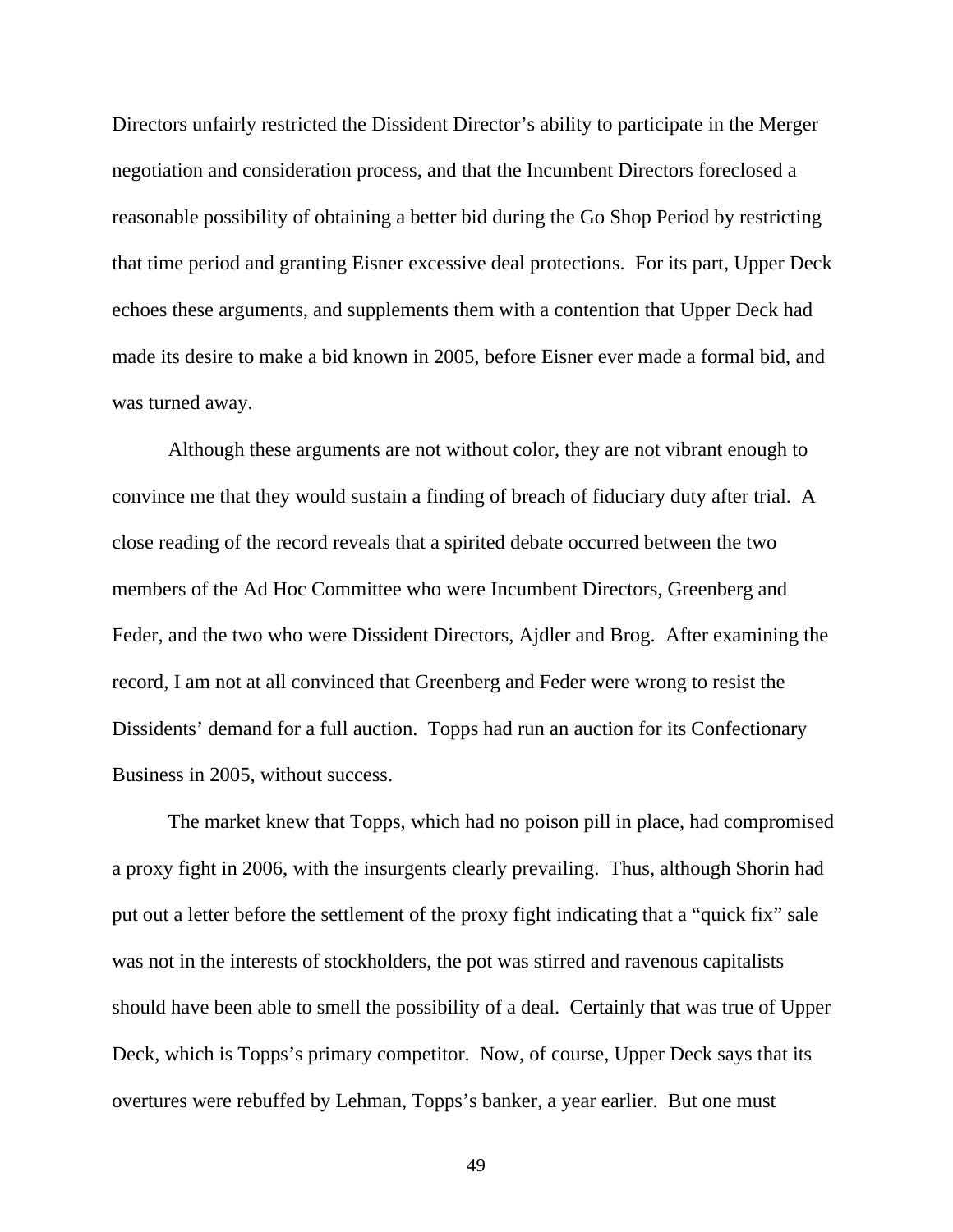assume that Upper Deck is run by adults. As Topps's leading competitor, it knew the stress the Dissident Directors would be exerting on Shorin to increase shareholder value. If Upper Deck wanted to make a strong move at that time, it could have contacted Shorin directly (e.g., the trite lunch at the Four Seasons), written a bear hug letter, or made some other serious expression of interest, as it had several years earlier.<sup>22</sup> The fact that it did not, inclines me toward the view that the defendants are likely correct in arguing that Upper Deck was focused on acquiring and then digesting another company, Fleer, during 2005 and 2006, and therefore did not make an aggressive run at (a clearly reluctant) Topps in those years. $^{23}$ 

Given these circumstances, the belief of the Incumbent Directors on the Ad Hoc Committee, and the full board, that another failed auction could damage Topps, strikes me, on this record, as a reasonable one.

 In coming to that conclusion, I am also influenced by the fluctuating views of Dissident Director Ajdler, who is repeatedly quoted by the Stockholder Plaintiffs. When their moving papers were filed, they argued that Greenberg had breached his fiduciary duties by mentioning a supposedly low ball \$10 per share price to Eisner without board authority, and therefore alleviating any incentive on Eisner's part to offer more. As it turns out, Ajdler was critical of Greenberg's move, not because \$10 was too low, but because he feared that mentioning that price would scare Eisner away. Ajdler harbored

<sup>22</sup> *See* Declaration of Andrew Gasper (June 12, 2007), Ex. A.

<sup>23</sup> *See* Affidavit of Christopher E. Morris (June 8, 2007) at ¶¶ 3-4; Affidavit of Christopher E. Morris (June 13, 2007) at ¶¶ 2-3.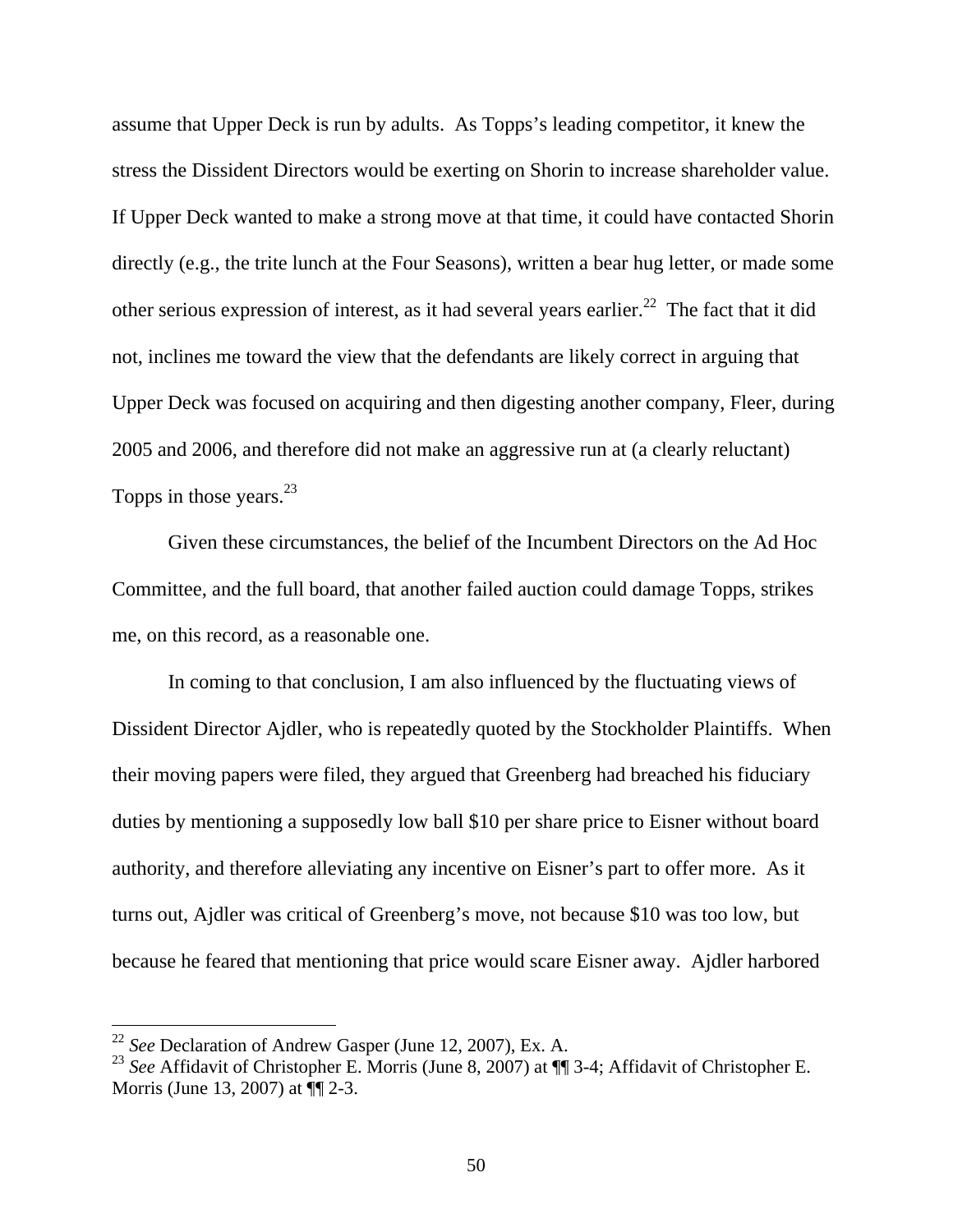that concern because two other bidders who had looked closely at Topps had withdrawn expressions of interest in buying at much lower prices. There is therefore nothing to this argument. Furthermore, I cannot find that Greenberg's move was unreasonable or poorly motivated. The price he mentioned was a substantial one, and Greenberg actually used the divide on the Topps board in order to suggest to Eisner he needed to get north of \$10. Greenberg told Eisner that \$10 would likely command the support of the Incumbents but that he did not know if it would satisfy the Dissidents. This sort of communication can be read as suggesting to Eisner that he ought to bid higher so as to gain the consensus support of the Topps board. At some point in the sales dance, someone has to make a move toward specificity. I am unpersuaded that after trial I would find Greenberg's to have been unreasonable.

 Likewise, I am not convinced that the Incumbent Directors treated the Dissident Directors in a manner that adversely affected the ability of the board to obtain the highest value. The Dissident Directors were full of ideas — ideas that diverged widely. Their views of Topps's value do not suggest that the Topps board's approach was off the mark. One estimate of Ajdler's was that Topps would fetch \$9.50 to \$10.50 per share in an open auction. Indeed, that estimate was based on optimistic projections of Topps's future cash flows.

 Greenberg and Feder heard Ajdler out about all his ideas. Although they at times expressed impatience with Ajdler and Brog, that impatience was understandable given the frequency, tenor, and shifting nature of the input received. To that point, I note that Greenberg stepped aside when the Dissident Directors claimed that his prior relationships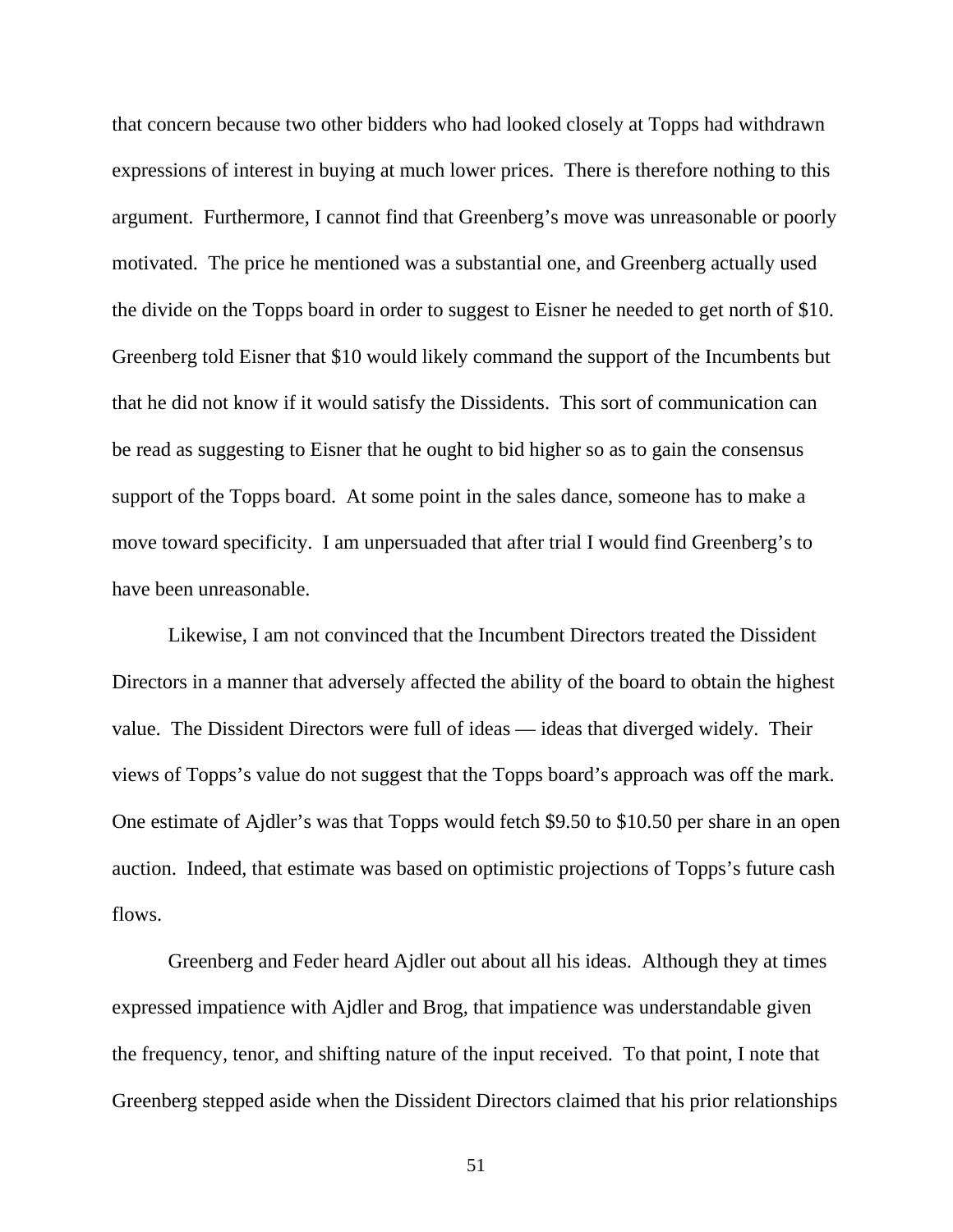with Eisner tainted him as a negotiator. Those prior relationships do not strike me as substantial enough to have compromised Greenberg's ability to do that task with fidelity and skill, but to have been substantial enough to have been useful in giving Greenberg credibility with Eisner and knowledge of Eisner that might have helped Topps get a better deal. But Greenberg did not press the point in deference to the Dissidents' wishes. When Feder stepped in, he specifically asked Ajdler to participate in the negotiations. Ajdler refused and then acted as a backseat driver by carping at Feder through e-mails.

 In the end, I perceive no unreasonable flaw in the approach that the Topps board took to negotiating the Merger Agreement with Eisner. I see no evidence that another bidder who expressed a serious interest to get in the game during 2006 was fended off. There is no suggestion by even the Stockholder Plaintiffs that the two other private equity firms who discussed making a bid with Topps were inappropriately treated.

 Most important, I do not believe that the substantive terms of the Merger Agreement suggest an unreasonable approach to value maximization. The Topps board did not accept Eisner's \$9.24 bid. They got him up to \$9.75 per share — not their desired goal but a respectable price, especially given Topps's actual earnings history and the precarious nature of its business.

Critical, of course, to my determination is that the Topps board recognized that they had not done a pre-signing market check. Therefore, they secured a 40-day Go Shop Period and the right to continue discussions with any bidder arising during that time who was deemed by the board likely to make a Superior Proposal. Furthermore, the advantage given to Eisner over later arriving bidders is difficult to see as unreasonable.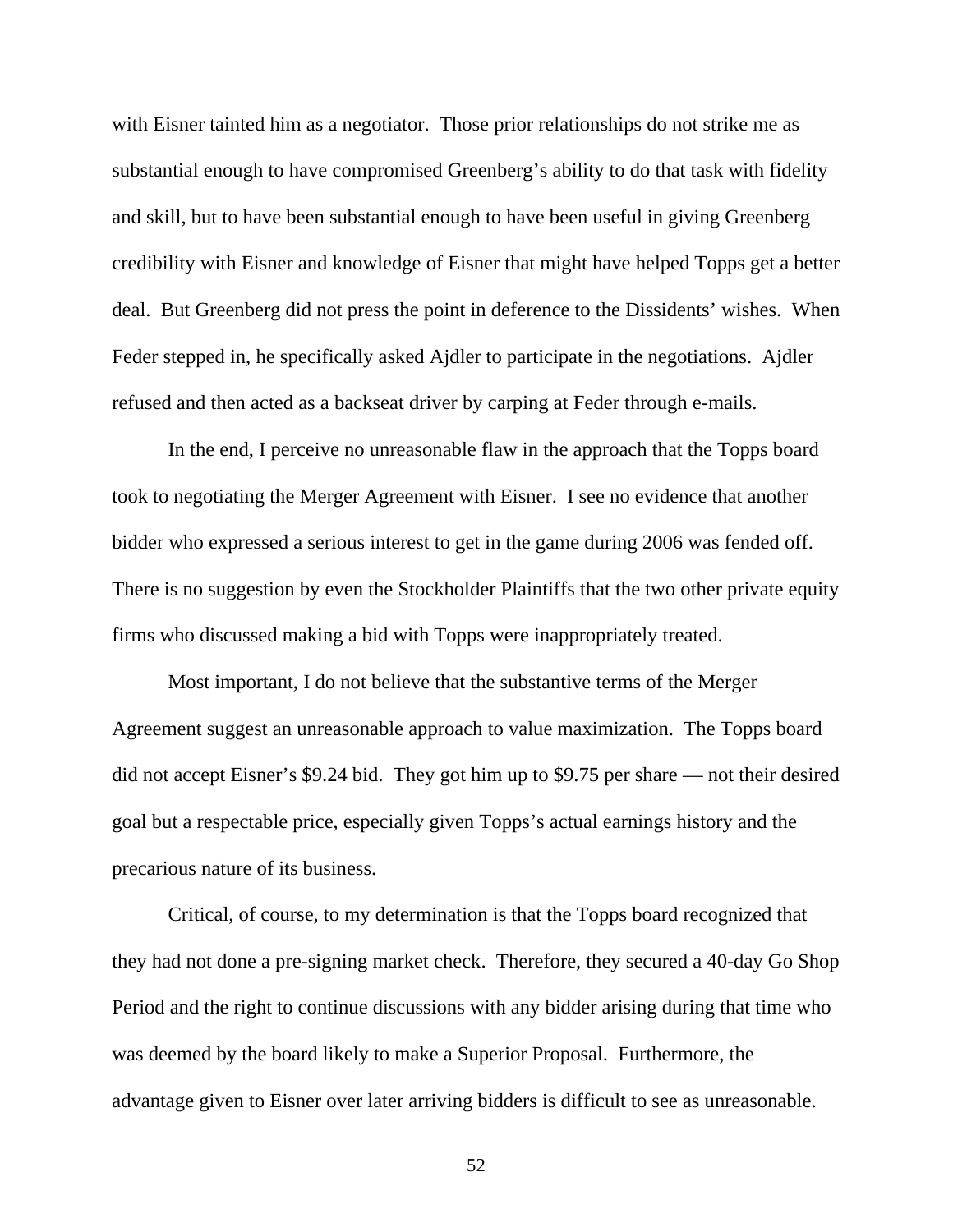He was given a match right, a useful deal protection for him, but one that has frequently been overcome in other real-world situations.<sup>24</sup> Likewise, the termination fee and expense reimbursement he was to receive if Topps terminated and accepted another deal — an eventuality more likely to occur after the Go Shop Period expired than during it was around 4.3% of the total deal value. Although this is a bit high in percentage terms, it includes Eisner's expenses, and therefore can be explained by the relatively small size of the deal. At 42 cents a share, the termination fee (including expenses) is not of the magnitude that I believe was likely to have deterred a bidder with an interest in materially outbidding Eisner. In fact, Upper Deck's expression of interest seems to prove that point — the termination fee is not even one of the factors it stresses.

 Although a target might desire a longer Go Shop Period or a lower break fee, the deal protections the Topps board agreed to in the Merger Agreement seem to have left reasonable room for an effective post-signing market check. For 40 days, the Topps board could shop like Paris Hilton. Even after the Go Shop Period expired, the Topps board could entertain an unsolicited bid, and, subject to Eisner's match right, accept a Superior Proposal. The 40-day Go Shop Period and this later right work together, as they allowed interested bidders to talk to Topps and obtain information during the Go Shop Period with the knowledge that if they needed more time to decide whether to make a bid, they could lob in an unsolicited Superior Proposal after the Period expired and resume the process.

<sup>24</sup> *See*, *e.g.*, *Ace Ltd. v. Capital Re Corp.*, 747 A.2d 95 (Del. Ch. 1999) (topping bid made by alternative buyer despite substantial termination fee and match right).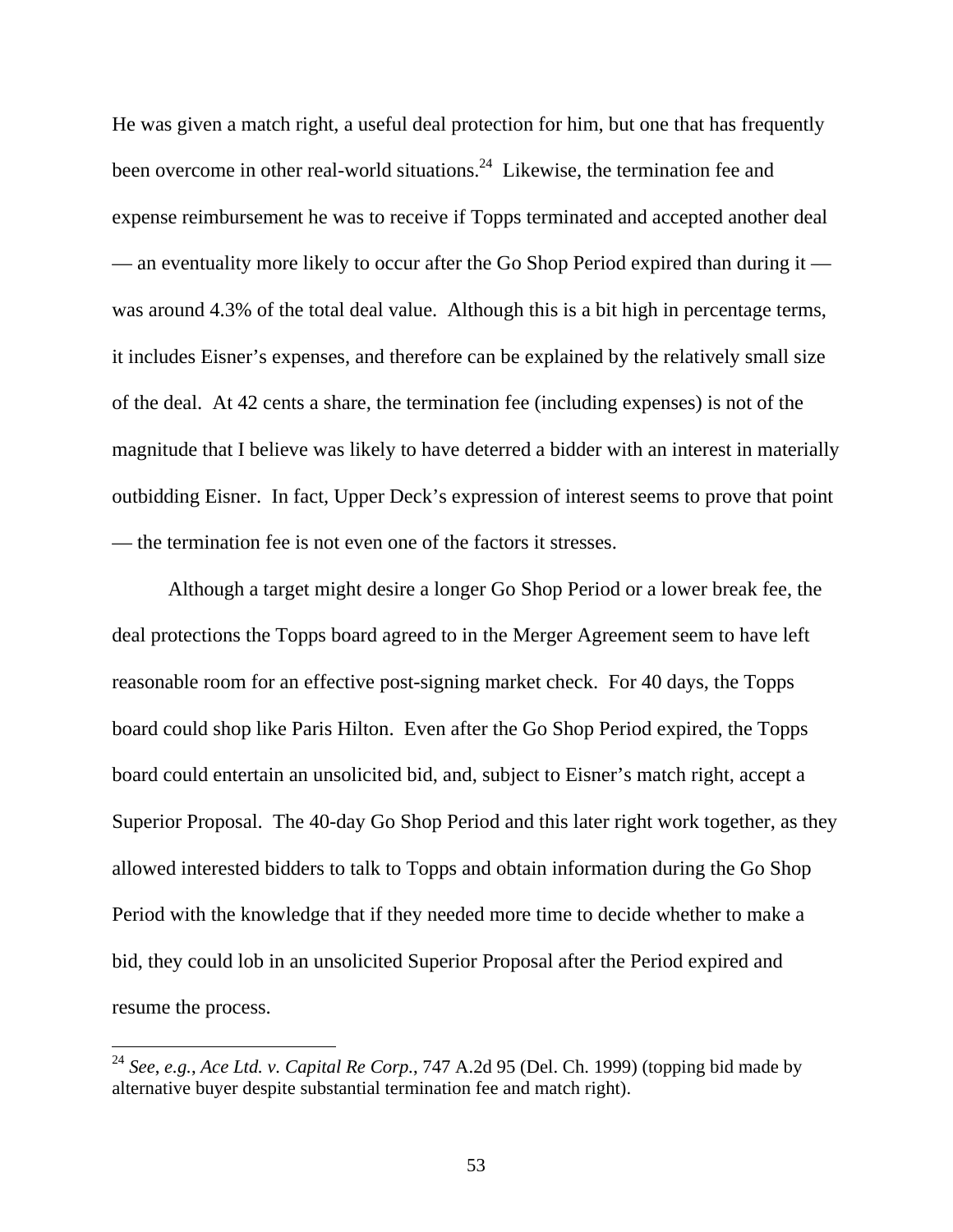In finding that this approach to value maximization was likely a reasonable one, I also take into account the potential utility of having the proverbial bird in hand. Although it is true that having signed up with Eisner at \$9.75 likely prevented Topps from securing another deal at \$10, the \$9.75 bird in hand might be thought useful in creating circumstances where other bidders would feel more comfortable paying something like Upper Deck now says it is willing to bid. Because a credible buying group — comprised not only of Eisner, an experienced buyer of businesses for Disney, but also the experienced private equity firm, Madison Dearborn — had promised to pay \$9.75, other bidders could take some confidence in that and have some form of "sucker's insurance" for considering a bid higher than that. Human beings, for better or worse, like cover. We tend to feel better about being wrong, if we can say others made the same mistake. Stated more positively, recognizing our own limitations, we often, quite rationally, take comfort when someone whose acumen and judgment we respect validates our inclinations. A credible, committed first buyer serves that role.

In this regard, Topps's decision to enter into the Merger Agreement with Eisner despite its having received an unsolicited indication of interest from Upper Deck a few days before the signing was also likely not an unreasonable one. This is perhaps a closer call, but the suggestion of Dissident Director Brog to respond to Upper Deck only after inking the Eisner deal bolsters this conclusion. Although the facts on this point are less than clear, as discussed, Topps appears to have had rational reason to be suspicious of Upper Deck's sincerity. Upper Deck had made proposals before, but had often appeared flaky. Moreover, Upper Deck was only expressing an interest in the Entertainment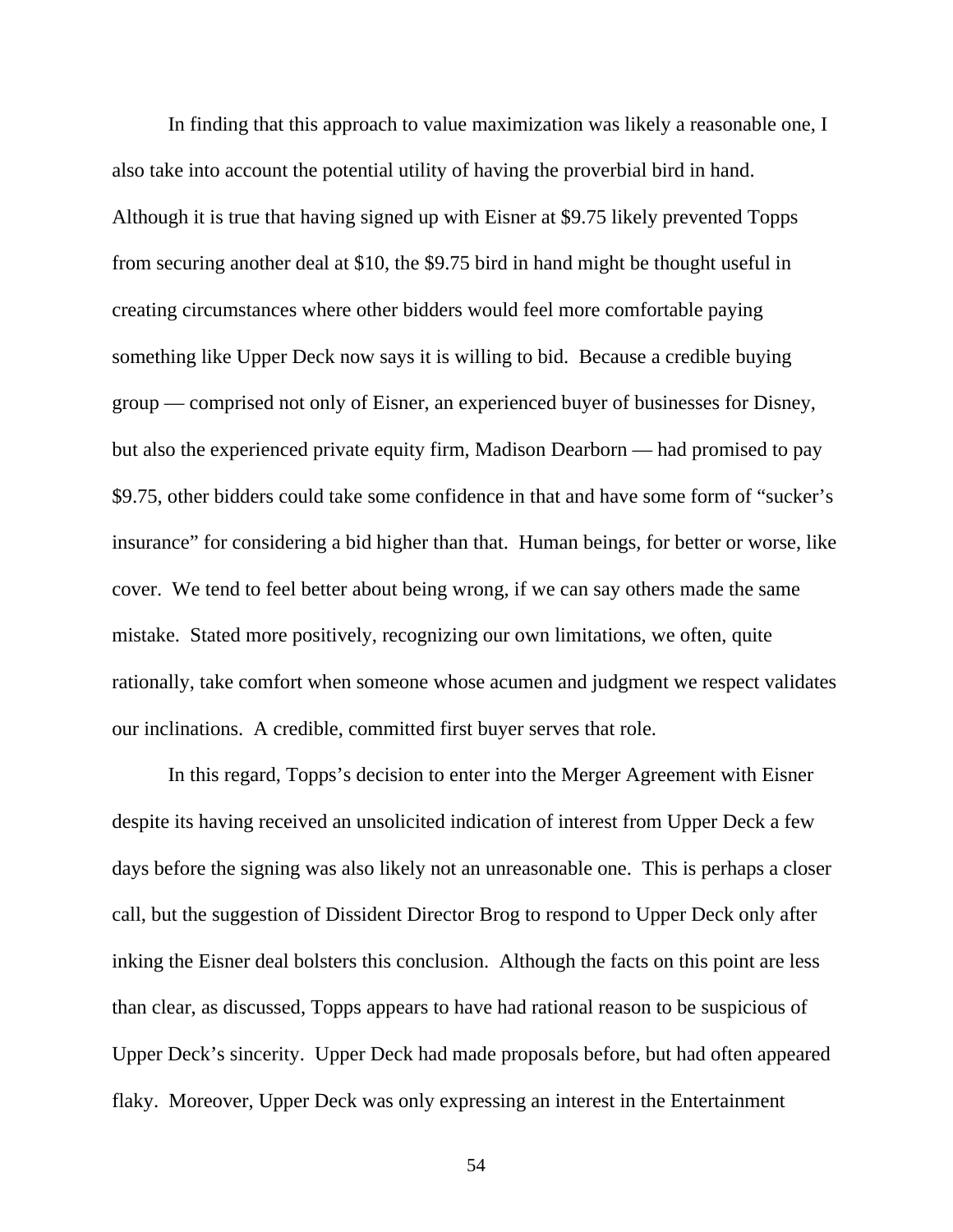Business, not the whole company at that point. A sale of the Entertainment Business would have left Topps with a floundering Confectionary Business that it had already tried to sell once, without success. Signing up a sure thing with Eisner forced Upper Deck to get serious about the whole company, and set a price floor that Upper Deck knew it had to beat by a material amount.

For all these reasons, I cannot buttress the issuance of an injunction on the alleged unreasonableness of the Topps's board decision to sign up the Merger Agreement. I now turn to the more troubling claims raised, which are about the board's conduct after the Merger Agreement was consummated.

The parties have presented competing versions of the events surrounding Topps's discussions with Upper Deck during the Go Shop Period, beginning with a fight over who was the first to contact the other and when the parties began discussing the Standstill Agreement, which was not executed until the start of the third week of the Go Shop Period. Neither party emerges from these arguments in an entirely positive light. Regardless of whose version of events is correct, the Topps board was hardly as receptive as one would expect in a situation where it received an unsolicited overture from a competitor who had long expressed interest in buying Topps in a friendly deal and who, given the likely synergies involved in a combination of the two businesses, might, if serious about doing a deal, be able to pay a materially higher price than a financial buyer like Eisner. And when Upper Deck actually suggested a price materially higher than Eisner, the Topps Incumbent Directors controlling the process did not evince enthusiasm about the possibilities for the stockholders; rather, they seemed more bent on coming up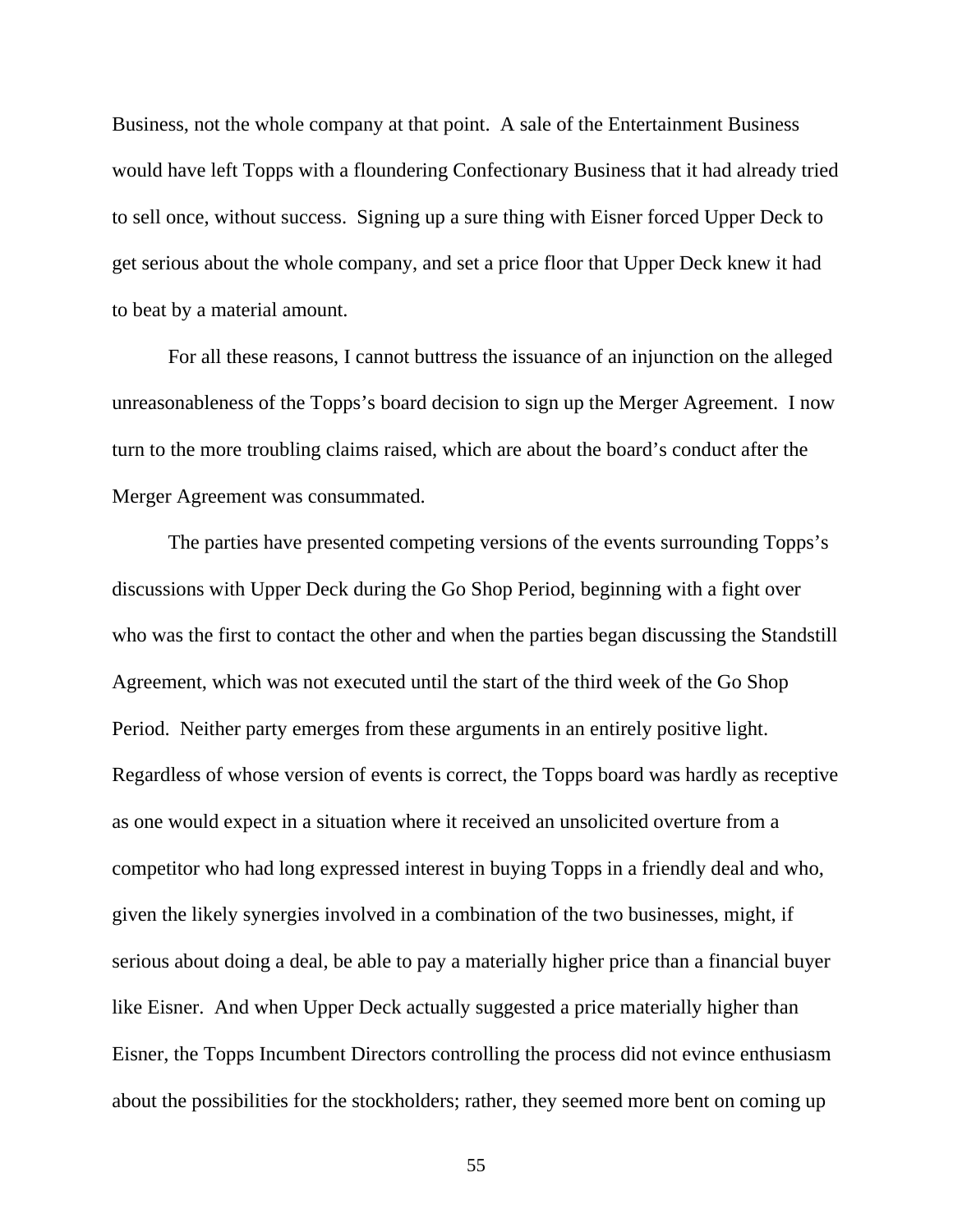with obstacles to securing that higher value. This regrettably suggests that the Topps Incumbent Directors favored Eisner, who they perceived as a friendly suitor who had pledged to retain management and would continue Shorin and his family in an influential role.

At the same time, Upper Deck hardly moved with the speed expected of an interested buyer that has a limited time in which to secure a deal. Rather, Upper Deck initially acted in a manner that created rational questions about its seriousness and whether it was simply looking to poke around in Topps's files. To that point, Upper Deck failed to acknowledge Topps's legitimate concerns about entering into serious discussions with its only baseball card competitor. Upper Deck overreached when it asked for a provision in the Standstill Agreement obligating Topps to turn over to it the same information it provided to Eisner and the other bidders. Upper Deck was not the same as the other bidders and Topps had good reason to be skeptical of Upper Deck's intentions. Topps had to balance its concerns about the possibility that Upper Deck might use the Go Shop process as a pretext for gaining access to Topps's proprietary information with the possibility that Upper Deck might be willing to make higher bid than Eisner.<sup>25</sup> There is a colorable argument that in the weeks that followed, Topps did

 $25$  In this same vein, Topps's primary contractual arguments, which are based on the express, and allegedly implied, terms of the Standstill Agreement do not have a reasonable likelihood of success. Upper Deck contends that it entered into the Standstill Agreement based on the understanding that Topps would provide it with whatever information it needed to formulate a bid and that it would turn over the same information it gave to Eisner and others. Upper Deck contends that Topps breached the Standstill Agreement by failing to do so. Clearly, however, Upper Deck had no such belief because it asked for an express contractual provision to that effect and was denied. Upper Deck's more colorable contract claim is that Topps's breached the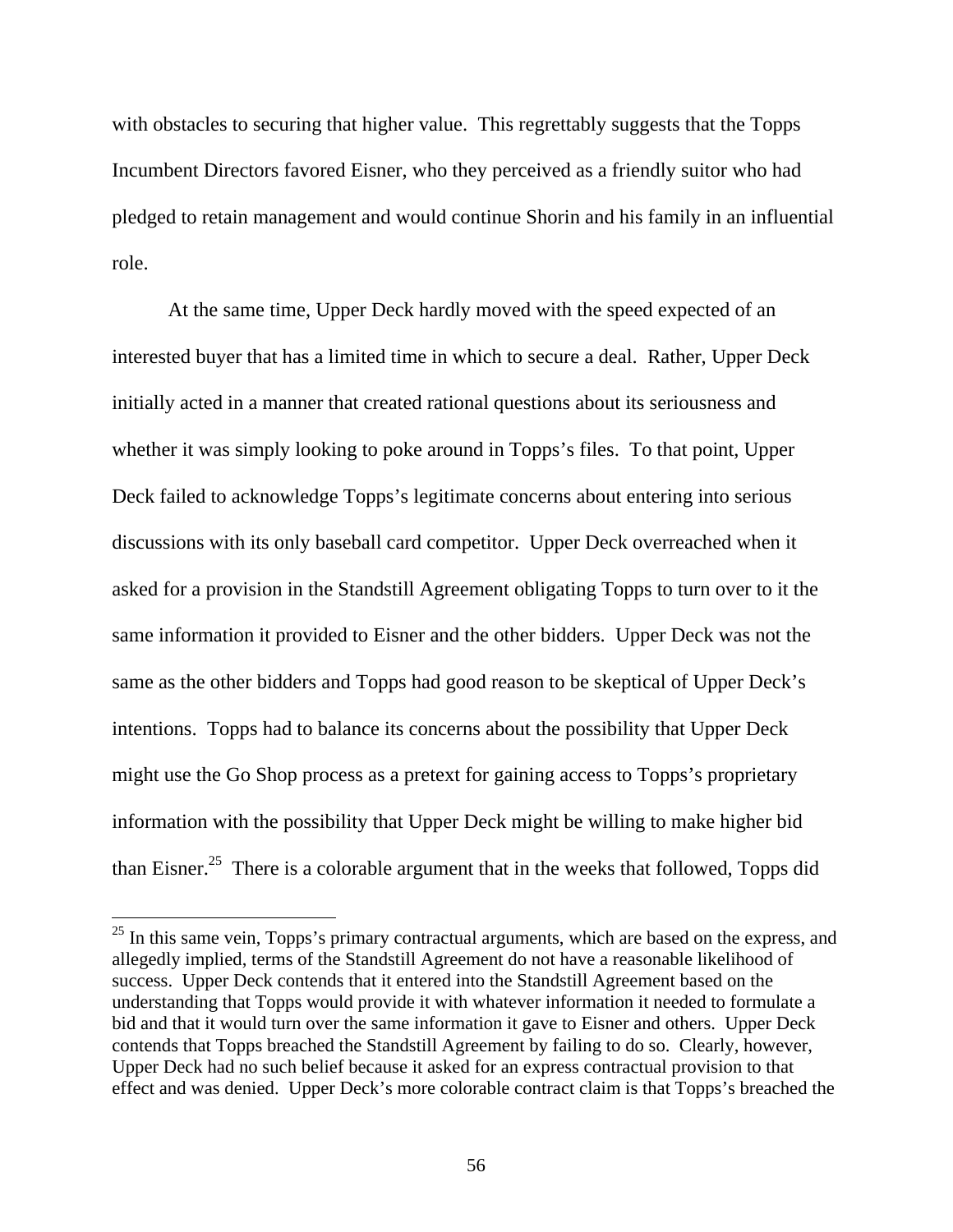not balance those concerns properly and rather relied on Upper Deck's status as a competitor as a pretext to keep Upper Deck at bay in order to preserve its friendly deal with Eisner. At the same time, Upper Deck's contention that it was delayed in submitting an actual bid for Topps by due diligence gamesmanship is undermined by the fact that Upper Deck claims (hotly disputed by Topps) to have made a blind, unsolicited bid for Topps at \$11 a share in 2005. If it was able to make a blind bid then, why not in 2007?

In any event, I need not obsess over the behavior of the parties during the Go Shop Period. Upper Deck did finally make a formal bid for Topps at \$10.75 per share two days before the close of the Go Shop. The Topps board had a fiduciary obligation to consider that bid in good faith and to determine whether it was a Superior Proposal or reasonably likely to lead to one. That is especially the case because the Topps board was duty bound to pursue the highest price reasonably attainable, given that they were recommending that the stockholders sell their shares to Eisner for cash.26

Because of the final-hour nature of the bid, the Topps board had to determine whether to treat Upper Deck as an Excluded Party under the Merger Agreement so that it could continue negotiations with it after the close of the Go Shop Period. The Topps

Standstill Agreement by publicly discussing — and disparaging — Upper Deck's bid. Upper Deck contends that, as a result, it should be excused from performance under the Standstill Agreement in order to respond to the misstatements made by Topps. Admittedly, the literal terms of the Standstill Agreement would not support an express breach of contract claim on this theory. Upper Deck may, however, have a viable claim for breach of the implied covenant of good faith and fair dealing in the Standstill Agreement. Because I conclude that the Topps board cannot, consistent with it fiduciary duties, exercise its contractual rights to prevent Upper Deck from responding to Topps's disclosures or from allowing it to take a non-coercive tender offer directly to Topps's stockholders, I need not resolve that contractual question. <sup>26</sup> *Revlon*, 506 A.2d at 184 n.16; *QVC*, 637 A.2d at 34.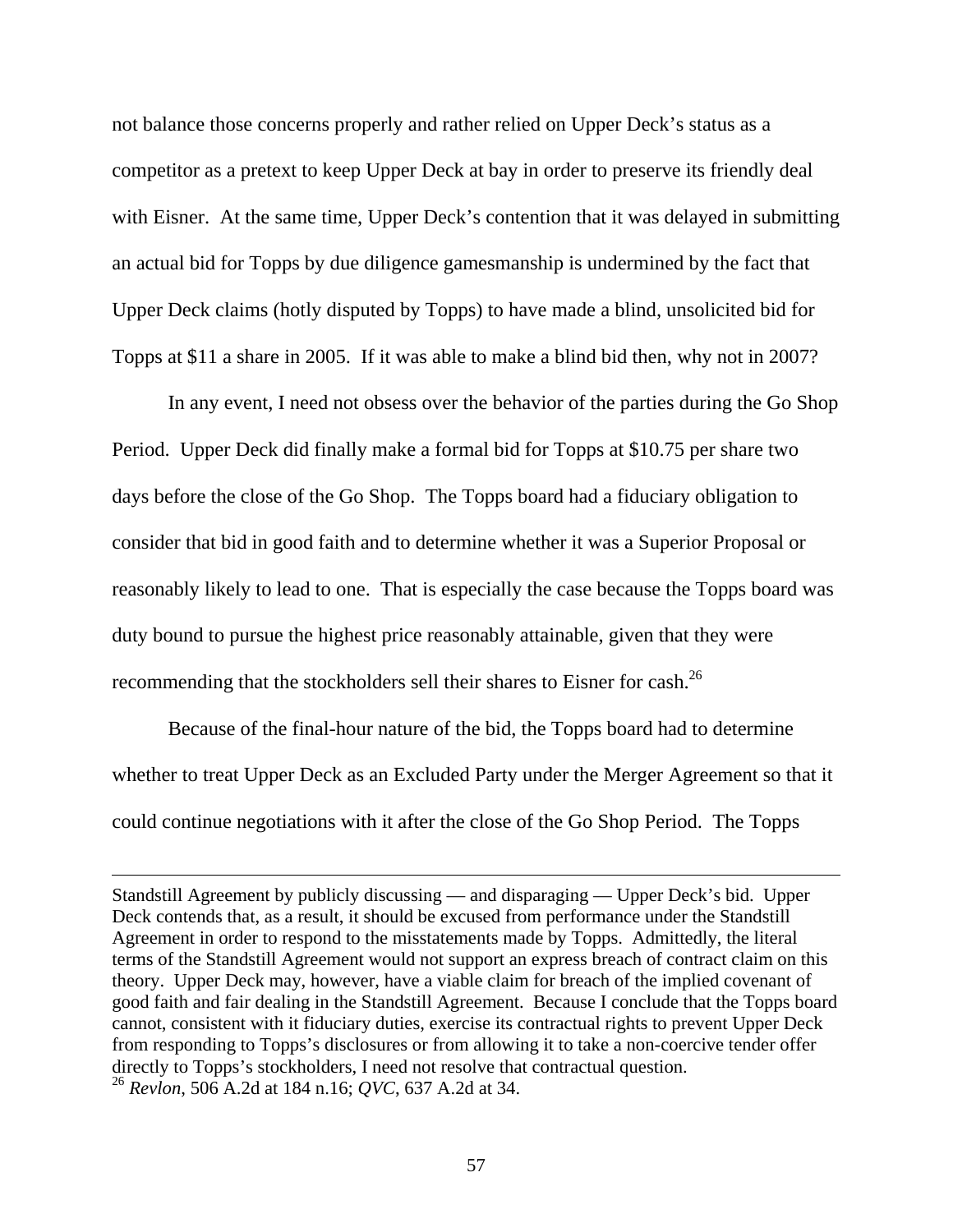board's decision not to do so strikes me as highly questionable. In reaching that conclusion, I recognize that Topps had legitimate concerns about Upper Deck's bid. Although there was no financing contingency in the proposal, Topps had reason for concern because Upper Deck has proposed to limit its liability under its proposed deal to \$12 million in the event it was not able to close the transaction. Underlying Topps's skepticism of the seriousness of Upper Deck's proposal was perhaps the suspicion that Upper Deck was willing to pay \$12 million simply to blow up Topps's deal with Eisner. Topps had to consider the possibility that Upper Deck was afraid that Eisner, by leveraging his reputation in the entertainment community, might be able to turn Topps into a stronger competitor than it had previously been.

Moreover, Upper Deck's initial proposal arguably did not address Topps's concerns that Upper Deck's proposal raised antitrust concerns. In its initial unsolicited overture to Topps before the Eisner deal was signed, Upper Deck acknowledged that there might be some antitrust issues associated with a merger of the two firms. Yet, in its initial bid, Upper Deck proposed placing virtually all of the antitrust risk on Topps. True, Topps had been down this road itself before, and won, but the lack of any more substantial antitrust assurance in Upper Deck's initial bid arguably gave Upper Deck too easy an out in the event that regulators raised even a minor objection because of the optics of the transaction.

That said, Upper Deck was offering a substantially higher price, and rather than responding to Upper Deck's proposal by raising these legitimate concerns, the Topps board chose to tie its hands by failing to declare Upper Deck an Excluded Party in a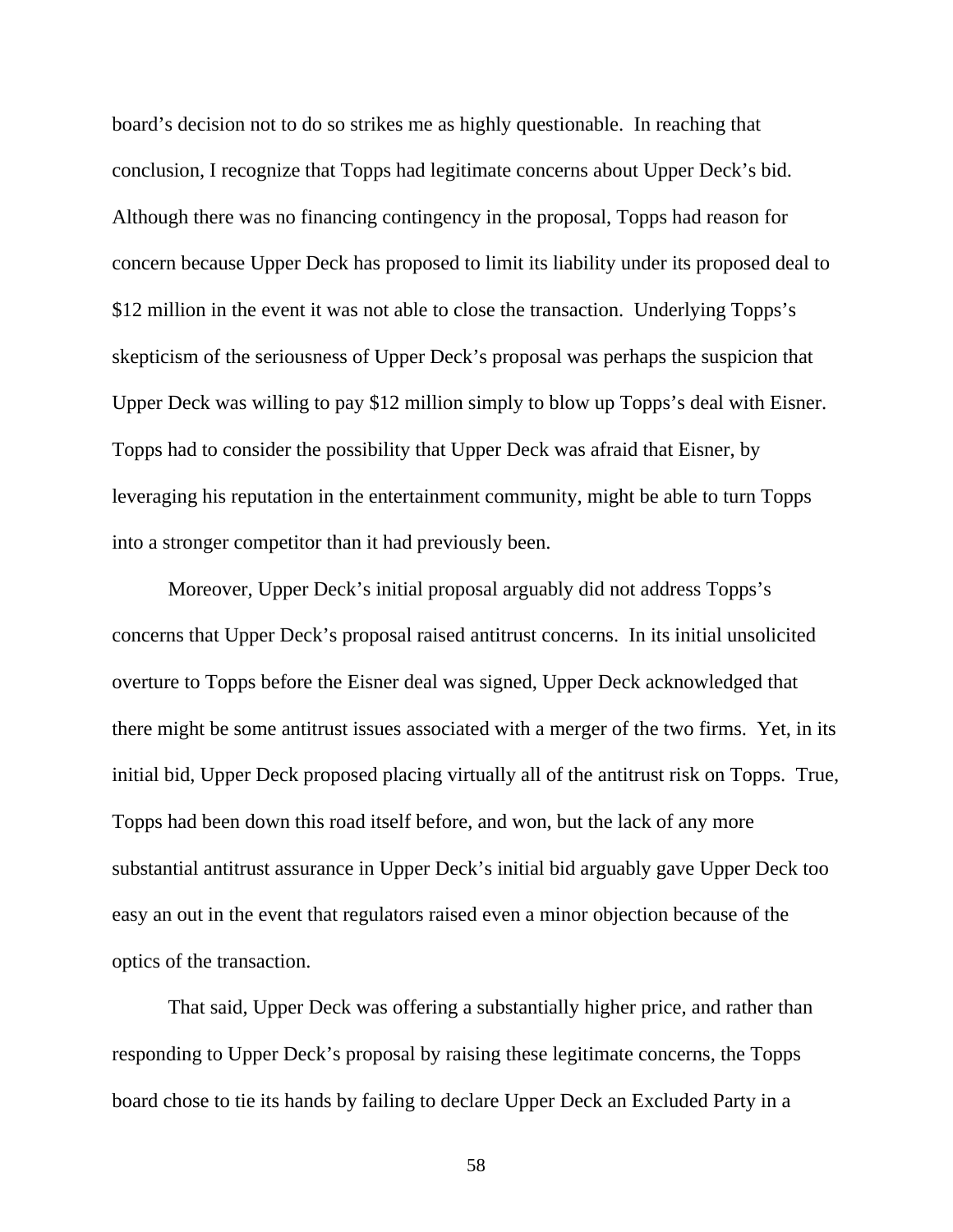situation where it would have cost Topps nothing to do so. Eisner would have had no contractual basis to complain about a Topps board decision to treat Upper Deck as an Excluded Party in light of Upper Deck's 10% higher bid price.

Upper Deck's first bid may not have been a Superior Proposal. But Topps had no reason to believe that the terms of Upper Deck's bid were non-negotiable, and it would have been reasonable for the Topps directors to have believed that their financing and antitrust concerns were manageable ones that could and, indeed, should have been capable of reasonable resolution in subsequent negotiating rounds. Topps could have gone back to Upper Deck with a proposal to increase the reverse termination fee and could have proposed a reasonable provision to deal with the antitrust concerns. By declaring Upper Deck an Excluded Party, the Topps board would have preserved maximum flexibility to negotiate freely with Upper Deck. The downside of such a declaration is hard to perceive.

The only advantage I can perceive from the decision not to continue talking with Upper Deck was if that decision was intended to signal Topps's insistence on a better bid that satisfied its concerns. But the behavior of the Topps's Incumbent Directors and their advisors, as revealed in this record, does not suggest such a motivation. The decision of Brog to abstain from the vote on that issue is an oddment, I admit, which lends support to the decision, but is consistent with the Dissident Directors' enigmatic behavior and possibly a refusal by Brog to vote on the issue, given his exclusion from the sale process. The reason I remain troubled by the decision is that the behavior of the Topps Incumbent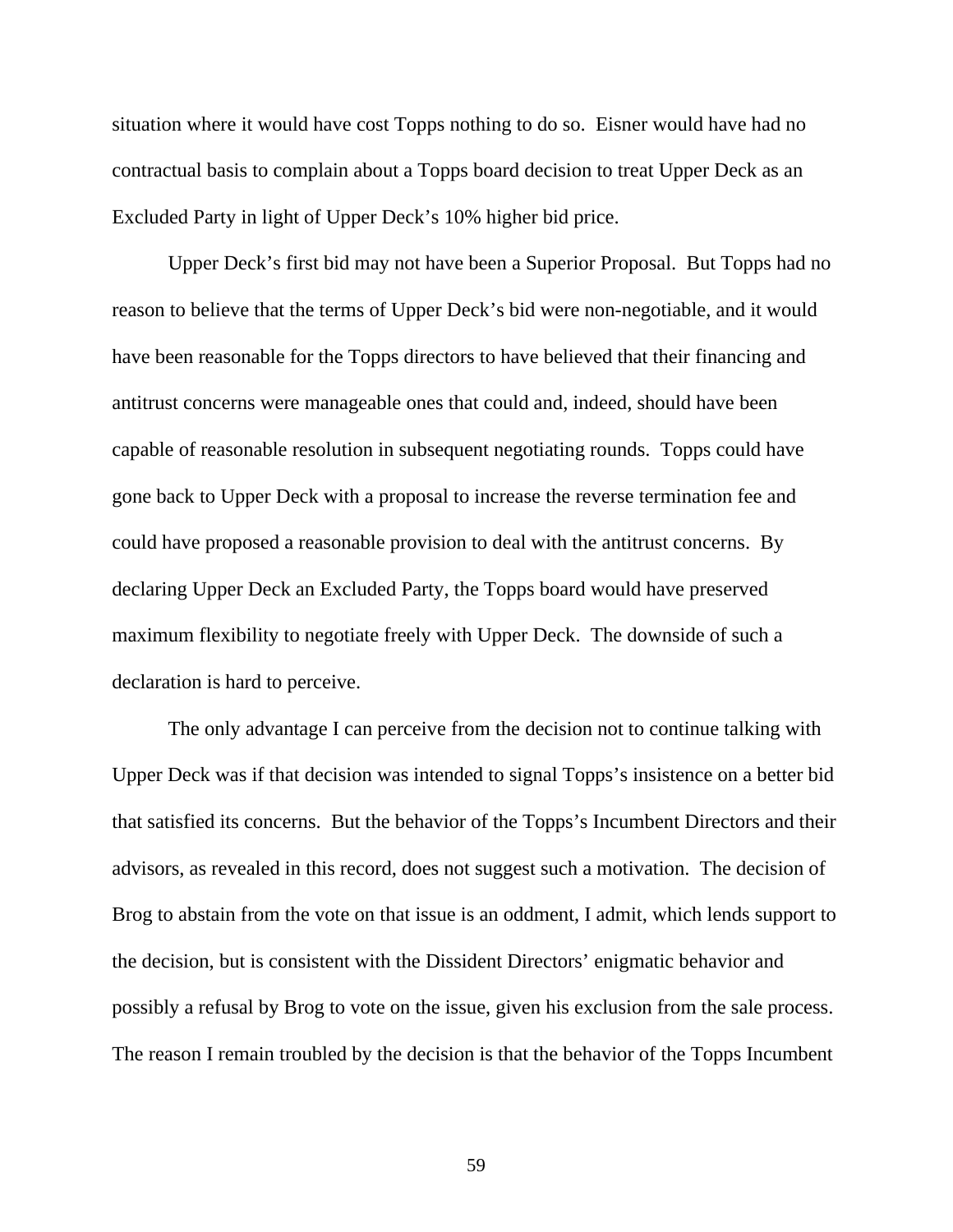Directors after this point inspires no confidence that their prior actions were motivated by a desire to advance the interests of Topps stockholders.

Upper Deck came back a month later with an improved unsolicited bid. That bid again offered a price materially higher than Eisner's: \$10.75 per share. That bid also was, again, not any more financially contingent than Eisner's bid; there was no financial contingency, but Topps's remedy was limited to a \$12 million reverse break-up fee. This time, to address Topps's antitrust concerns, Upper Deck offered a strong "come hell or high water" provision offering to divest key licenses if required by antitrust regulators, as well as an opinion by a respected antitrust expert addressing Topps's still unspecified antitrust concerns.

Although the Topps Incumbent Directors did obtain a waiver from Eisner to enter discussions with Upper Deck about this bid, they did not pursue the potential for higher value with the diligence and genuineness expected of directors seeking to get the best value for stockholders. Topps made no reasonable counter-offer on the antitrust issue and failed to identify why the transaction proposed a genuine antitrust concern. Instead, Topps insisted that Upper Deck agree to accept any condition, however extreme, proposed by antitrust regulators, and Topps never acknowledged its own past antitrust victories. Although Topps felt free to negotiate price with Eisner when he was promising to pay a materially lower price, cap his liability at \$12 million, and condition his deal on approval by Topps licensors (which Upper Deck did not), it never made reasonable suggestions to Upper Deck about a higher reverse break-up fee, antitrust issues, or price. Furthermore, although it did a deal with Eisner with only very limited remedial recourse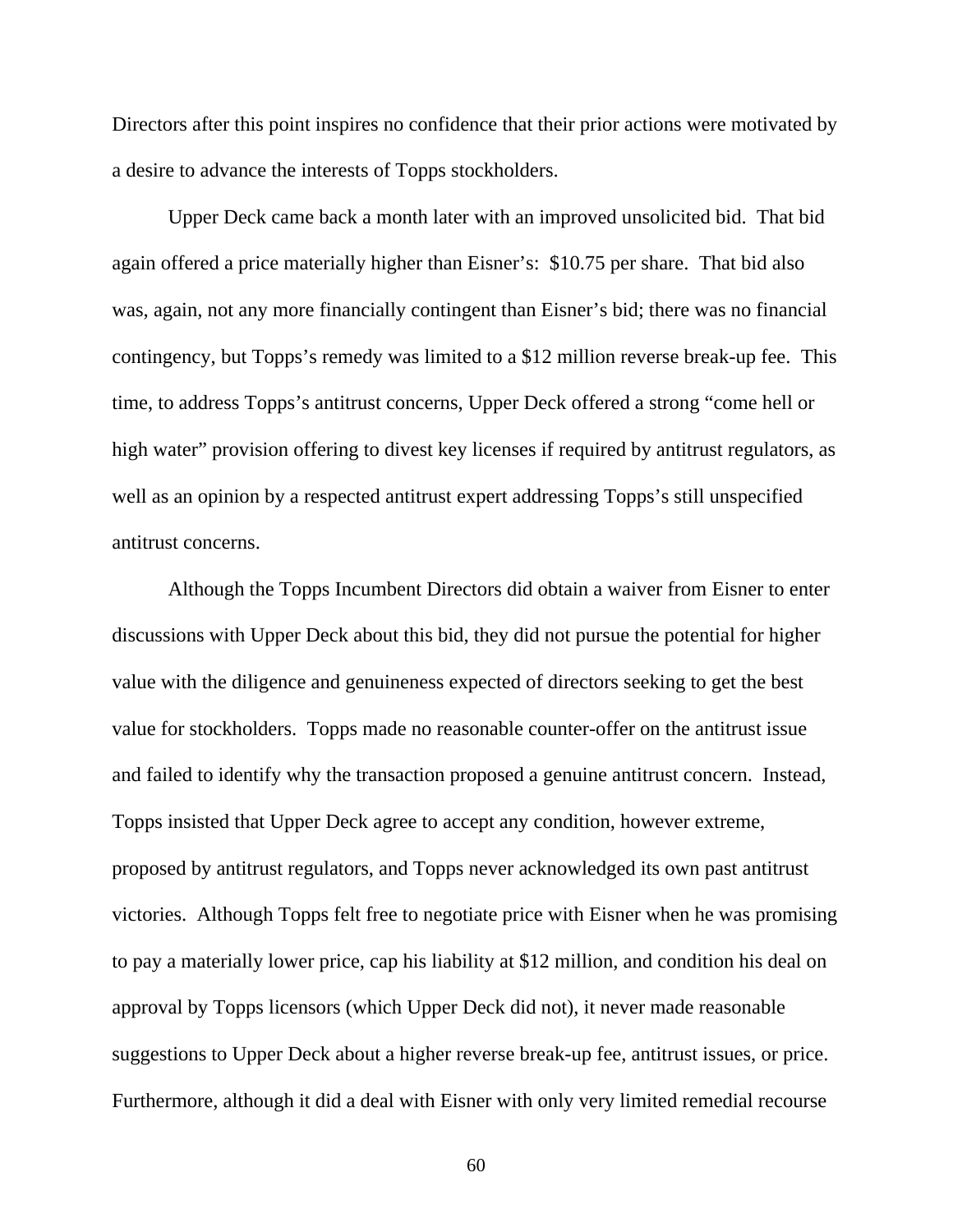if he breached, largely one senses, because of the reputational damage Eisner would suffer if he failed to close, the Topps board never seems to have taken into account the reputational damage Upper Deck would suffer if it did the same, despite its knowledge that Upper Deck has acquired other businesses in the past (remember Fleer?) and may therefore wish to continue to do so.

This behavior is consistent with a record that indicates that Shorin was never enthusiastic about the idea of having his family company end up in the hands of an upstart rival. That possible motivation is one that I do not approach in the same reductivist manner as the moving parties. Quite frankly, neither of the moving parties has made the case that Shorin and Silverstein are not skilled, competent, hard-working executives. More important, it is often the case that founders (and sons of founders) believe that their businesses stand for something more than their stock price. Founders therefore often care how their family legacy — in the form of a corporate culture that treats workers and consumers well, or a commitment to product quality — will fare if the corporation is placed under new stewardship. $27$ 

The record before me clearly evidences Shorin's diffidence toward Upper Deck and his comparatively much greater enthusiasm for doing a deal with Eisner. Eisner's deal is premised on continuity of management and involvement of the Shorin family in

<sup>27</sup> *Cf. Paramount Communications, Inc. v. Time, Inc.*, 1989 WL 79880, at \*7 (Del. Ch. 1989) ("There may be at work here a force more subtle than a desire to maintain a title or office in order to assure continued salary or prerequisites. Many people commit a huge portion of their lives to a single large-scale business organization. They derive their identity in part from that organization and feel that they contribute to the identity of the firm. The mission of the firm is not seen by those involved with it as wholly economic, nor the continued existence of its distinctive identity as a matter of indifference."), *aff'd*, 571 A.2d 1140 (Del. 1989).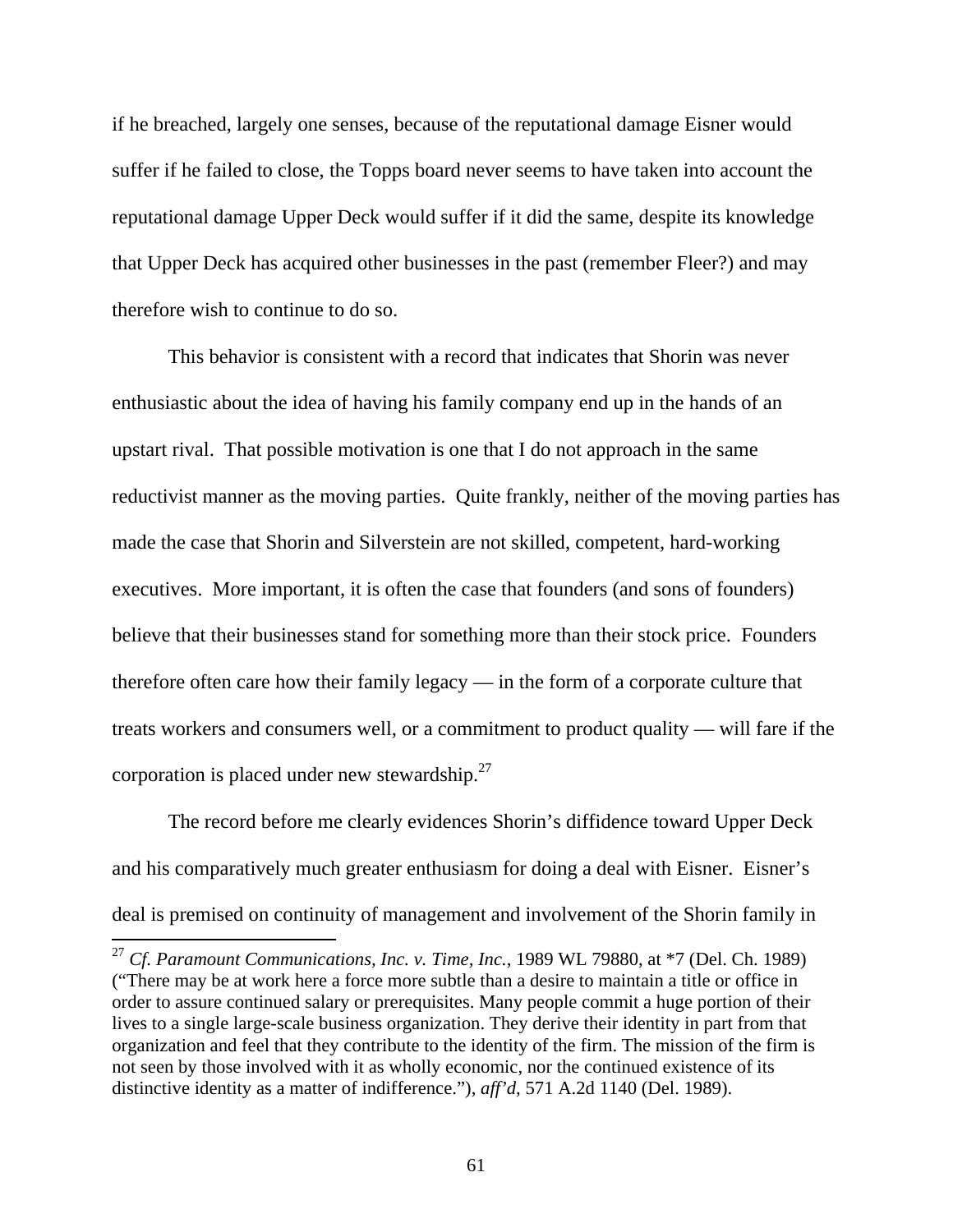the firm's business going forward. Upper Deck is in the same business line and does not need Shorin or his top managers.

Although Shorin and the other defendants claim that they truly desire to get the highest value and want nothing more than to get a topping bid from Upper Deck that they can accept, their behavior belies those protestations. In reaching that conclusion, I rely not only on the defendants' apparent failure to undertake diligent good faith efforts at bargaining with Upper Deck, I also rely on the misrepresentations of fact about Upper Deck's offer that are contained in Topps's public statements.

This raises the related issue of how the defendants have used the Standstill. Standstills serve legitimate purposes. When a corporation is running a sale process, it is responsible, if not mandated, for the board to ensure that confidential information is not misused by bidders and advisors whose interests are not aligned with the corporation, to establish rules of the game that promote an orderly auction, and to give the corporation leverage to extract concessions from the parties who seek to make a bid.<sup>28</sup>

But standstills are also subject to abuse. Parties like Eisner often, as was done here, insist on a standstill as a deal protection. Furthermore, a standstill can be used by a target improperly to favor one bidder over another, not for reasons consistent with stockholder interest, but because managers prefer one bidder for their own motives.

 $28$  Contemplate, for example, a final round auction involving three credible, but now tired bidders, who emerged from a broad market canvass. One can easily imagine how a board striving in good faith to extract the last dollar they could for their stockholders might promise the three remaining bidders that the top bidder at 8:00 p.m. on the next Friday will get very strong deal protections including a promise from the target not to waive the Standstill as to the losers.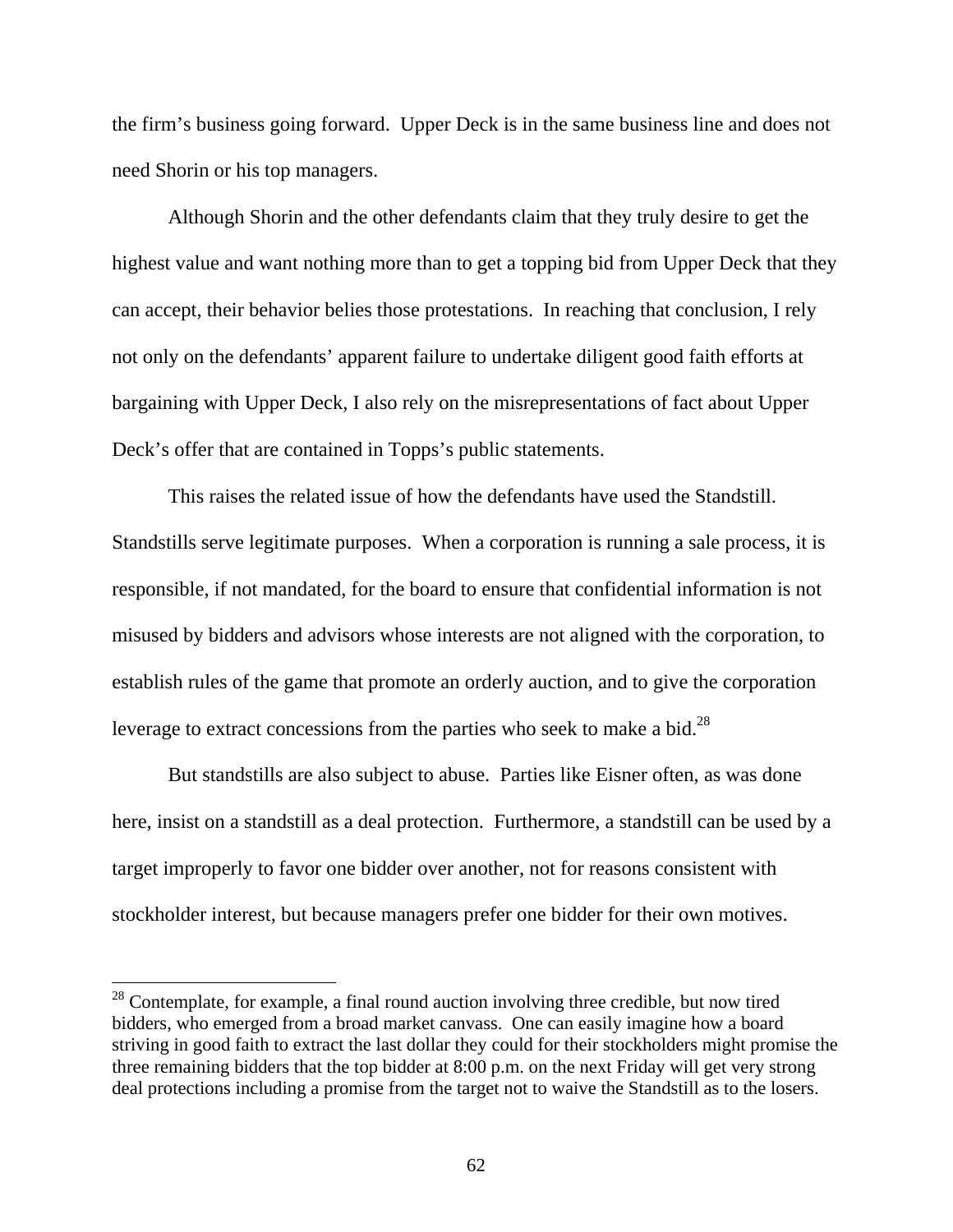In this case, the Topps board reserved the right to waive the Standstill if its fiduciary duties required. That was an important thing to do, given that there was no shopping process before signing with Eisner.

The fiduciary out here also highlights a reality. Although the Standstill is a contract, the Topps board is bound to use its contractual power under that contract only for proper purposes. On this record, I am convinced that Upper Deck has shown a reasonable probability of success on its claim that the Topps board is misusing the Standstill. As I have indicated, I cannot read the record as indicating that the Topps board is using the Standstill to extract reasonable concessions from Upper Deck in order to unlock higher value. The Topps board's negotiating posture and factual misrepresentations are more redolent of pretext, than of a sincere desire to comply with their *Revlon* duties.

Frustrated with its attempt to negotiate with Topps, Upper Deck asked for a release from the Standstill to make a tender offer on the terms it offered to Topps and to communicate with Topps's stockholders. The Topps board refused. That refusal not only keeps the stockholders from having the chance to accept a potentially more attractive higher priced deal, it keeps them in the dark about Upper Deck's version of important events, and it keeps Upper Deck from obtaining antitrust clearance, because it cannot begin the process without either a signed merger agreement or a formal tender offer.

Because the Topps board is recommending that the stockholders cash out, its decision to foreclose its stockholders from receiving an offer from Upper Deck seems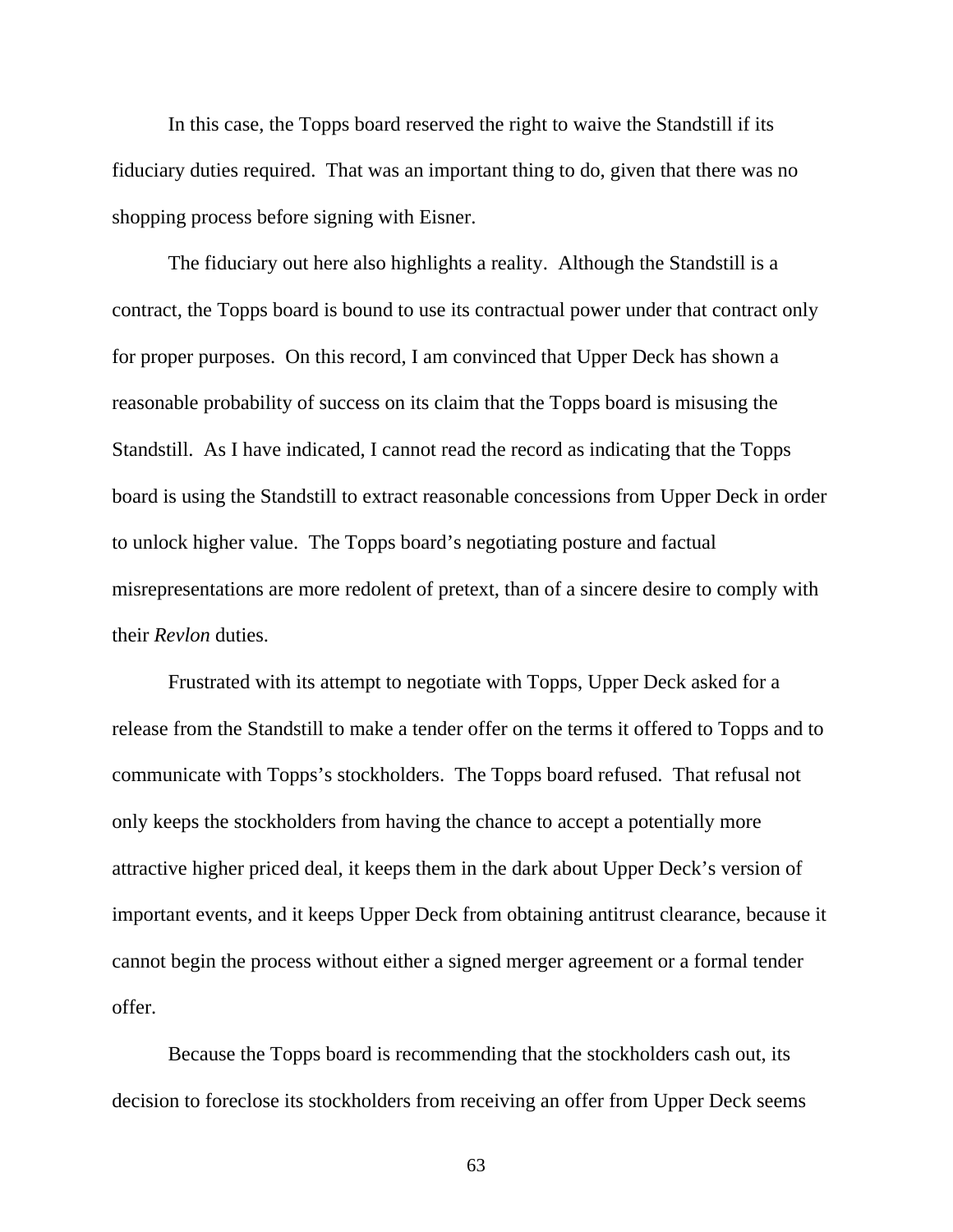likely, after trial, to be found a breach of fiduciary duty. If Upper Deck makes a tender at \$10.75 per share on the conditions it has outlined, the Topps stockholders will still be free to reject that offer if the Topps board convinces them it is too conditional. Indeed, Upper Deck is not even asking for some sort of prior restraint preventing the Topps board from implementing a rights plan in the event of a tender offer (although Upper Deck has indicated that will begin round two of this litigation if Topps does). What Upper Deck is asking for is release from the prior restraint on it, a prior restraint that prevents Topps's stockholders from choosing another higher-priced deal. Given that the Topps board has decided to sell the company, and is not using the Standstill Agreement for any apparent legitimate purpose, its refusal to release Upper Deck justifies an injunction. Otherwise, the Topps stockholders may be foreclosed from ever considering Upper Deck's offer, a result that, under our precedent, threatens irreparable injury.<sup>29</sup>

Similarly, Topps went public with statements disparaging Upper Deck's bid and its seriousness but continues to use the Standstill to prevent Upper Deck from telling its own side of the story. The Topps board seeks to have the Topps stockholders accept Eisner's bid without hearing the full story. That is not a proper use of a standstill by a fiduciary given the circumstances presented here. Rather, it threatens the Topps

<sup>29</sup> *E.g.*, *MacAndrews & Forbes Holdings, Inc. v. Revlon, Inc.*, 501 A.2d 1239, 1251 (Del. Ch. 1985), *aff'd*, 506 A.2d 173 (Del. 1986).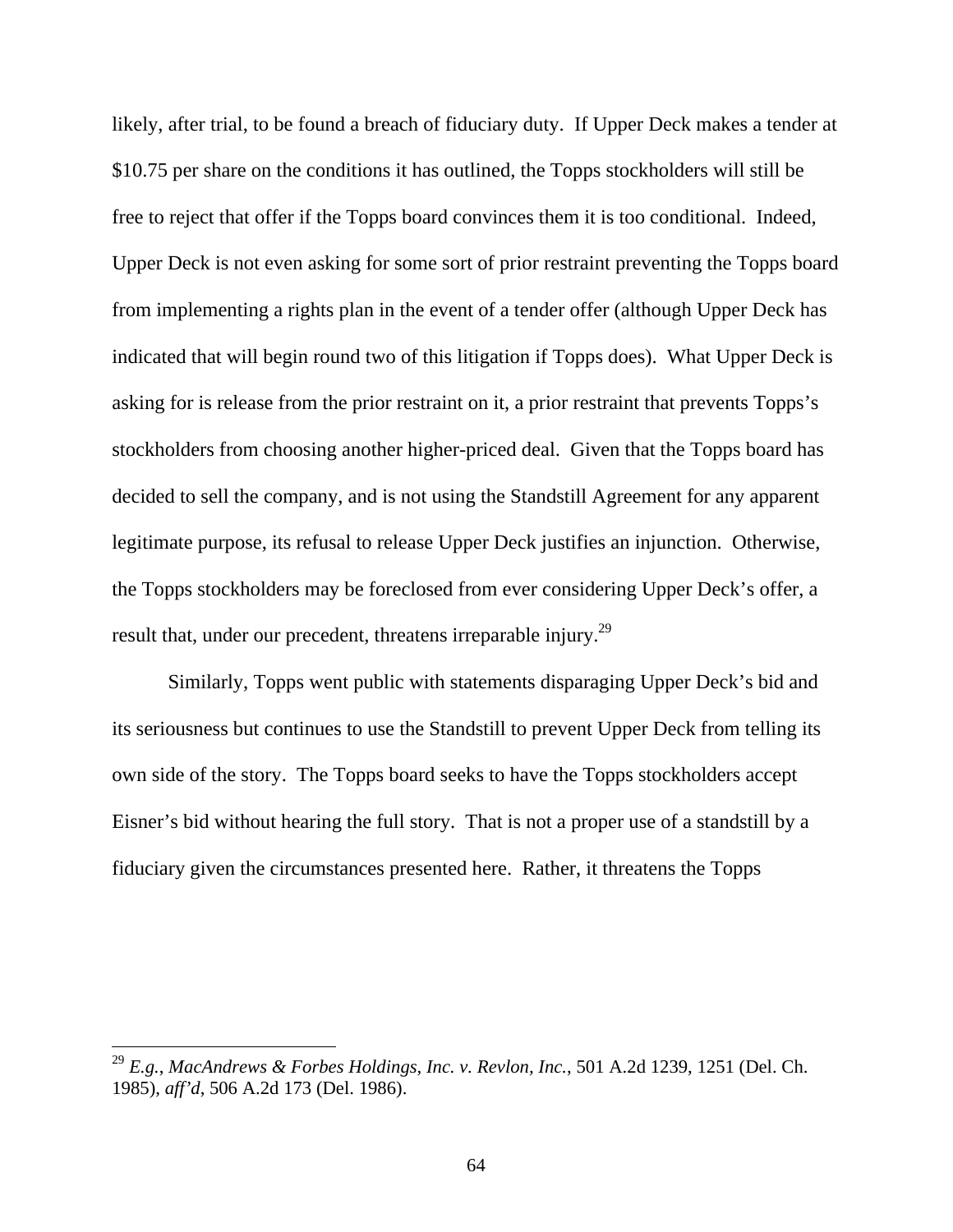stockholders with making an important decision on an uninformed basis, a threat that justifies injunctive relief. $30$ 

As this reasoning recognizes, one danger of an injunction based on the Topps board's refusal to waive the Standstill is that it will reduce the board's leverage to bargain with Upper Deck. Because this record suggests no genuine desire by the board to use the Standstill for that purpose, that danger is minimal. To address it, however, the injunction I will issue will not allow Upper Deck to go backwards as it were. The Merger vote will be enjoined until after Topps has granted Upper Deck a waiver of the Standstill to: (1) make an all shares, non-coercive tender offer of \$10.75 cash or more per share, on conditions as to financing and antitrust no less favorable to Topps than contained in Upper Deck's most recent offer; and (2) communicate with Topps stockholders about its version of relevant events. The parties shall settle the order in good faith so as to avoid any timing inequities to either Eisner or Upper Deck, and therefore to the Topps stockholders. The injunction will not permit Upper Deck any relief from its obligations not to misuse Topps's confidential information.

In reaching a remedy, I also take into account unsolicited correspondence I received from the defendants today at a time when this decision was being finalized for imminent issuance. That correspondence suggests that the Topps incumbent directors,

 $\overline{a}$ 

<sup>30</sup> *See, e.g., Louisiana Municipal Police Employees' Retirement System v. Crawford*, 918 A.2d 1172, 1192 (Del. Ch. 2007) ("Shareholders would suffer irreparable harm [if they] were . . . forced to vote without knowledge of . . . material facts."); *ODS Technologies, Inc. v. Marshall,* 832 A.2d 1254, 1262 (Del. Ch.2003) ("The threat of an uninformed stockholder vote constitutes irreparable harm."); *Pure Resources,* 808 A.2d at 452 ("[I]rreparable injury is threatened when a stockholder might make a tender or voting decision on the basis of materially misleading or inadequate information.").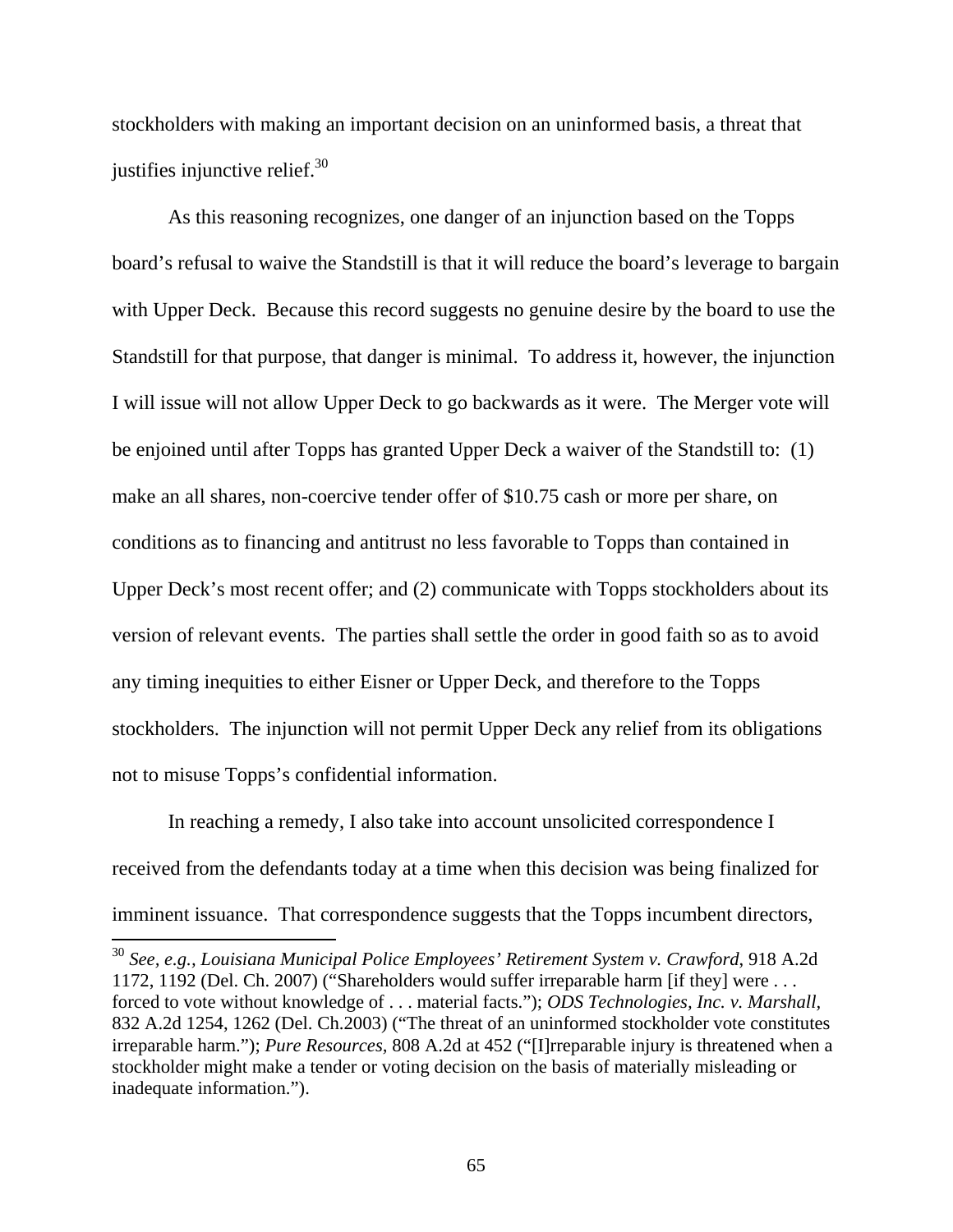facing the possibility of an injunction, have now begun to negotiate more earnestly with Upper Deck and to make more serious overtures. Regrettably, Topps did not consult with Upper Deck before sending in the correspondence, has not put off the Eisner Merger vote, and has not obtained Upper Deck's agreement that a delay in issuing this decision is in order. That leaves me in an uncomfortable place. Given the record as it existed as of mid-day, I conclude that an injunction of the kind I have outlined above remains in order. By its terms, that injunction will not prevent Topps from keeping the Standstill in place but if it chooses to do so, it will not be able to proceed with the Merger vote.

The other danger of an injunction of this kind is premised on a fear that stockholders will make an erroneous decision. In this regard, it is notable that nothing in this decision purports to compel the Topps board to enter a merger agreement with Upper Deck that it believes to be unduly conditional. What this decision does conclude is that, on this record, there is no reasonable basis for permitting the Topps board to deny its stockholders the chance to consider for themselves whether to prefer Upper Deck's higher-priced deal, taking into account its unique risks, over Eisner's lower-priced deal, which has its own risks. $31$  If the Topps board sees the Upper Deck tender offer and believes it should not be accepted, it can tell the stockholders why. It can even consider the use of a rights plan to prevent the tender offer's procession, if it can square use of

<sup>31</sup> *See*, *e.g.*, *Revlon*, 506 A.2d at 184 ("[W]hen bidders make relatively similar offers, or dissolution of the company becomes inevitable, the directors cannot fulfill their enhanced *Unocal* duties by playing favorites with the contending factions. Market forces must be allowed to operate freely to bring the target's shareholders the best price available for their equity."); *see also Robert M. Bass Group, Inc. v. Evans*, 552 A.2d 1227, 1242 (Del. Ch. 1988).